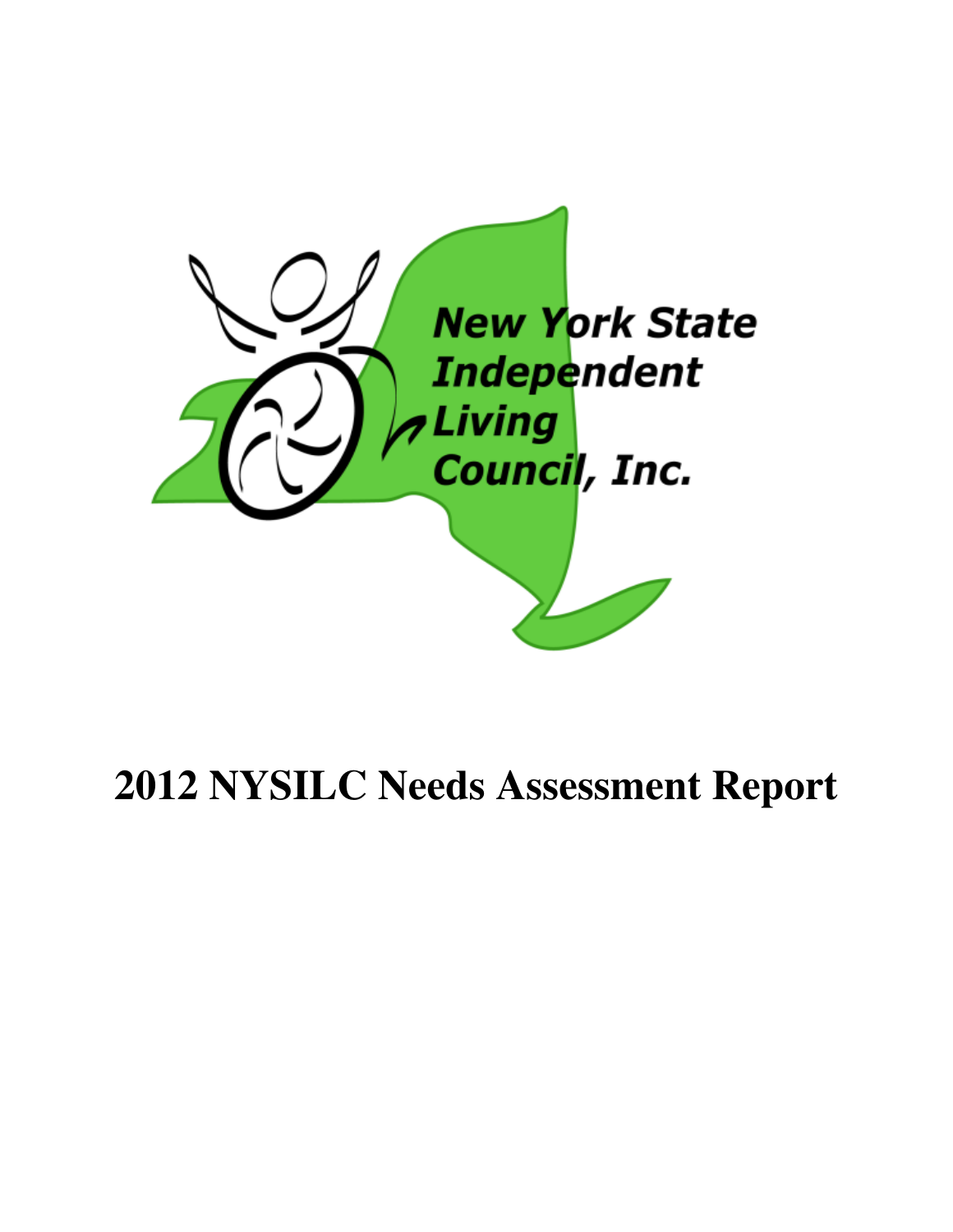## **2012 NYSILC Needs Assessment Report**

## **Table of Contents**

| Question $# 1$ : | What geographic areas are most in need of Independent Living services?  5 |
|------------------|---------------------------------------------------------------------------|
| Question $#2$ :  | What unserved / underserved ethnic, minority and disability               |
|                  |                                                                           |
| Question #3:     | What are the most important unmet service needs for New Yorkers           |
|                  |                                                                           |
| Question #4:     | What are the most important needs that the SILC should address            |
|                  |                                                                           |
|                  |                                                                           |
|                  |                                                                           |
|                  |                                                                           |
| Appendix I:      | List of the NYSILC Needs Assessment Committee (NAC) members  24           |
| Appendix II:     | Tables and charts with additional statistical data that relates to the    |
|                  |                                                                           |
| Appendix III:    | Tables and charts from the consumer survey that provides a                |
|                  |                                                                           |
| Appendix IV:     | Tables and charts from the Center and Consumer surveys that               |
|                  |                                                                           |
| Appendix V:      |                                                                           |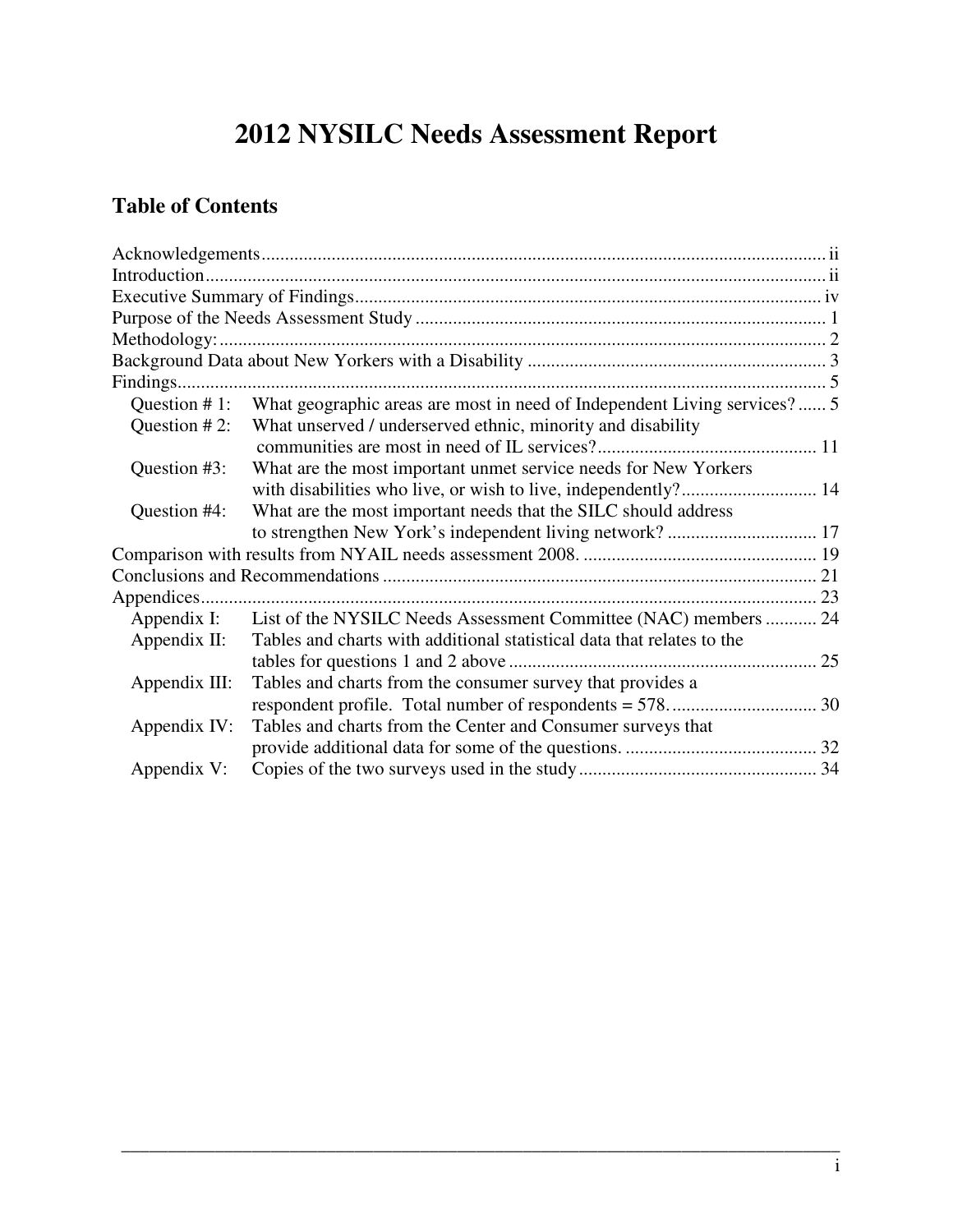## **Acknowledgements**

The NYS Independent Living Council (NYSILC) would like to express its appreciation for the dedicated group that formed the Needs Assessment Committee (NAC). The NAC members spent six months wrestling with what questions to ask to identify the critical needs in New York for Independent Living (IL). They reviewed reports, searched for helpful data, and responded to numerous email questions. A full list of NAC members can be found in Appendix I.

NYSILC would also like to thank the California SILC and the NY Association for Independent Living (NYAIL) for their excellent needs assessments. Their respective studies in 2010 and 2008 helped to shape this assessment.

## **Introduction**

The New York State Independent Living Council (NYSILC) is a not-for-profit, nongovernmental, consumer controlled state council. It is composed of 24 appointees from around the state, a majority of whom have disabilities. They represent diverse backgrounds and needs across the state. NYSILC is responsible for the development, implementation and monitoring of the three-year Statewide Plan for Independent Living (SPIL). The council is jointly responsible for the SPIL with its state plan partners: New York State Education Department/Office of Adult Continuing and Career Educational Services - Vocational Rehabilitation (ACCES-VR), and the Office of Children and Family Services/Commission for the Blind and Visually Handicapped (CBVH).

Independent Living means controlling and directing your own life, taking risks, and being allowed to succeed and fail on your own terms. Statewide Independent Living Councils (SILCs), established under Title VII of the Rehabilitation Act of 1973, as amended, provide support to the Statewide IL network of 39 centers (plus satellite locations) in addition to their primary SPIL duties. Some specific examples include, but are not limited to: conducting surveys and reports, promoting media awareness about IL and disability related issues, young adult leadership training sponsorships, general support of technical assistance and training, and direction around disability policy issues (voting access, emergency preparedness, outreach to underserved populations).

NYSILC conducts a public input process as part of the development of the three-year State Plan for Independent Living (SPIL). It is guided by a formulation packet with a facilitation outline posing critical questions designed to solicit feedback from the public at various venues.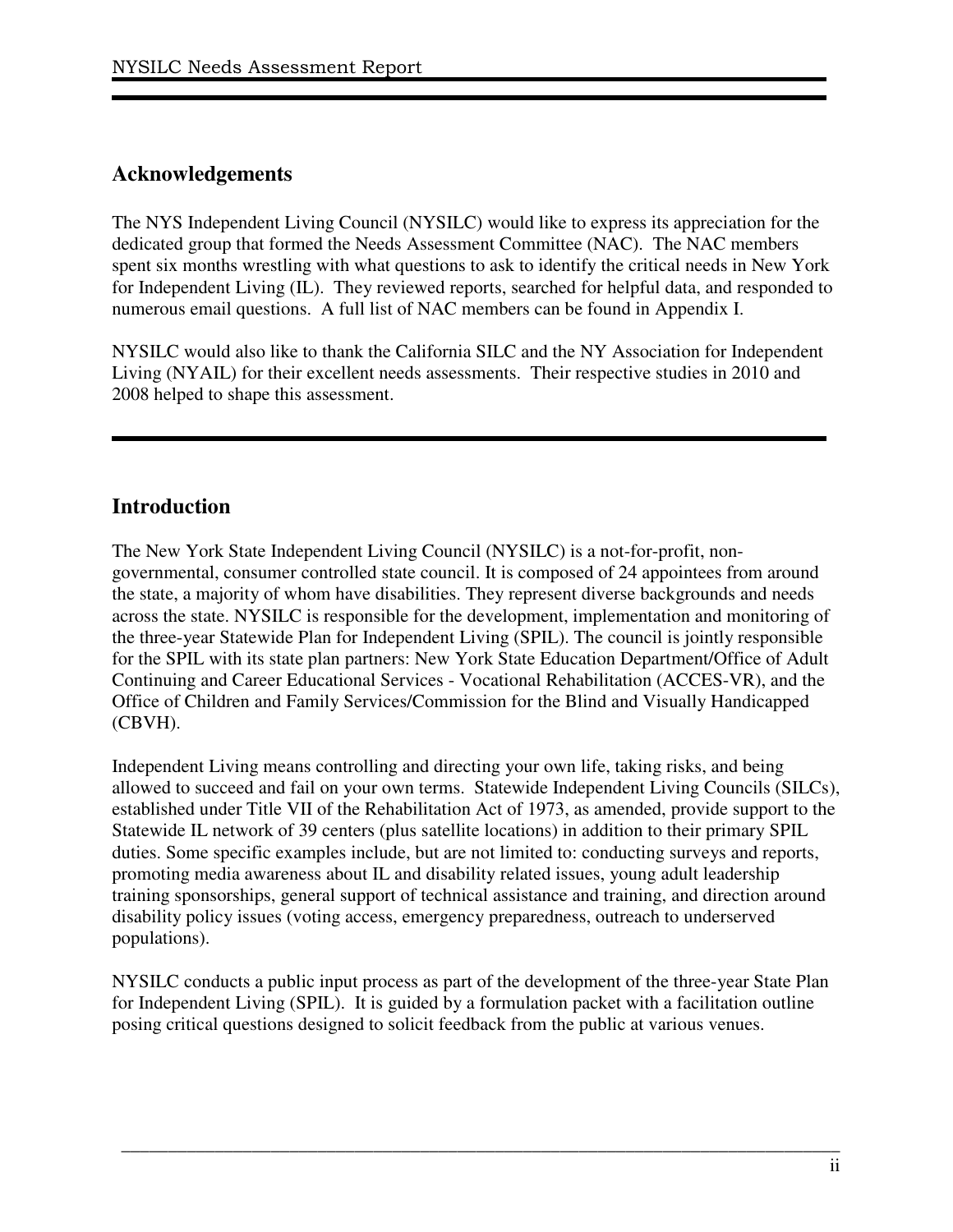To improve the SPIL formulation, NYSILC decided to conduct a needs assessment to help focus on the critical questions. NYSILC hired Alan Krieger, a consultant with Krieger Solutions LLC, to facilitate this process, and established a committee of Council members and stakeholders to lead the process. (See Appendix I for list of the Needs Assessment Committee (NAC) members). Alan Krieger has extensive experience working with non-profit and public sector agencies. He is a former executive director of a statewide organization and is also working with NYSILC to strengthen its evaluation process for the three year state plan. For more information about Alan Krieger, visit his website, www.KriegerSolutions.com.

\_\_\_\_\_\_\_\_\_\_\_\_\_\_\_\_\_\_\_\_\_\_\_\_\_\_\_\_\_\_\_\_\_\_\_\_\_\_\_\_\_\_\_\_\_\_\_\_\_\_\_\_\_\_\_\_\_\_\_\_\_\_\_\_\_\_\_\_\_\_\_\_\_\_\_\_\_

#### **For more information about this needs assessment, please contact:**

Brad Williams, Executive Director: Tel: 518 427-1060, Voice and TDD; Toll Free 1 (877) 397-4126 Email: bradw@nysilc.org Fax: 518 427-1139

or send regular mail to:

New York State Independent Living Council, Inc. 111 Washington Avenue, Suite 101 Albany, NY 12210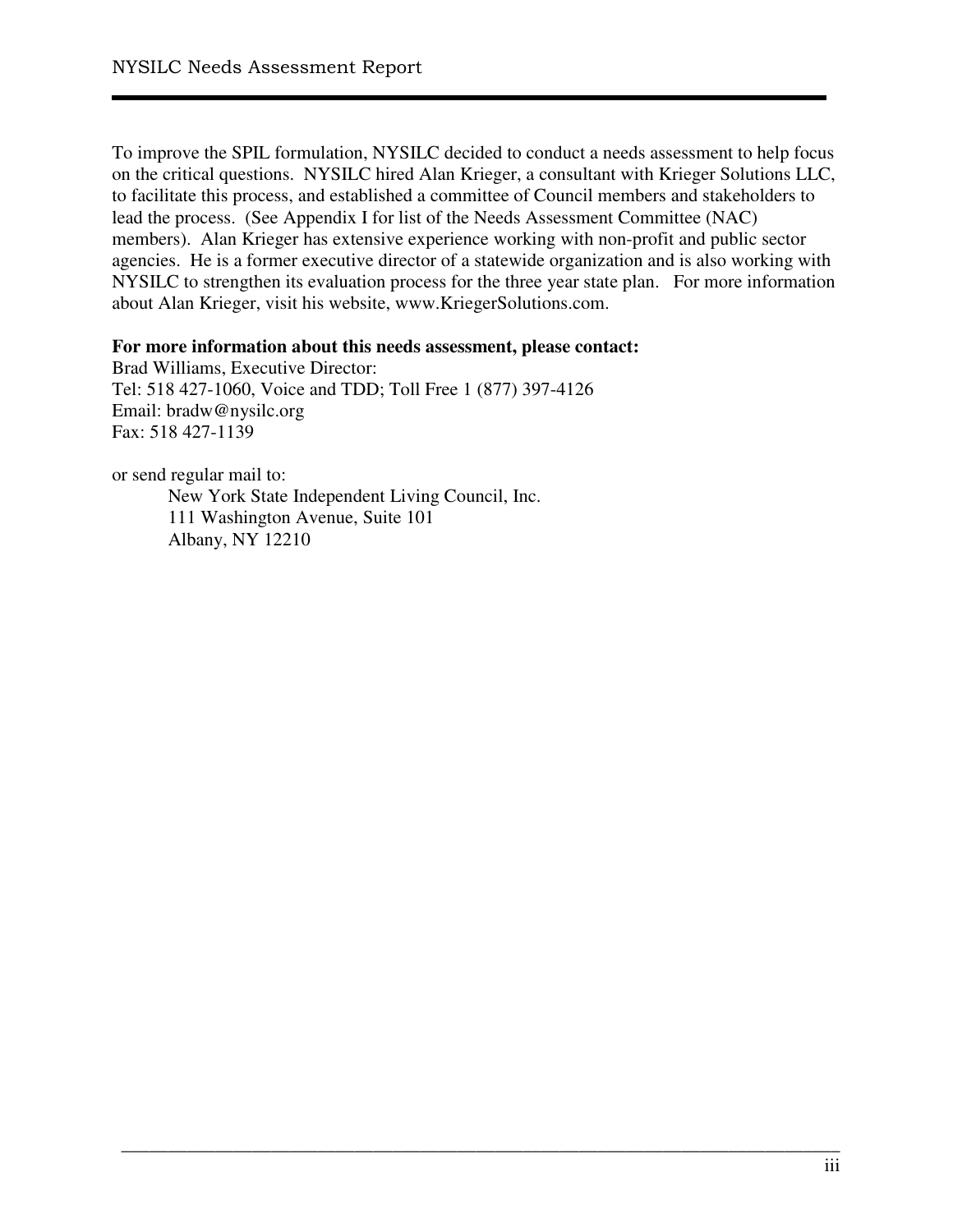## **Executive Summary of Findings**

This needs assessment was designed to collect input on four research questions to help guide the development of the next three-year State Plan for Independent Living (SPIL). The key findings for each question are outlined below. A more complete discussion follows in the main body of this report.

1) Based on what we know (existing data), the following needs were identified:

- There are a high number of veterans with disabilities in New York (232,805) with a high incidence of disability (25.1%) compared to the general population and people with disabilities (11%).
- The poverty rate for New Yorkers with disabilities ages 18-64 is 28.6% more than twice the rate for persons without disabilities in the State.
- The employment rate for New Yorkers with disabilities ages 18-64 is 31.2% a 40.8% gap compared to persons without disabilities in the State.
- When types of disabilities among New Yorkers are compared to employment and poverty rates, people with mental health disabilities have low employment (25.3%) and high poverty (35.7%) rates.
- 2) Utilizing an analysis of penetration rates and inundation indexes, and their relative rankings, the top ten counties with the greatest need for Independent Living (IL) services:
	- Livingston
	- Bronx
	- Oueens
	- New York
	- Suffolk
	- Wyoming
	- Kings
	- Yates
	- Orleans
	- Ontario.

3) The following information was revealed related to underserved populations:

- In a comparison of center service and ACS/Census data on a percentage basis, the IL network needs to improve its outreach and ability to serve Hispanic/Latinos and Asians with disabilities.
- In addition, the center survey asked what groups were underserved. The top six identified were:

- $\circ$  Male veterans with disabilities
- o Female veterans with disabilities
- $\circ$  Rural residents with disabilities
- o Homeless individuals with disabilities
- o Young adults with disabilities
- o Immigrants with disabilities.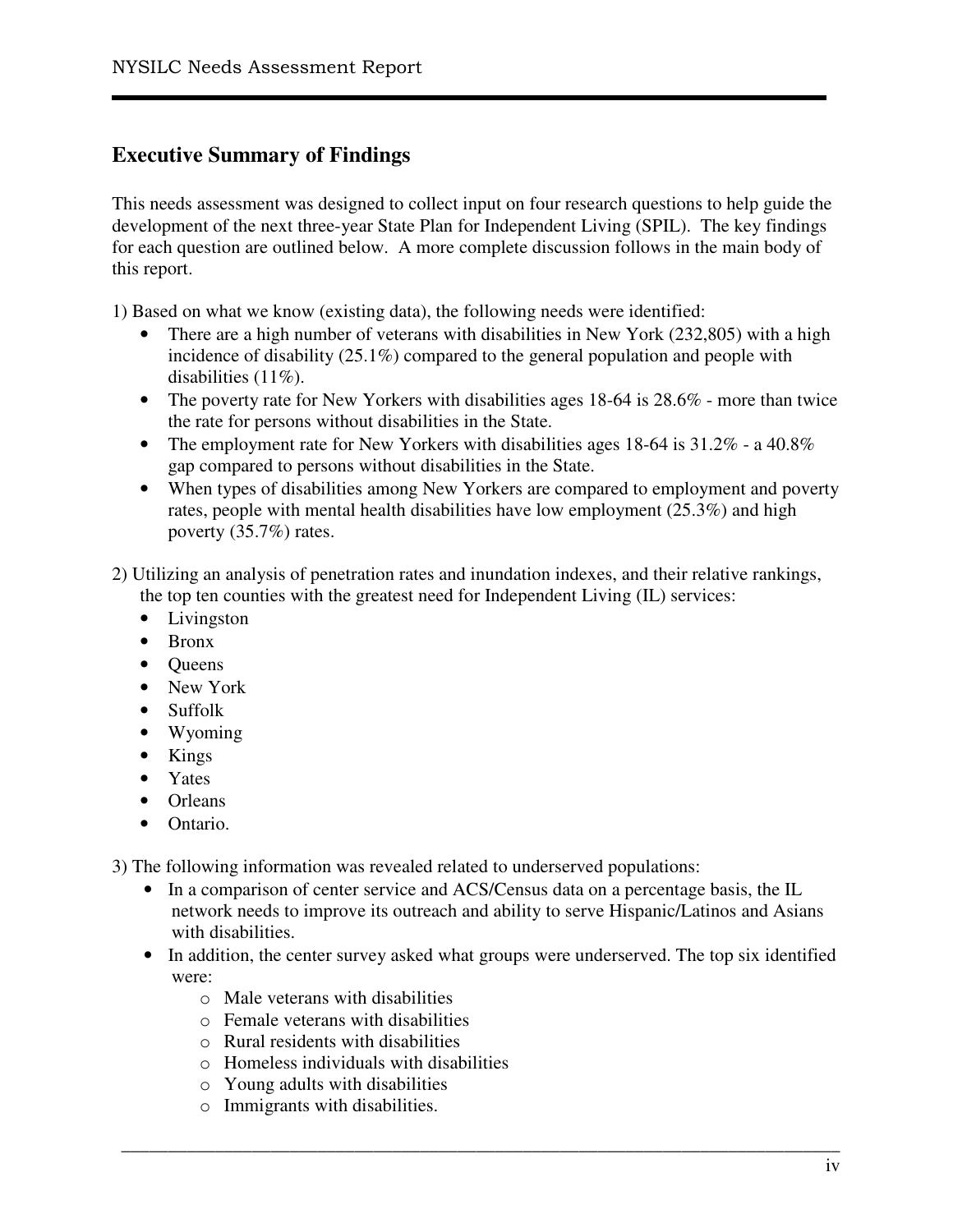It should be mentioned that some of these underserved target populations have been identified going into their second consecutive State Plan. As a result, they should be prioritized. They include: veterans with disabilities, Hispanics and Asians with disabilities, homeless individuals with disabilities, and young adults with disabilities.

The institutionalized population in New York State was extremely difficult to identify. The effort to do so was documented. The following is recommended:

- The IL center network should make an effort to utilize the data to plan local strategies and target impact to transition as many of the 220,277 individuals to the "most integrated setting" per Olmstead.
- Direct system change to make all state agencies post institutionalized data publically like OMH for better planning and tracking of the institutional bias.

4) Based on a survey with almost 600 respondents, consumers identified the following as their most challenging issues:

- Finances/paying bills
- Transportation
- Employment.

When asked what services they need most to live independently, the following were identified:

- Transportation
- Advocacy
- Medical/health issues.

5) Based on a survey of Center directors, with more than two-thirds of the network responding, centers indicated that the following were barriers to expanding or starting new services:

- Lack of financial services
- Lack of transportation to consumers
- Additional space/infrastructure
- Increased awareness about ILC.

Consumers responded when asked what could be done to make it easier for them to access services at their local center:

- Improved transportation
- Increased outreach:
	- o Home visits
	- o Increase advertising related to center services
	- o Closer satellite facilities
	- o Increased on-line resources.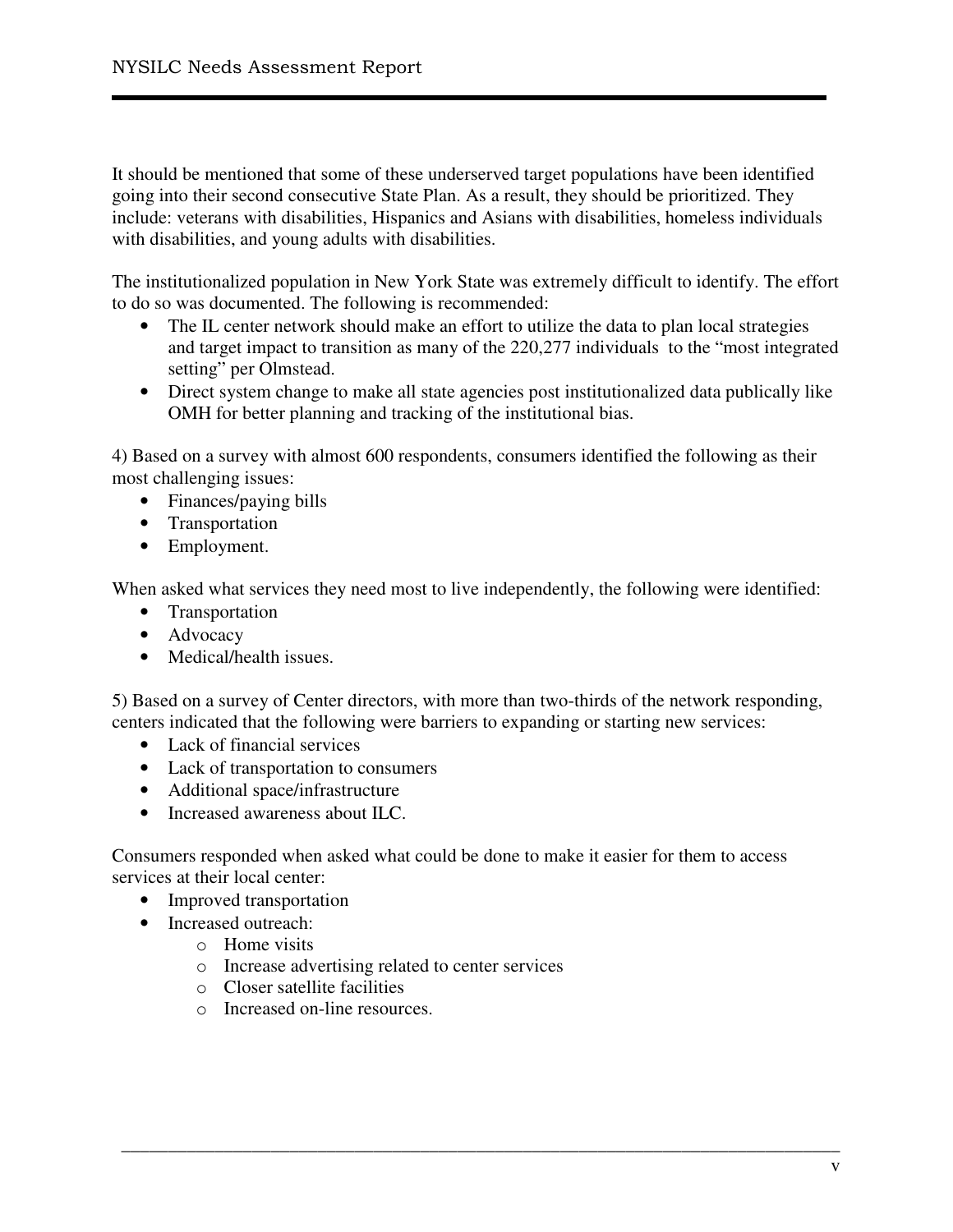## NYSILC Needs Assessment Report

#### Purpose of the Needs Assessment Study

As part of the formulation of the three-year State Plan for Independent Living (SPIL), NYSILC conducts a public input process for the plan development. This process includes development of a packet with a facilitation outline posing critical questions designed to solicit feedback from the public, at various venues and through written comments.

This needs assessment study was undertaken to improve the SPIL formulation in time for the start of the process toward the development of the 2014-2016 three-year state plan. NYSILC established a committee of Council members to lead this process. (See Appendix I for list of the Needs Assessment Committee (NAC) members).

The committee conducted a review of other statewide needs assessments, including one conducted in 2008 by NY Association for Independent Living (NYAIL) and one conducted by the California SILC entitled: Needs Assessment for People with Disabilities. The committee recommended that NYSILC focus its needs assessment on the four questions that formed the basis of the California SILC's approach (including their analysis of "penetration rates" and "inundation indexes"). The committee also recommended adapting some of the questions from the NYAIL survey to do a four-year comparison on these questions.

#### **The four research questions on which NYSILC decided to focus the needs assessment were:**

- 1. What geographic areas are most in need of IL services?
- 2. What unserved/underserved ethnic, minority and disability communities are most in need of IL services?
- 3. What are the most important unmet service needs for New Yorkers with disabilities who live, or wish to live, independently?
- 4. What are the most important needs that the SILC should address to strengthen New York's independent living network?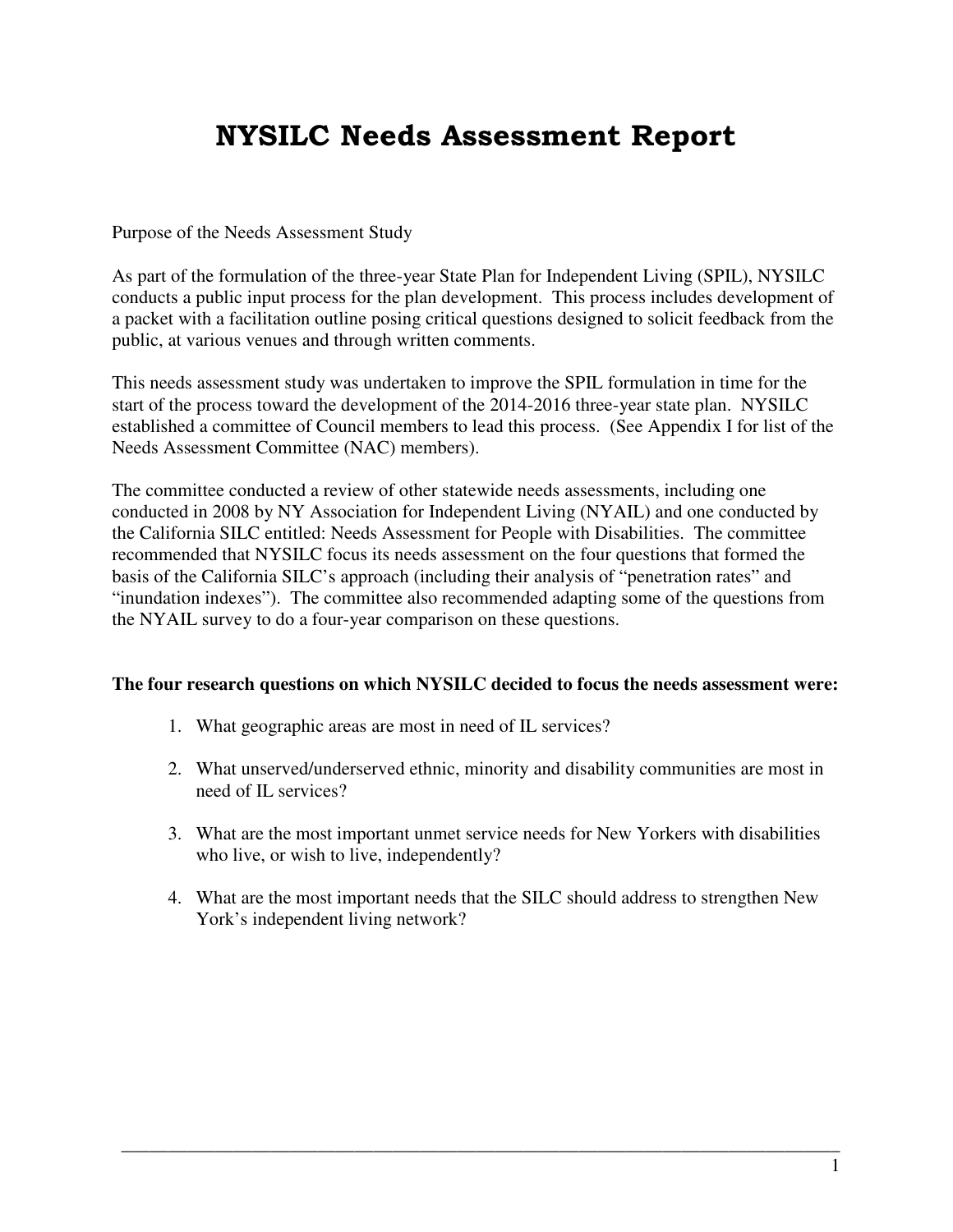## **Methodology:**

The Needs Assessment Committee then reviewed available data to see if some of these questions could be answered. Research questions 1 and 2 were able to be substantially answered by accessing and analyzing existing data, and it was determined that questions 3 and 4 needed to have additional data developed through two surveys – one of consumers and one of Independent Living Center directors. The surveys drew from questions in the 2008 NYAIL survey and while focusing on NYSILC's research questions 3 and 4 above, it also included a few items relating to the other two research questions.

It should be pointed out that no known public data on the number of people with disabilities who are in institutional settings previously existed within the State. This is the first attempt recognized by the network to capture data about the State's institutionalized population in any meaningful way. Only the NYS Office of Mental Health maintains their related data publically, online, with the information updated to indicate shifts in the population as people transition in and out of settings. This should be the standard to which all other State agencies are held. Otherwise, NYSILC had to engage in an aggressive effort to FOIA the other State agencies to obtain the necessary data. Specific attempts are mentioned in footnotes of Table 1.5A. NYSILC believes that this information represents a solid start on which to base estimates and planning. However, given the State's reluctance to release its own information in a public way, there are some issues. The institutionalized population figure could be improved through increased cooperation with State agencies, helping to identify all institutional settings and data sources by county.

The **consumer survey** was an electronic survey for consumers to complete from their home computer via an on-line link, or on a computer in an Independent Living Center. A text based/paper survey was also made available if the on-line survey was not accessible, and many consumers used this option. NYSILC sent information about how to access the survey to all the Independent Living Centers in New York, and to a number of advocacy and service organizations that serve people with disabilities. 578 consumers responded to the survey and their responses are summarized in the report that follows. Many of these consumers are already involved with Independent Living Centers (ILC). Others heard about this from associated stakeholders or advocates and were unfamiliar with ILCs. A demographic breakdown of these consumers is also provided in the report. To increase responses, we provided an incentive – entry in a drawing for a \$50 gift card.

The **Center survey** was also an on-line survey with a text based/paper option available if the online version was not accessible. More than two-thirds of all Independent Living Centers in the state responded (34 out of 50 locations). Their responses are also summarized in the report that follows.

\_\_\_\_\_\_\_\_\_\_\_\_\_\_\_\_\_\_\_\_\_\_\_\_\_\_\_\_\_\_\_\_\_\_\_\_\_\_\_\_\_\_\_\_\_\_\_\_\_\_\_\_\_\_\_\_\_\_\_\_\_\_\_\_\_\_\_\_\_\_\_\_\_\_\_\_\_\_

Appendix V (page 34) contains a full copy of the Consumer and Center survey questions.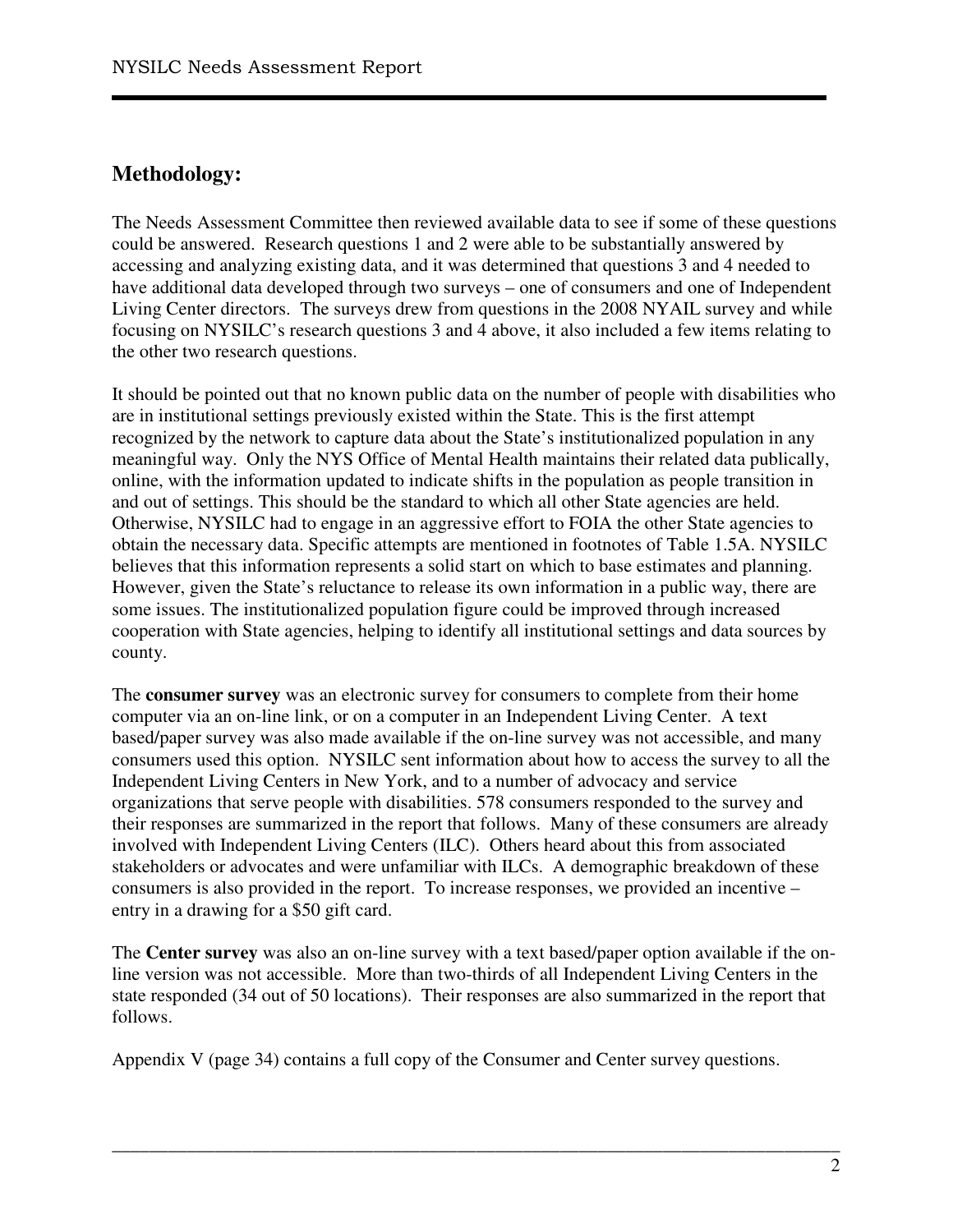$\overline{a}$ 

## **Background Data about New Yorkers with a Disability**

A large number of statistical documents were reviewed to try to assemble a picture of what it means to be a New Yorker with a disability. According to the 2011 Annual Disability Statistics Compendium<sup>1</sup> compiled by the RRTC on Disability Statistics & Demographics, here is what we found:

- **Total population:** There are over 2 million New Yorkers with disabilities living in the community out of a total of more than 19 million residents (11%). This does not account for institutionalized individuals or active military personnel.
- **Veterans:** There are 928,961 civilian veterans age 18 or older living in the community in New York State, and 232,805 (25.1%) of these individuals have a disability - a high incidence of disability compared to the general population.
- **Poverty rate:** The rate for New Yorkers with disabilities ages 18 to 64 living in the community is 28.6%, which is more than twice that of persons in our state without disabilities (12.3%).
- **Employment:** The employment rate for a New Yorker with a disability (ages 18-64) is 31.2% compared to 72% for a person without a disability resulting in a gap of 40.8 percentage points. Full-time, year-round employment for a New Yorker with a disability (ages 18-64) is 18.7% compared to 52.2% for a person without a disability creating a gap of 33.5 percentage points.
- **Income:** Among civilians age 16 or older during the last 12 months, New Yorkers with disabilities earned \$10,903 less on average compared to a person without a disability (\$21,581 versus \$32,484).
- **Education:** For students with disabilities ages 14-21 during the last 12 months, it was reported that they left New York State schools for the following reasons: 52% (15,937) graduated with diplomas, 21% (6,277) received certificates, 26% (7,788) dropped out, and 1% (390) died or aged out.
- **Health:** 89.7% of New Yorkers with disabilities have health insurance coverage (as a result of 59.4% receiving public health care coverage and 30.3% private health care coverage), resulting in 10.3% New Yorkers with disabilities lacking insurance. For New Yorkers with disabilities age 18 or older, 34.3% are considered obese compared to 21.1% for a person without a disability.

This can be compared with findings from the New York State Disability and Employment Status Report 2009 for the New York Makes Work Pay project. The lead for the report was the

<sup>1</sup> 2011 Annual Disability Statistics Compendium, Rehabilitation Research and Training Center (RRTC) on Disability Statistics and Demographics, www.DisabilityCompendium.org, November 2011. Source is the U.S. Census Bureau, 2010 American Community Survey, and American FactFinder.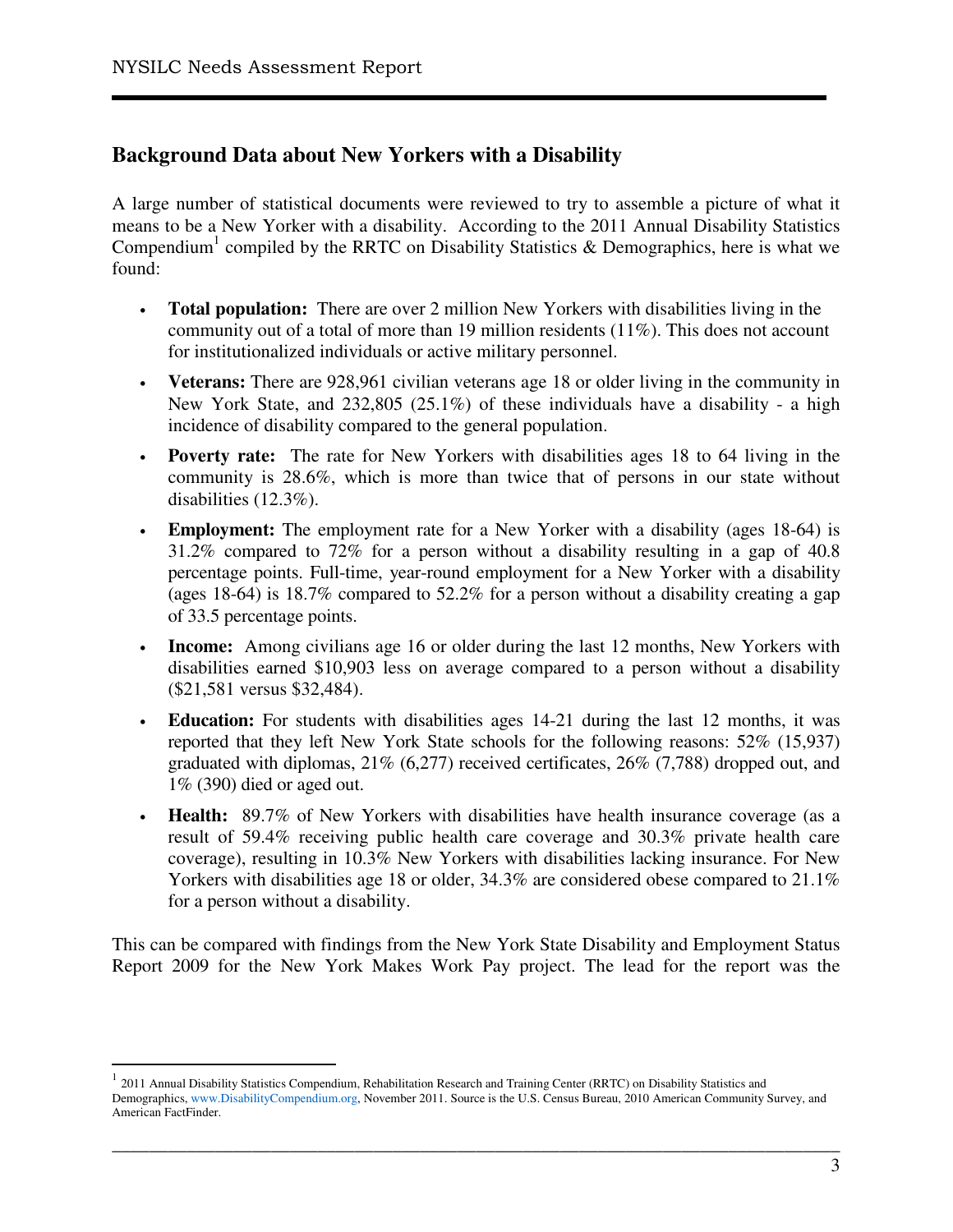Employment and Disability Institute at Cornell University<sup>2</sup>. Here are some highlights from that report:

- Employment rates for people with disabilities by race/ethnicity: African Americans/Blacks have the lowest employment rate at 26.4% followed by Hispanics/Latinos at 28.2% (31.2%) overall average employment rate for people with disabilities).
- When types of disability are compared to employment and poverty rates, people with mental health disabilities have low employment (25.3%) and high poverty (35.7%) rates (see Table 2.3 for more information).
- Educational attainment (highest level) for New Yorkers with disabilities: 26% have a less than a high school degree and 16% have a bachelor's degree or higher, compared with people without disabilities where 11% have less than a high school degree and 36% have a bachelor's degree or higher.

This data provides a summary of what we knew statewide. We found additional data that filters some of this by ethnicity and types of disabilities to help identify sub-populations most in need of services (see pages 11-12).

What the figures didn't show was:

 $\overline{a}$ 

- *How* this information varies by county and region
- *What* the greatest needs are for services
- Where the greatest needs are for services
- *What* the Council can do to strengthen the Independent Living (IL) network to address these gaps

With this information as a back drop and with our four core questions in mind, we conducted a needs assessment study to find out more about issues related to independent living facing people with disabilities in New York State.

 $2$  NYS Disability and Employment Status Report 2009 for NY Makes Work Pay, Employment and Disability Institute, Cornell University, www.edi.cornell.edu, 2009. Source is primarily the three-year estimates (2005-2007) from the U.S. Census Bureau, American Community Survey, and non-institutionalized working-age population between 16-64.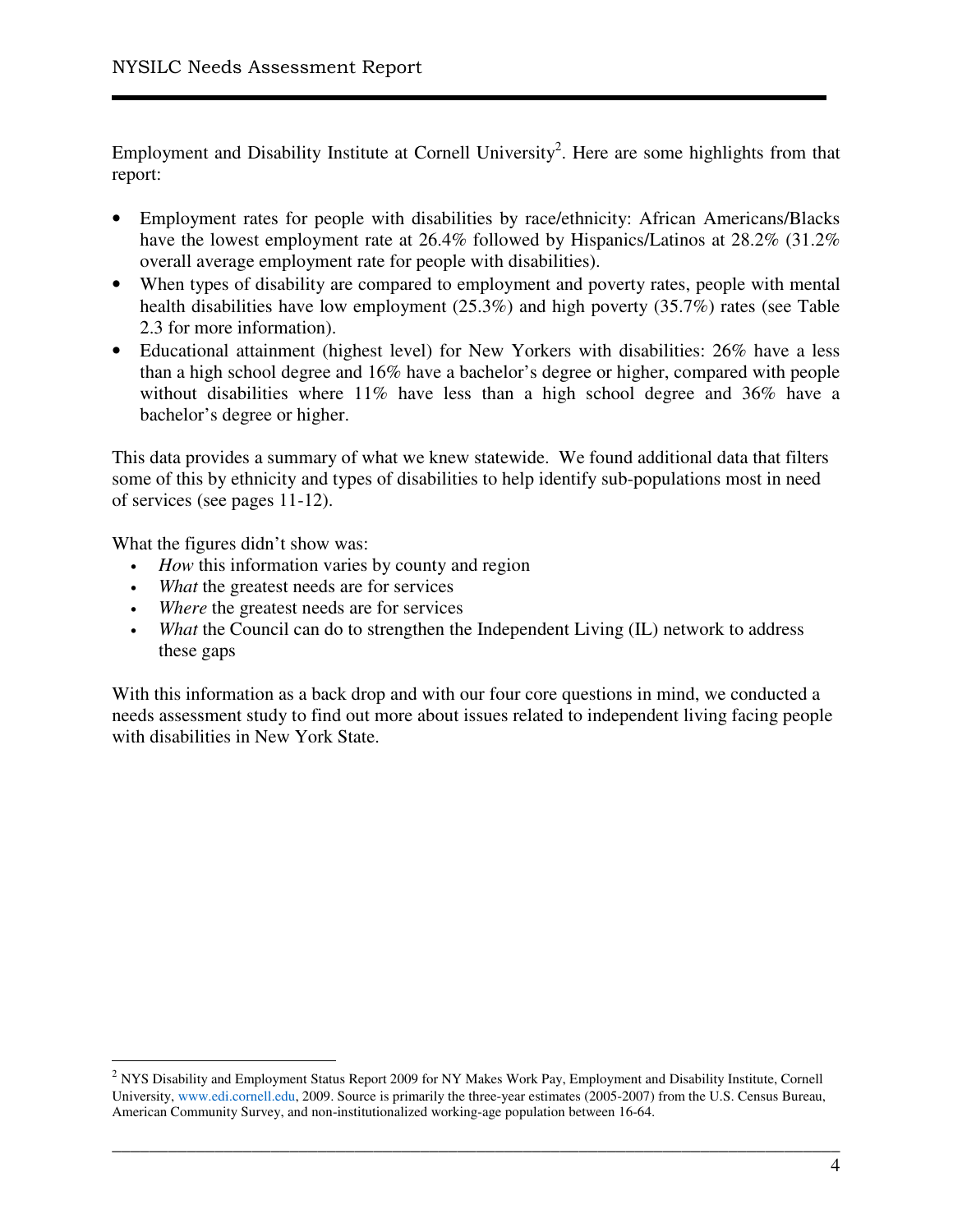## **Findings**

### *Question # 1: What geographic areas are most in need of Independent Living services?*  Summary:

The data that was reviewed was organized by each county in the state and includes:

- The number of consumers currently served by IL Centers
- The total number of people with disabilities in the civilian population
- The total number of people with disabilities who are in institutional settings

Based on the data analysis explained below, the ten counties with the greatest need for Independent Living services are:

| 1. Livingston | 6. Wyoming  |
|---------------|-------------|
| 2. Bronx      | 7. Kings    |
| 3. Queens     | 8. Yates    |
| 4. New York   | 9. Orleans  |
| 5. Suffolk    | 10. Ontario |
|               |             |

These are a mix of rural, urban and suburban counties. The charts below are based on existing data we were able to access. Table 1.1 is a summary of the data, with the remaining tables highlighting key elements of the data. Table 1.7 shows how we reached our conclusion of the ten counties most in need of IL services.

Comments from both surveys (Independent Living Center directors and consumers) stated that the needs were greatest in rural areas of each county. There were also several comments from urban counties indicating that minority and low income urban areas in those counties were also underserved. The consumer survey didn't have much variation between rural, urban and suburban respondents in terms of what were their most important needs (see question #3).

Table 1.1 below shows the data we used to analyze relative need for services in each of New York's 62 counties. Numbers in bold indicate the 10 greatest needs in each column.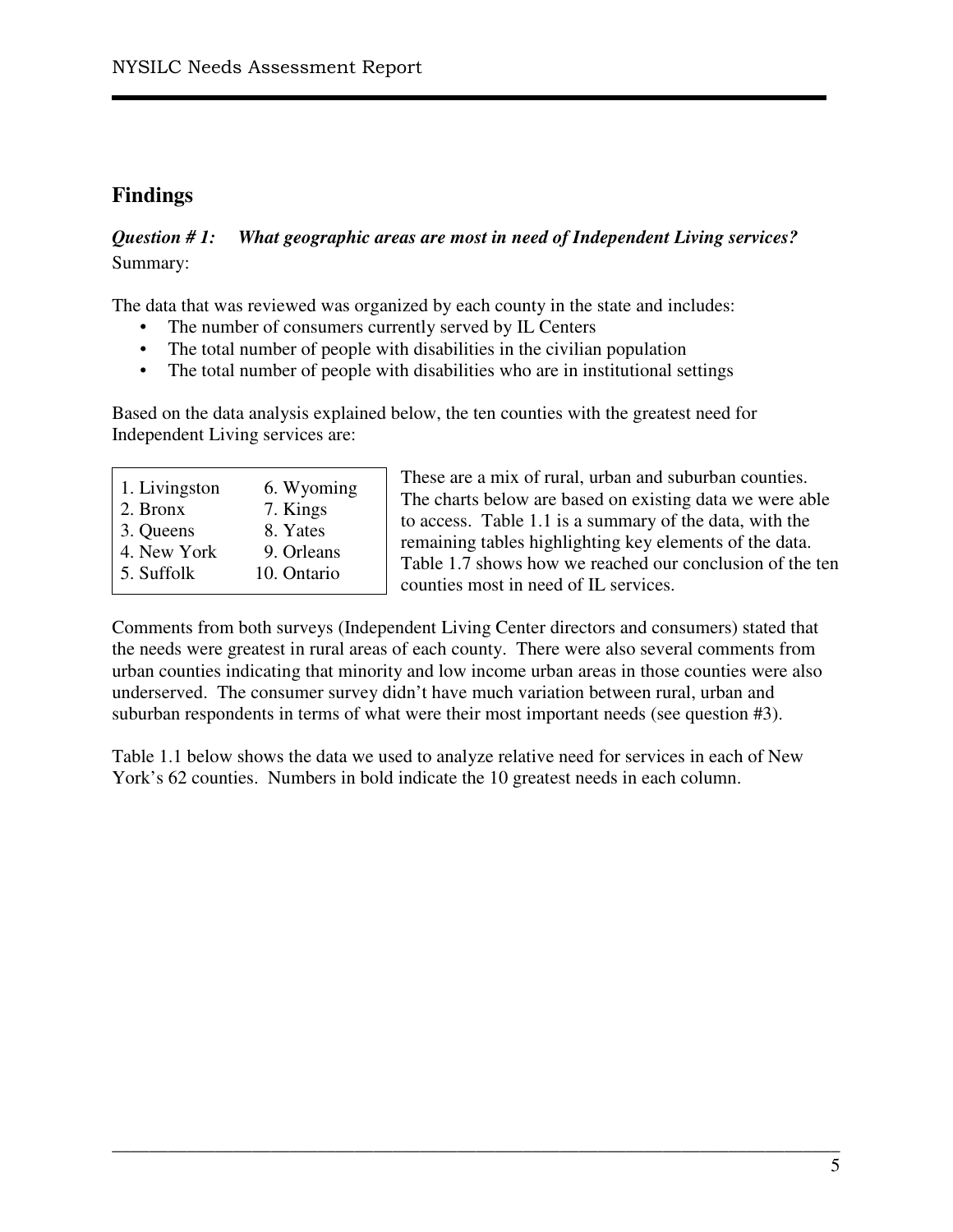| <b>NYS County</b>            | $(A)^3$           | $(B)^4$            | (A)/(B)     | $(C)^5$            | $\overline{(C)/(A)}$ |
|------------------------------|-------------------|--------------------|-------------|--------------------|----------------------|
|                              | CSRs Served by    | # Incidence of     | Penetration | Total #            | Inundation           |
|                              | <b>IL Network</b> | Disability/        | Rate        | Institutionalized/ | Index                |
|                              | FY 2010-2011      | County             |             | County             |                      |
|                              |                   |                    |             |                    |                      |
| Albany                       | 760               | 34,197             | 2.22%       | 3,686              | 4.85                 |
| Allegany                     | 165               | 6,855              | 2.41%       | 425                | 2.58                 |
| <b>Bronx</b>                 | 308               | 183,928            | 0.17%       | 17,250             | 56.01                |
| <b>Broome</b>                | 877               | 28,507             | 3.08%       | 2,663              | 3.04                 |
| Cattaraugus                  | 649               | 11,518             | 5.63%       | 1,046              | 1.61                 |
| Cayuga                       | $\overline{543}$  | 9,486              | 5.72%       | 1,317              | 2.43                 |
| Chautauqua                   | 430               | 19,412             | 2.22%       | 2,185              | 5.08                 |
| Chemung                      | 264               | 12,714             | 2.08%       | 2,347              | 8.89                 |
| Chenango                     | 256               | 8,383              | 3.05%       | 730                | 2.85                 |
| $\overline{\text{Clin}}$ ton | 116               | 11,076             | 1.05%       | 1,804              | 15.55                |
| Columbia                     | 161               | 7,486              | 2.15%       | 1,044              | 6.48                 |
| Cortland                     | 198               | 5,399              | 3.67%       | $\overline{528}$   | 2.67                 |
| Delaware                     | 231               | 7,525              | 3.07%       | $\overline{604}$   | 2.61                 |
| Dutchess                     | 588               | 35,270             | 1.67%       | 5,390              | 9.17                 |
| Erie                         | 1,992             | 115,455            | 1.73%       | 11,507             | $\overline{5.78}$    |
| Essex                        | 41                | 5,238              | 0.78%       | 718                | 17.51                |
| Franklin                     | 160               | 6,101              | 2.62%       | 1,734              | 10.84                |
| Fulton                       | 187               | $\overline{8,314}$ | 2.25%       | 1,030              | 5.51                 |
| Genesee                      | 291               | 7,844              | 3.71%       | 662                | 2.27                 |
| Greene                       | 96                | 5,737              | 1.67%       | 1,215              | 12.66                |
| Hamilton                     | 10                | $701^6$            | 1.43%       | 76                 | 7.60                 |
| Herkimer                     | 608               | 8,859              | 6.86%       | 759                | 1.25                 |
| Jefferson                    | 834               | 14,708             | 5.67%       | 1,381              | 1.66                 |
| Kings                        | 706               | 244,165            | $0.29\%$    | 19,121             | 27.08                |
| Lewis                        | 163               | 3,525              | 4.62%       | 249                | 1.53                 |
| Livingston                   | $\overline{16}$   | 7,107              | $0.23\%$    | 1,221              | 76.31                |
| Madison                      | 242               | 7,329              | 3.30%       | 579                | 2.39                 |
| Monroe                       | 1,721             | 89,275             | 1.93%       | 9,051              | 5.26                 |
| Montgomery                   | 496               | 8,144              | 6.09%       | 986                | 1.99                 |
| Nassau                       | 976               | 114,837            | $0.85\%$    | 14,437             | 14.79                |
| New York                     | 381               | 157,488            | 0.24%       | 14,774             | 38.78                |
| Niagara                      | 578               | 28,810             | 2.01%       | 2,286              | 3.96                 |
| Oneida                       | 2,221             | 34,114             | 6.51%       | 5,986              | 2.70                 |
| Onondaga                     | 1,253             | 52,720             | 2.38%       | 4,765              | 3.80                 |
| Ontario                      | 69                | 12,863             | 0.54%       | 1,097              | 15.90                |

#### **Table 1.1 Service Needs by County** (Top Ten Counties for Each Column Highlighted in Bold)

<sup>3&</sup>lt;br>Based on ACCES VR data, yearend statewide totals, FY 2010-2011, Statistical Report. Plus 704 Report data for CDR and Tri-Lakes centers.<br><sup>4</sup> US Census Bureau, American FactFinder, Disability Characteristics (S1810), 2008-York State by County. Assistance locating the data was provided by the Employment and Disability Institute at Cornell University.

<sup>&</sup>lt;sup>5</sup> Based on last column of Table 1.5A Total # Institutionalized Population by County.

<sup>&</sup>lt;sup>6</sup> There were no figures given the ACS-census data for the incidence of disability in Hamilton and Schuyler counties. The figures used above were derived from taking the average rate of disability in the 60 available counties (13.04%), multiplied by the total population of the individual county.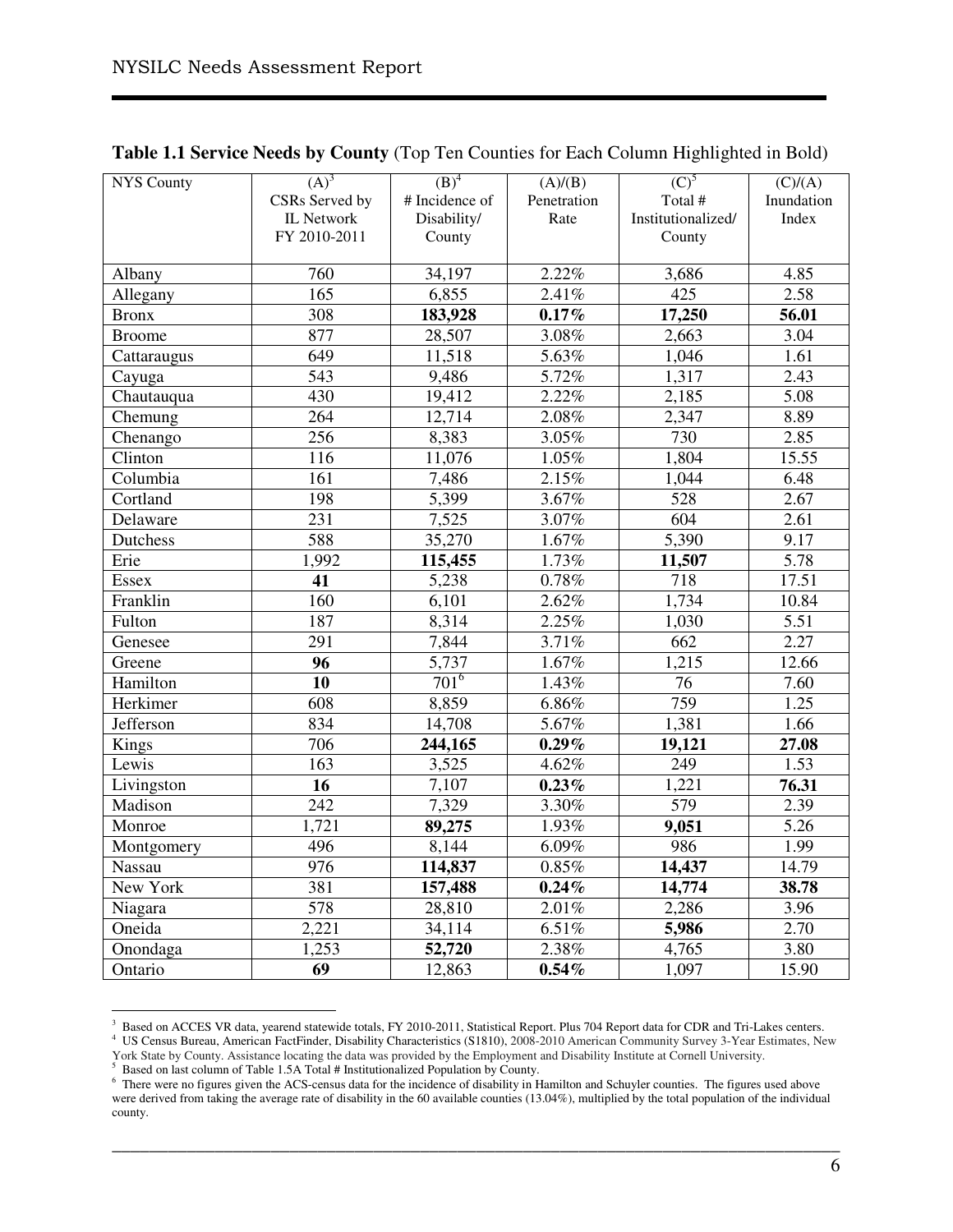| <b>NYS County</b> | $(A)^3$           | $(B)^4$        | (A)/(B)     | $(C)^5$            | (C)/(A)    |
|-------------------|-------------------|----------------|-------------|--------------------|------------|
|                   | CSRs Served by    | # Incidence of | Penetration | Total #            | Inundation |
|                   | <b>IL Network</b> | Disability/    | Rate        | Institutionalized/ | Index      |
|                   | FY 2010-2011      | County         |             | County             |            |
|                   |                   |                |             |                    |            |
| Orange            | 815               | 41,385         | 1.97%       | 3,351              | 4.11       |
| Orleans           | 33                | 5,402          | 0.61%       | 967                | 29.30      |
| Oswego            | 790               | 15,843         | 4.99%       | 835                | 1.06       |
| Otsego            | 261               | 8,719          | 2.99%       | 765                | 2.93       |
| Putnam            | 238               | 8,637          | 2.76%       | 711                | 2.99       |
| Queens            | 473               | 209,722        | 0.23%       | 20,285             | 42.89      |
| Rensselaer        | 354               | 20,251         | 1.75%       | 1,968              | 5.56       |
| Richmond          | 894               | 45,649         | 1.96%       | 5,582              | 6.24       |
| Rockland          | 441               | 24,335         | 1.81%       | 4,312              | 9.78       |
| Saratoga          | $\overline{579}$  | 20,813         | 2.78%       | 1,702              | 2.94       |
| Schenectady       | 264               | 17,636         | 1.50%       | 1,859              | 7.04       |
| Schoharie         | 65                | 4,964          | 1.31%       | 159                | 2.45       |
| Schuyler          | 101               | $2,440^{7}$    | 4.14%       | 309                | 3.06       |
| Seneca            | 55                | 4,847          | 1.13%       | 1,031              | 18.75      |
| St. Lawrence      | 272               | 16,629         | 1.64%       | 2,372              | 8.72       |
| Steuben           | 445               | 14,869         | 2.99%       | 1,070              | 2.40       |
| Suffolk           | 356               | 129,856        | 0.27%       | 15,481             | 43.49      |
| Sullivan          | 194               | 11,515         | 1.68%       | 1,816              | 9.36       |
| Tioga             | 105               | 6,456          | 1.63%       | 366                | 3.49       |
| Tompkins          | 246               | 9,467          | 2.60%       | 811                | 3.30       |
| Ulster            | 572               | 23,952         | 2.39%       | 3,048              | 5.33       |
| Warren            | $\overline{5}24$  | 8,025          | 6.53%       | 740                | 1.41       |
| Washington        | $\overline{3}44$  | 7,061          | 4.87%       | 1,477              | 4.29       |
| Wayne             | 103               | 12,036         | $0.86\%$    | 1,087              | 10.55      |
| Westchester       | 821               | 81,330         | 1.01%       | 11,650             | 14.19      |
| Wyoming           | $\overline{25}$   | 4,768          | 0.52%       | 1,531              | 61.24      |
| Yates             | 11                | 2,897          | $0.38\%$    | 339                | 30.82      |
| <b>TOTALS</b>     | 27,968            | $2,074,594^8$  | 1.4%        | 220,277            | 7.88       |

The first column of table 1.1 is an alphabetical listing of all 62 counties in New York State. The second column (column "A") looks at the Independent Living (IL) network service data by county for Fiscal Year 2010-2011. It shows the number of Consumer Service Records (CSR's) active in each county, which is an indication of the total number of consumers served on an ongoing basis by the Independent Living Centers in New York. It does not include consumers who only received information and referral services and for whom a CSR was not started. The ten counties with the lowest number of CSR's have been identified from this column and highlighted in bold. These ten counties have been ranked according to lowest numbers served in Table 1.2 below.

 $\overline{a}$  $^7$  There were no figures given the ACS-census data for the incidence of disability in Hamilton and Schuyler counties. The figures used above were derived from taking the average rate of disability in the 60 available counties (13.04%), multiplied by the total population of the individual

county. 8 Total ACS survey sample was adjusted to accommodate estimates for Hamilton and Schuyler Counties and include the "with a disability" estimates for the other counties.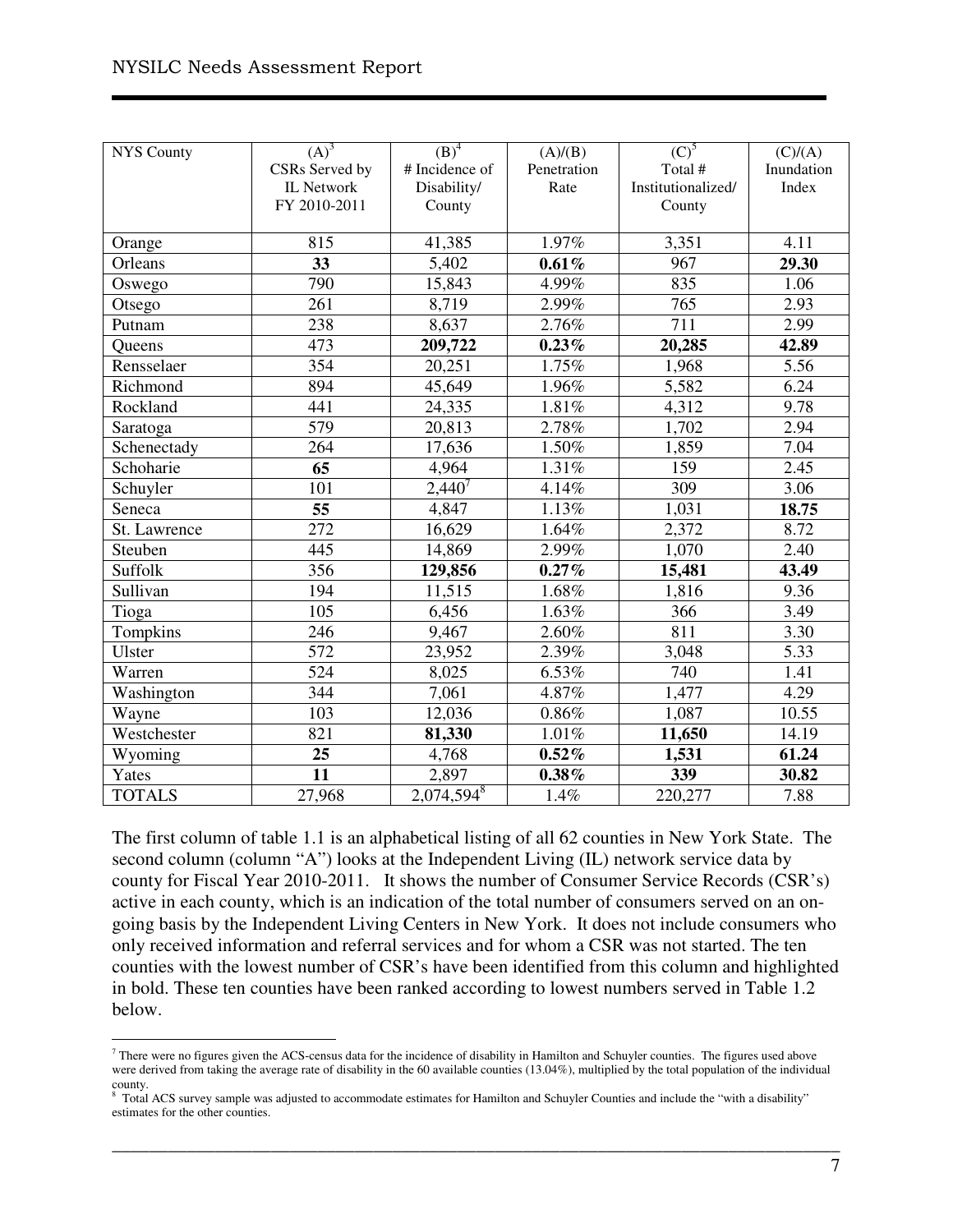| <b>NYS County</b> | # of CSR's<br>FY 2010-2011 <sup>9</sup> |
|-------------------|-----------------------------------------|
| Hamilton          | 10                                      |
| Yates             | 11                                      |
| Livingston        | 16                                      |
| Wyoming           | 25                                      |
| Orleans           | 33                                      |
| <b>Essex</b>      | 41                                      |
| Seneca            | 55                                      |
| Schoharie         | 65                                      |
| Ontario           | 69                                      |
| Greene            | 96                                      |

**Table 1.2 Most Underserved Counties in NYS Served by IL Network Based on CSRs** 

These counties are generally the smallest counties in the state by population, so it is not surprising that they would serve the fewest consumers. This is presented for general information purposes and was not used to calculate counties with the greatest need.

The third column of table 1.1 (column "B") indicates the total number of people with disabilities in each county (civilian population). The ten highest are displayed in descending order in the table below.

| <b>NYS County</b> | Incidence of Disability |
|-------------------|-------------------------|
| Kings             | 244,165                 |
| Queens            | 209,722                 |
| <b>Bronx</b>      | 183,928                 |
| New York          | 157,488                 |
| Suffolk           | 129,856                 |
| Erie              | 115,455                 |
| <b>Nassau</b>     | 114,837                 |
| Monroe            | 89,275                  |
| Westchester       | 81,330                  |
| Onondaga          | 52,720                  |

#### **Table 1.3 Highest Incidence of Disability by County**

The ten counties with the highest numbers have been highlighted in bold. In Table 1.3, they are ranked according to the largest populations. Again, it is not surprising that these are among the largest counties in the state by population. This data is also presented for general information purposes and was not included in calculations to identify counties with the greatest need.

In the fourth column of table 1.1, is an attempt at weighting these differences. The number of people served by the network in each county (column A) is divided by the total population of people with disabilities in that county (column B) to obtain a "penetration rate" for each county (A/B). (This is based on the California model.)

The penetration rate represents the percent of the people with disabilities in a county who are currently served, compared to the potential of the full number of people with disabilities in a county. While this is not intended to show the number of people who are not receiving needed services (some people with disabilities are currently able to live independently and don't need additional services, while others are receiving services from other providers), it is designed to

 $\overline{a}$ <sup>9</sup> Based on ACCES VR data, yearend statewide totals, FY 2010-2011, Statistical Report.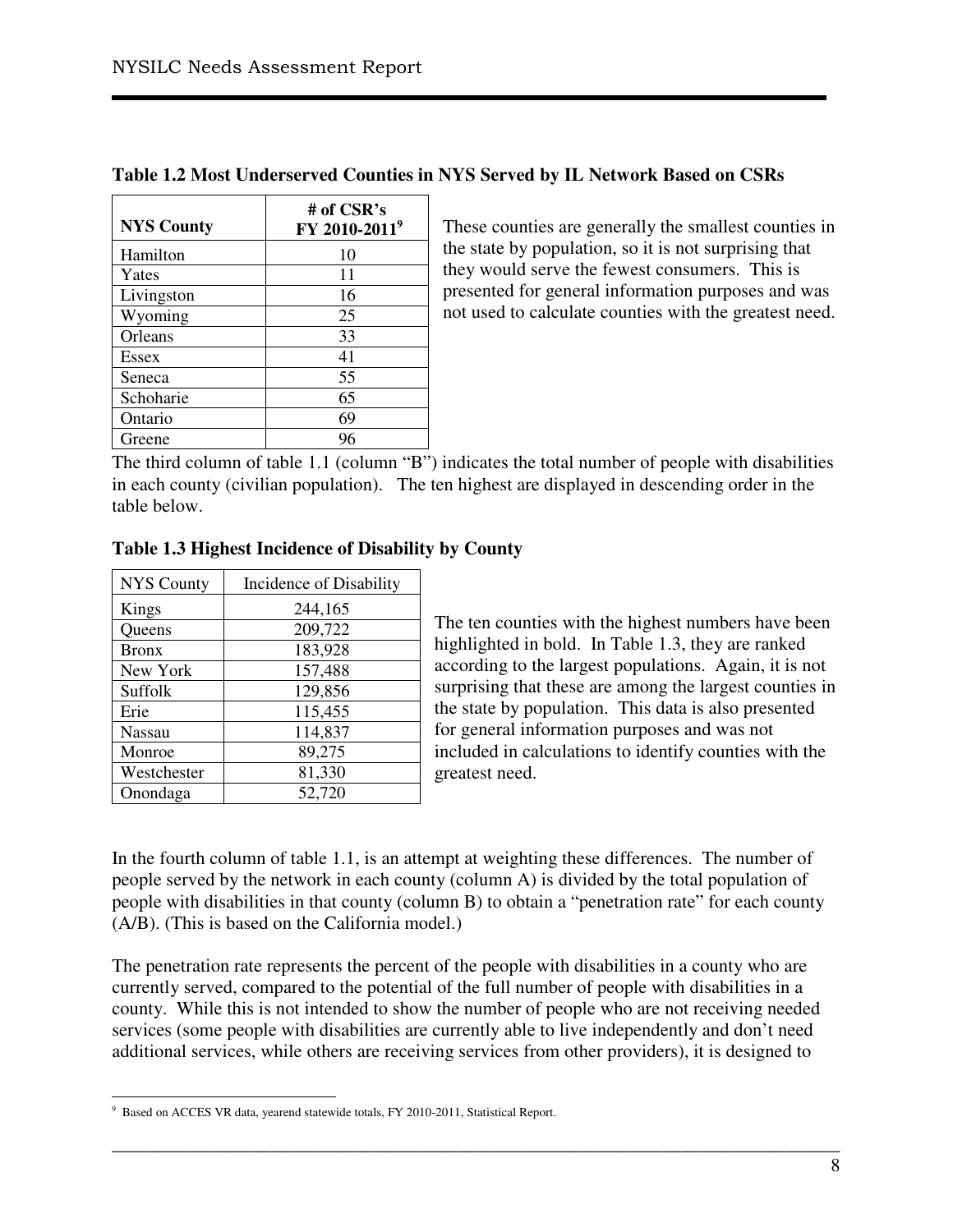show a relative ranking of which counties seem to be providing Independent Living services to the largest and smallest percentage of their populations of people with disabilities.

The ten counties which have extremely low penetration rates are highlighted in bold and are displayed in table 1.4 below.

| <b>NYS County</b> | <b>Penetration Rates</b> |
|-------------------|--------------------------|
| <b>Bronx</b>      | $0.17\%$                 |
| Livingston        | 0.23%                    |
| Queens            | $0.23\%$                 |
| New York          | 0.24%                    |
| Suffolk           | 0.27%                    |
| Kings             | 0.29%                    |
| Yates             | 0.38%                    |
| Wyoming           | $0.52\%$                 |
| Ontario           | $0.54\%$                 |
| Orleans           | 0.61%                    |

#### **Table 1.4 Lowest Penetration Rates by County**

This analysis helped us sort among a wide range of situations (urban/rural, large/small disability populations). It identifies a relative degree of providing services to a specific population.

The fifth column of table 1.1 (column "C") shows the total institutionalized population of people with disabilities by county. This is a summary – for more detailed data see Table 1.5A in Appendix II page 25). Table 1.5A shows the institutionalized population broken down by the type of institutions. This data did not previously exist in one place and while this is a good summary, it is not fully complete. Some individuals may return to other counties upon release from the institution. It is also likely that the data does not identify all institutionalized people with disabilities in New York State. However, we believe the chart captures most individuals and is enough to provide a general relative ranking among the counties. This data is taken from the last column of Table 1.5A Total Institutionalized Population by County (page 25).

| <b>NYS County</b> | <b>Highest Institutionalized</b><br>Population PWD |
|-------------------|----------------------------------------------------|
| Queens            | 20,285                                             |
| Kings             | 19,121                                             |
| <b>Bronx</b>      | 17,250                                             |
| Suffolk           | 15,481                                             |
| New York          | 14,774                                             |
| <b>Nassau</b>     | 14,437                                             |
| Westchester       | 11,650                                             |
| Erie              | 11,507                                             |
| Monroe            | 9,051                                              |
| Oneida            | 5,986                                              |

#### **Table 1.5 Highest Institutionalized Populations by County of People with Disabilities in NYS**

\_\_\_\_\_\_\_\_\_\_\_\_\_\_\_\_\_\_\_\_\_\_\_\_\_\_\_\_\_\_\_\_\_\_\_\_\_\_\_\_\_\_\_\_\_\_\_\_\_\_\_\_\_\_\_\_\_\_\_\_\_\_\_\_\_\_\_\_\_\_\_\_\_\_\_\_\_\_

This data was organized to show the potential for needed services if de-institutionalization efforts had full success. The ten counties with highest institutionalized populations have been highlighted in bold and are shown in rank order in Table 1.5 starting with the highest population. Again, these are among the largest counties in the state by population. This data is for general information and was not included in calculations to identify counties with the greatest need.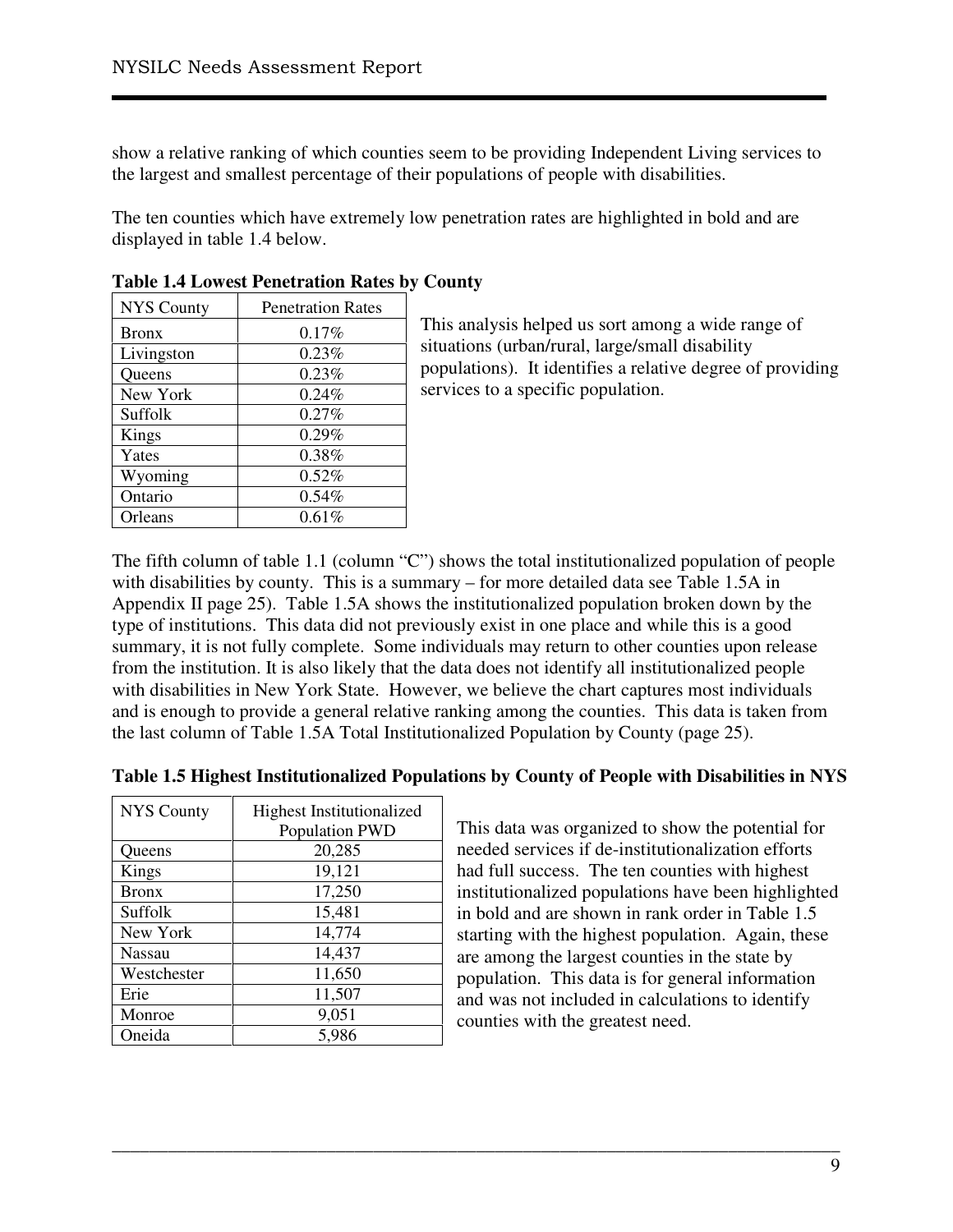This institutionalization data was further analyzed to try to determine which counties had the greatest relative need. In the sixth column of Table 1.1 (C/A), the institutionalized population from column C is divided by the number of people currently served by the network in each county (column A). The result is considered the potential "inundation index" for each county should there be a large de-institutionalization effort. (This is also based on the California model.) The ten counties with the highest Inundation Indices are shown in Table 1.6 below.

| <b>NYS County</b> | <b>Inundation Indices</b> |
|-------------------|---------------------------|
| Livingston        | 76.31                     |
| Wyoming           | 61.24                     |
| <b>Bronx</b>      | 56.01                     |
| Suffolk           | 43.49                     |
| Queens            | 42.89                     |
| New York          | 38.78                     |
| Yates             | 30.82                     |
| Orleans           | 29.30                     |
| Kings             | 27.08                     |
| Seneca            | 18.75                     |

|  | Table 1.6 Highest Inundation Indices in NYS by County |  |  |
|--|-------------------------------------------------------|--|--|
|  |                                                       |  |  |

This shows the proportion of people in a county who are institutionalized in relation to the number of people with CSRs in that county. Counties with extremely high inundation indices are most at risk for having their local independent living services overwhelmed if there was a large exodus from local institutions. The ten highest inundation indices are marked in bold and are ranked starting with the highest number in Table 1.6.

Finally, Table 1.7 identifies the ten counties with the greatest need for additional services based on an analysis combining their proportional relative rankings of penetration and inundation rates. The data with the full details is shown in Table 1.7 A (see Appendix II, page 28).

\_\_\_\_\_\_\_\_\_\_\_\_\_\_\_\_\_\_\_\_\_\_\_\_\_\_\_\_\_\_\_\_\_\_\_\_\_\_\_\_\_\_\_\_\_\_\_\_\_\_\_\_\_\_\_\_\_\_\_\_\_\_\_\_\_\_\_\_\_\_\_\_\_\_\_\_\_\_

|                   | Rating is combination of ranking for<br>(penetration rate + inundation rate) |
|-------------------|------------------------------------------------------------------------------|
| <b>NYS County</b> | <b>Combined Rating</b>                                                       |
| Livingston        | 87.1%                                                                        |
| <b>Bronx</b>      | 86.7%                                                                        |
| Queens            | 65.2%                                                                        |
| New York          | $60.0\%$                                                                     |
| Suffolk           | 59.0%                                                                        |
| Wyoming           | 56.1%                                                                        |
| Kings             | 46.7%                                                                        |
| Yates             | $42.2\%$                                                                     |
| Orleans           | 32.9%                                                                        |
| Ontario           | 26.0%                                                                        |

| Table 1.7 – What geographic areas are most in need of additional IL services? |
|-------------------------------------------------------------------------------|
|-------------------------------------------------------------------------------|

A relative ranking analysis was utilized for each of the 62 counties based on their penetration and inundation rates. Their relative ranking was based on the ratio of each county's rates compared to the rate of the county with the highest rated need (lowest penetration rate and highest inundation index). These two proportions (percentages) were averaged, and the highest average equaled the highest rate of need for services.

From this assessment, the ten counties with the greatest need for additional services (starting with the highest need) were: Livingston, Bronx, Queens, New York, Suffolk, Wyoming, Kings, Yates, Orleans, and Ontario.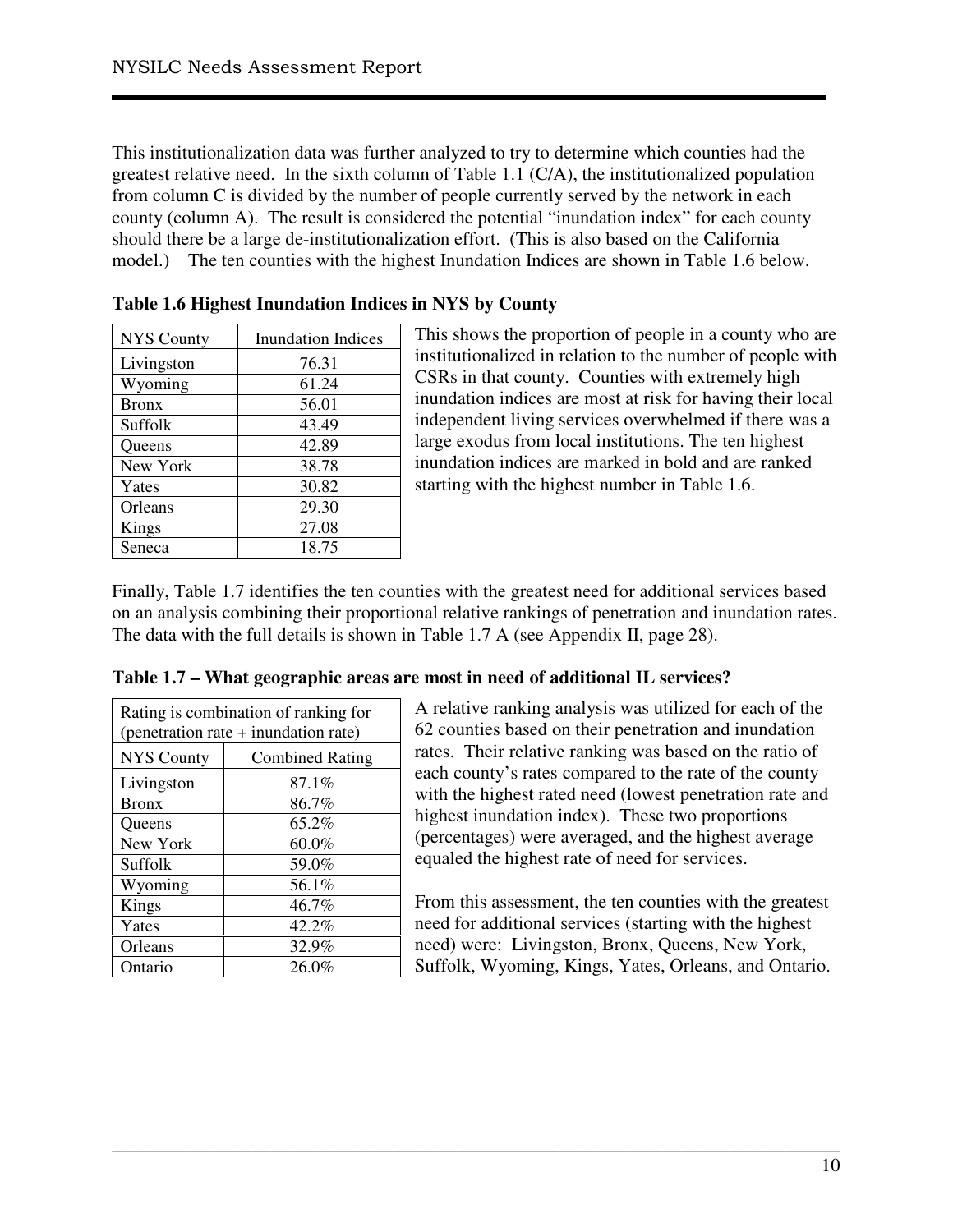#### *Question # 2: What unserved / underserved ethnic, minority and disability communities are most in need of IL services?*

Center directors were asked to indicate which of 21 different target populations they thought were underserved or hard to reach. The two most underserved disability communities were male and female veterans. The third was rural residents. (See Table 2.4 below for details.)

Tables 2.1 and 2.2 below compare how ethnic and disability groups are served by IL centers in proportion to their representation in the overall disabled population. Table 2.3 shows employment and poverty rates in New York State by type of disability. It was difficult to find data that is organized consistently by category, so the comparisons are not precise. The data shows that the groups that are underrepresented in consumers served by IL centers include Hispanics, Asians, and people with sensory disabilities. Persons with visual disabilities may more often seek services from other providers, or it could represent an increased need by deaf and or deaf/blind community. This data on its own does not necessarily mean that any one category is being underserved. It just raises the question.

Table 2.1 compares how various ethnic groups are served by IL centers in proportion to their representation in the overall disabled population. Most groups are served close to their representation overall, except for Asians, Hispanics and people with disabilities reporting two or more races, who are significantly underrepresented.

| $\mu$ UVULALIVII III IN L $\mu$ |                                        |                     |          |                |  |  |  |  |
|---------------------------------|----------------------------------------|---------------------|----------|----------------|--|--|--|--|
| Column A                        | Column B                               | Column <sub>C</sub> | Column D | Column E       |  |  |  |  |
| Race/Ethnicity                  | <b>IL Network</b>                      | <b>NYS</b>          | Variance | Relative       |  |  |  |  |
| Category                        | Service Data                           | Disability          | $(-/+)$  | comparison of  |  |  |  |  |
|                                 | By Race/Ethnicity                      | Characteristics:    |          | percentages in |  |  |  |  |
|                                 | $\rm \dot{F}Y$ 2010-2011 <sup>10</sup> | Rates By            |          | Columns B & C  |  |  |  |  |
|                                 |                                        | Race/Ethnicity $11$ |          |                |  |  |  |  |
| American Indian/                | 429 (2%)                               | $11,596 (< 1\%)$    | $+2\%$   | 200%           |  |  |  |  |
| Alaska Native                   |                                        |                     |          |                |  |  |  |  |
| Asian (Includes                 | 314 $(1%)$                             | 80,921(3%)          | $-2\%$   | 33%            |  |  |  |  |
| Pacific Islander)               |                                        |                     |          |                |  |  |  |  |
| <b>Black or African</b>         | 4,529 (16%)                            | 352,277 (15%)       | $+1\%$   | 106%           |  |  |  |  |
| American                        |                                        |                     |          |                |  |  |  |  |
| Hispanic/Latino                 | 2,131(8%)                              | 337,289 (14%)       | $-6\%$   | 57%            |  |  |  |  |
| White                           | 18,626 (66%)                           | 1,437,908 (60%)     | $+6\%$   | 110%           |  |  |  |  |
| Two or more races               | 364 $(1%)$                             | 47,845 (2%)         | $-1\%$   | 50%            |  |  |  |  |
| Other/Unknown                   | 1,667(6%)                              | 143,372 (6%)        | $0\%$    | 100%           |  |  |  |  |
| Total                           | 28,060 (100%)                          | 2,411,208 (100%)    |          |                |  |  |  |  |

**Table 2.1 Ethnic Groups served in the IL network compared to overall disability population in NYS** 

 $\overline{a}$ <sup>10</sup> Based on ACCES VR data, yearend statewide totals, FY 2010-2011, Statistical Report; contains some duplicate counts.

<sup>&</sup>lt;sup>11</sup> Based on US Census Bureau, American FactFinder, Disability Characteristics (S1810), 2008-2010 American Community Survey 3-Year Estimates, New York State by County. Assistance locating the data was provided by the Employment and Disability Institute at Cornell University.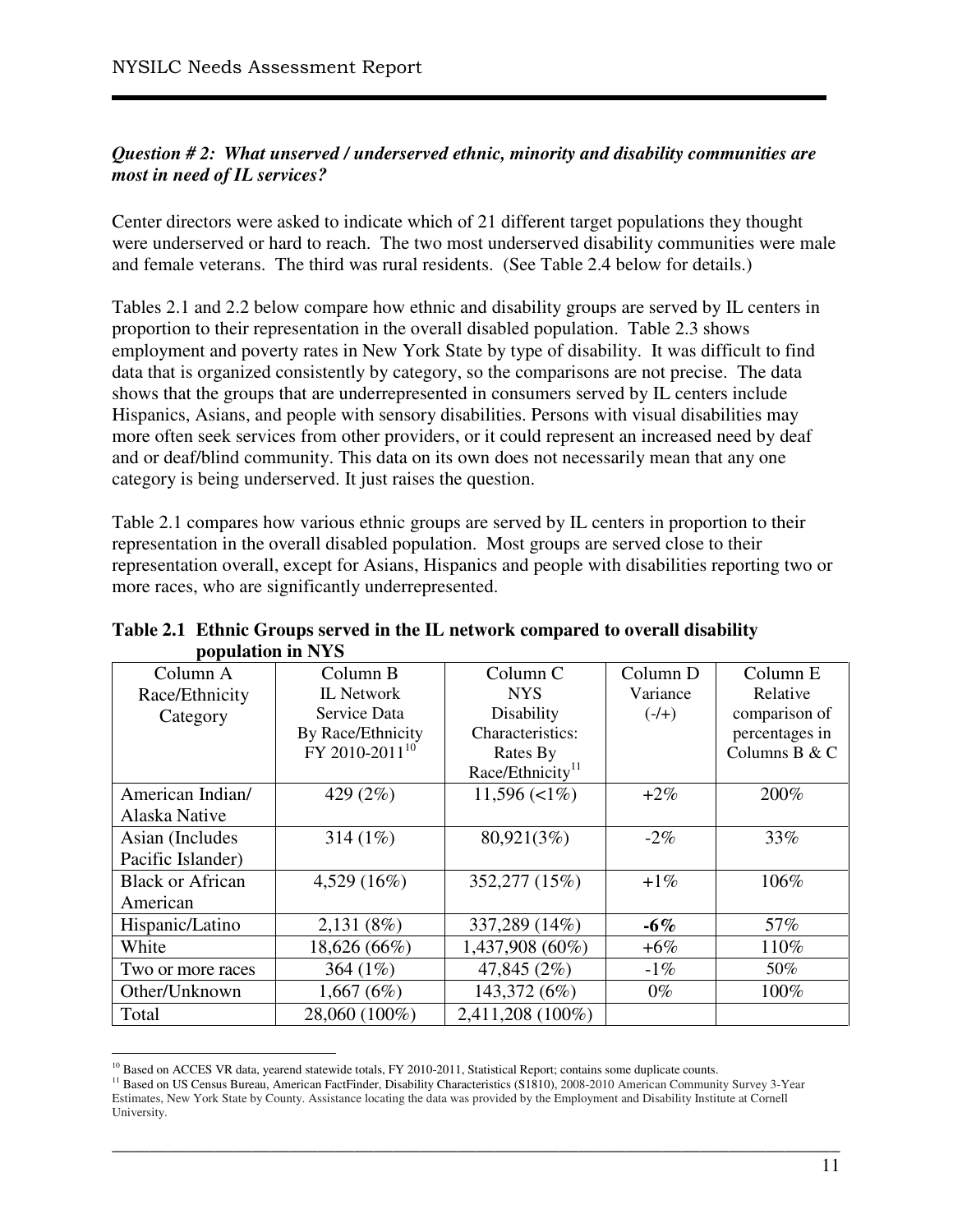| Population in Fiest Torn Draw |                   |                   |                               |                      |
|-------------------------------|-------------------|-------------------|-------------------------------|----------------------|
| Type of                       | <b>IL Network</b> | Adjusted data to  | <b>NYS</b>                    | Percentage           |
| Disability                    | Service Data      | exclude mental    | Statewide                     | Variance             |
|                               | By Type of        | health disability | Disability Type <sup>13</sup> | <b>Adjusted Data</b> |
|                               | Disability        | and multiple      |                               | $(-/+)$              |
|                               | FY 2010-          | disabilities**    |                               |                      |
|                               | $2011^{12}$       |                   |                               |                      |
| Physical                      | 27,938 (34%)      | 27,938 (58%)      | 1,161,163(42%)                | 16%                  |
| Sensory                       | 5,897 (7%)        | 5,897 (12%)       | $881,399(32\%)$ <sup>14</sup> | $-20%$               |
| Mental                        | 19,335 (24%)      | $0**$             | **                            |                      |
|                               | 14,723 (18%)      | 14,723 (30%)      | 753,734 (27%)                 | 3%                   |
| Cognitive                     |                   |                   |                               |                      |
| Multiple                      | 13,358 (17%)      | $0**$             | **                            |                      |
| <b>Disabilities</b>           |                   |                   |                               |                      |
| Total                         | 81,251 (100%)     | 48,558 (100%)     | 2,796,296 (100%)              |                      |

**Table 2.2 Types of disability served in the IL network compared to overall disability population in New York State** 

\*\* The data set the general statewide data did not include mental health disabilities or multiple disabilities, so the comparisons are not accurate. However, when those categories are excluded from the first set of data, there is more of an "apples to apples" comparison.

Note: numbers in table 2.3 include duplicate counts.

| <b>Type of Disability</b> | <b>Employment Rate</b> | Poverty Rate |
|---------------------------|------------------------|--------------|
| Physical                  | 28.9%                  | 28.9%        |
| Sensory                   | $43.2\%$               | 25.5%        |
| Mental                    | $25.3\%$               | $35.7\%$     |

**Table 2.3<sup>15</sup> Statewide Employment and Poverty Rates by Type of Disability** 

This table shows that the employment rate is highest for those with sensory disabilities and lowest for people with mental health disabilities. Likewise, poverty rates are highest for those with mental health disabilities and lowest for those with sensory disabilities. Data for people with cognitive or multiple disabilities was not available.

 $\overline{a}$ <sup>12</sup> Based on ACCES VR data, yearend statewide totals, FY 2010-2011, Statistical Report.

<sup>&</sup>lt;sup>13</sup> Based on US Census Bureau, American FactFinder, Disability Characteristics (S1810), 2008-2010 American Community Survey 3-Year

Estimates, New York State by County.

<sup>&</sup>lt;sup>14</sup> Combination of hearing and visual disability types.

<sup>&</sup>lt;sup>15</sup> NYS Disability and Employment Status Report 2009, Employment and Disability Institute, Cornell University, 2009.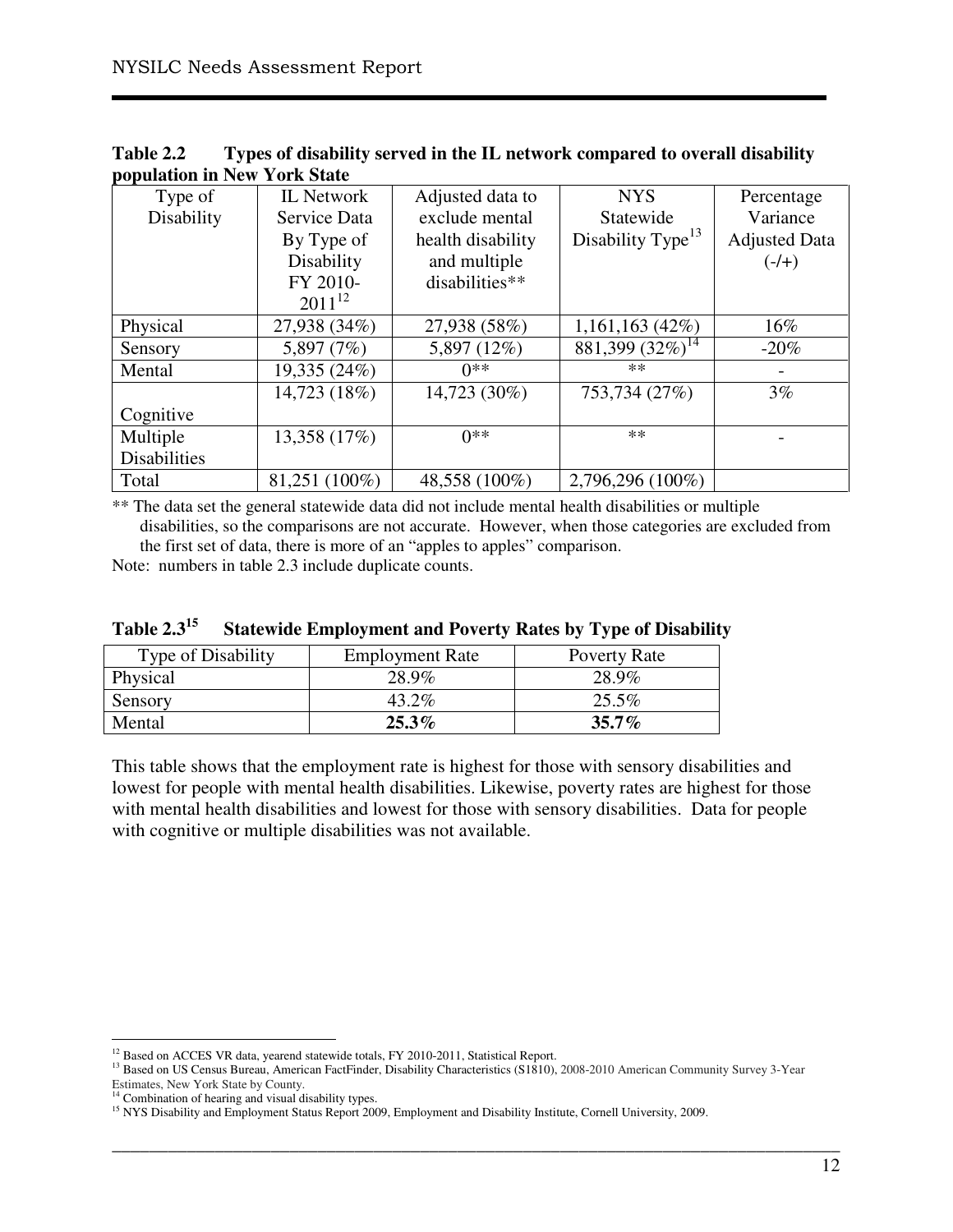On the Center directors' survey respondents were asked to rate a list of population groups that are most underserved or most difficult to reach. Table 2.4 shows the number of respondents who selected each of the population groups.

Table 2.4 Groups of people with disabilities that are most underserved or hard to reach. (Sorted by highest response first) (From Center Directors Survey - 30 out of 34 survey individuals responded to this question.)

| <b>Answer Options</b>                              | <b>Response Percent</b> | Response Count |
|----------------------------------------------------|-------------------------|----------------|
| <b>Male Veterans</b>                               | $60.0\%$                | 18             |
| <b>Female Veterans</b>                             | 56.7%                   | 17             |
| <b>Rural Residents</b>                             | 40.0%                   | 12             |
| <b>Homeless</b>                                    | 33.3%                   | 10             |
| Children / Young adults                            | 30.0%                   | 9              |
| Immigrant groups / Non-native<br>English speakers  | 30.0%                   | 9              |
| <b>Seniors</b>                                     | 23.3%                   | 7              |
| Hispanic                                           | 23.3%                   | 7              |
| Deaf                                               | 23.3%                   | 7              |
| Deaf / Blind                                       | 23.3%                   | 7              |
| <b>Blind</b>                                       | 20.0%                   | 6              |
| Multi-ethnic                                       | 16.7%                   | 5              |
| <b>LGBT</b>                                        | 16.7%                   | 5              |
| Mental / emotional disabilities                    | 16.7%                   | 5              |
| Dual diagnosis - intellectual /<br>mental health   | 16.7%                   | 5              |
| Dual diagnosis - mental health /<br>chemical abuse | 16.7%                   | 5              |
| Black non-Hispanic                                 | 13.3%                   | 4              |
| American Indian                                    | 10.0%                   | 3              |
| Asian/Pacific Islander                             | 10.0%                   | 3              |
| Physical disabilities                              | 10.0%                   | 3              |
| Cognitive disabilities                             | 10.0%                   | 3              |

Those selecting "immigrant groups/non-native English speakers" were asked to specify which groups in a comment box. The only two immigrant populations that were noted were West African and Middle Eastern. One comment mentioned the need for resources for the homeless, and another for minority populations. One comment identified the middle class as hard to reach thinking they don't need services and are surprised to find out the IL system can be helpful.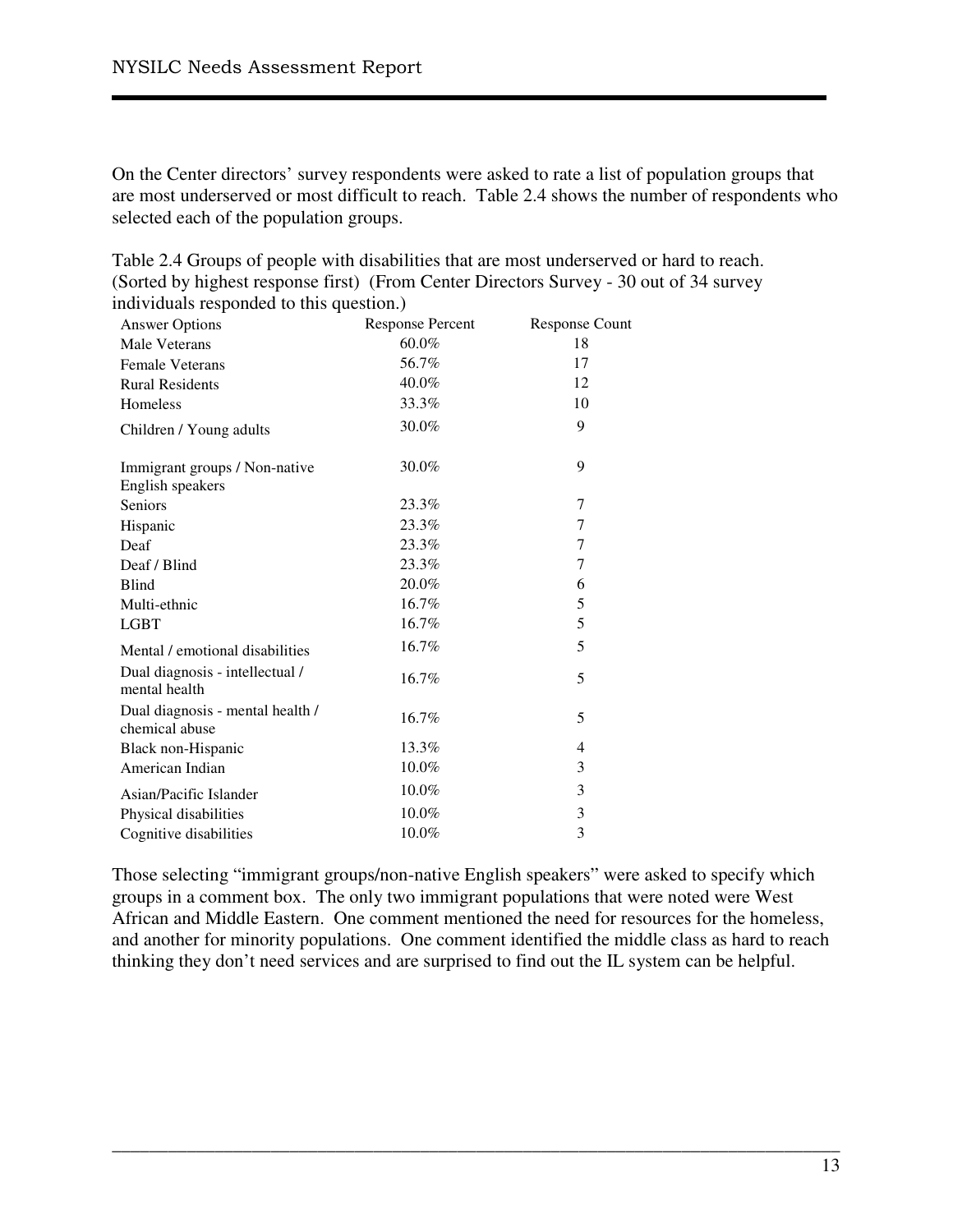#### *Question #3: What are the most important unmet service needs for New Yorkers with disabilities who live, or wish to live, independently?*

This issue was examined through several questions on both the center director and consumer surveys. Consumers were asked about the greatest challenges they face and about which services are most important to help them live independently. Center directors were asked directly to rate which consumer needs were met well, met adequately, or not well met.

Consumers indicated that their greatest challenges were:

- 1. finances (paying bills)
- 2. transportation
- 3. employment.

None of these received more than 47% of the responses, so no single challenge was universally felt. Approximately 20% of respondents added a comment to this question. Many related to the three highest rated challenges and a sizable number also referenced the challenge of finding appropriate helpers in the home, such as *"Securing reliable and friendly people to come into my home and provide support as needed."* Other comments related to greater acceptance of people with disabilities. *"…More education to become familiar with all disabilities both physical and mental."* 

When this data was filtered by whether consumers lived in rural, urban or suburban settings, the responses were very similar. The top three issues for each were:

| <b>Rural</b>                                     | Urban                   | Suburban                |
|--------------------------------------------------|-------------------------|-------------------------|
| Finances (paying bills)                          | Employment              | Transportation          |
| Transportation                                   | Finances (paying bills) | Finances (paying bills) |
| Social (needing support from family and friends) | Transportation          | Employment              |

Social (needing support from family and friends) was number four for suburban respondents and number five for urban. Employment was number seven for rural respondents. (For a full display of the responses, for each item in this question, sorted by rural, urban and suburban, see Table 3.1 page 32.)

Center directors were asked to rate how well specific needs for people with disabilities were being met in their community overall. The two needs ranking lowest in being well met in their community echoed the consumers' highest rated challenges: employment opportunities and adequate income. Tied for third at the bottom in the center survey were affordable housing and integrated housing (these were combined into one category and rated sixth lowest on the consumer survey).

Consumers were asked which services were most important to help them live independently. Again, no single issue received more than 50% of the consumer responses. Transportation was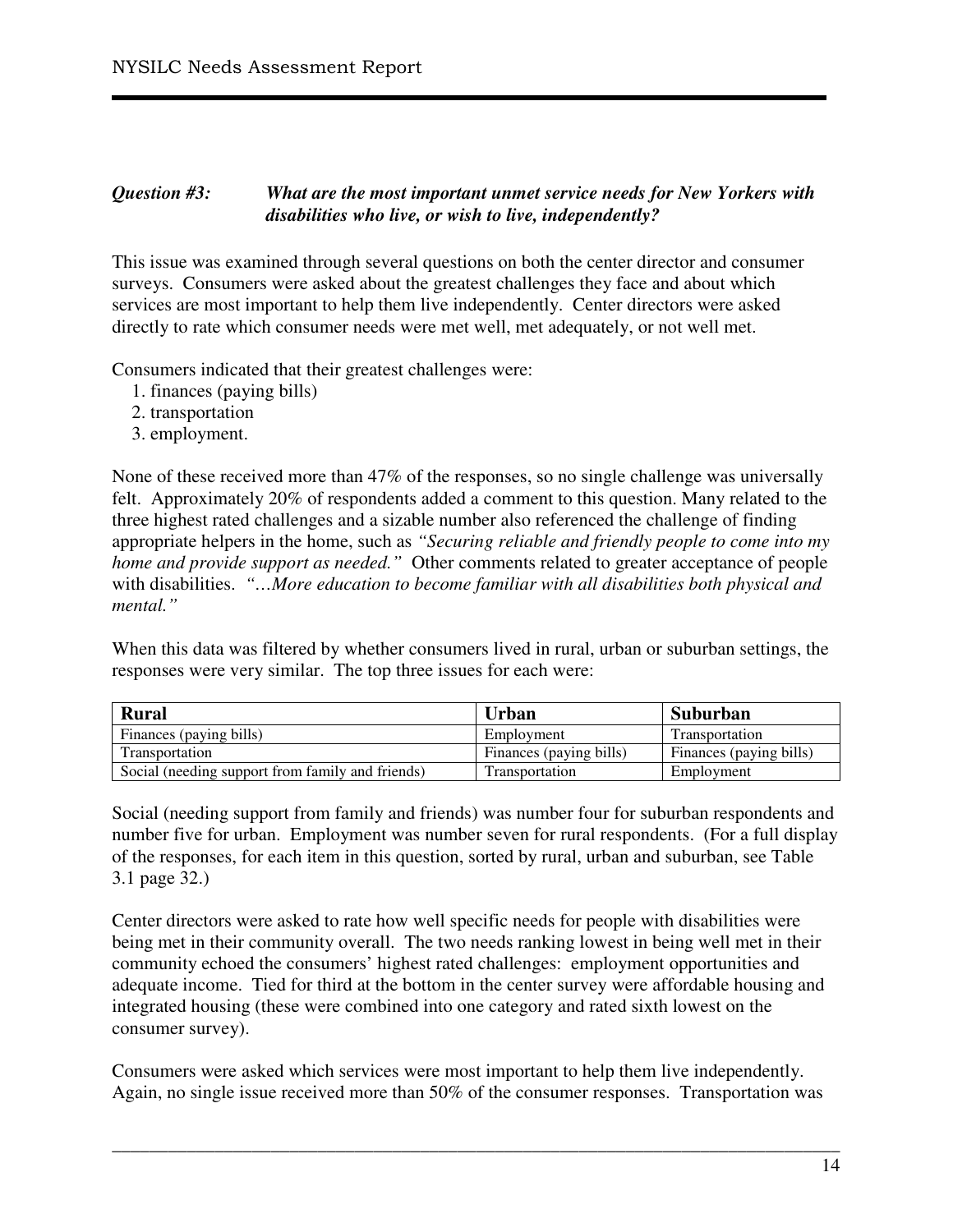the highest rated, followed by advocacy and medical / health services. Transportation scored highly as both a challenge and a critical service, so this seems to be an important area to focus on. The results were again fairly consistent when this data was filtered by whether consumers lived in rural, urban or suburban settings.

| Rural                     | Urban                          | Suburban                  |
|---------------------------|--------------------------------|---------------------------|
| Transportation            | Advocacy                       | Transportation            |
| Medical / health services | Transportation                 | Advocacy                  |
| Advocacy                  | Benefits assistance and advice | Medical / health services |

Medical / health services were number four for consumers who were urban respondents, and benefits assistance was five for both rural and suburban consumers. For a full display of the responses for each item in this question sorted by rural, urban and suburban, see Table 3.2 page 33.

Consumers were also asked what services were most readily available and which were not available in their area. The most readily available services were: advocacy, medical / health services and information and referral to other services. Advocacy and medical / health services were also cited as among the top three most important services, so it is especially good that a large number of consumers feel these are readily available.

Consumers were also asked to rate those services that were not available in their area and these all had much lower responses, indicating that overall, services are more available than not. The three least available services were: recreation services, housing services, and peer counseling. However, approximately the same number of consumers said these services *were* readily available, so the data doesn't point strongly to any one service that needs to be expanded. Also, none of the low rated services were ranked as the most important services or the most challenging issues, so while they are important issues, only a small minority finds them unavailable *and* important.

Interestingly, transportation, which was one of the choices, was not rated strongly as unavailable. However, one-third of consumers' comments related to the inadequacy or absence of transportation services. In cases where transportation is severely lacking, consumers feel it strongly. One consumer indicated that there are lots of services available, but transportation is needed to get to them: *"There is a DESPERATE NEED for paratransit. There are services but NO WAY to get to them."* Another spoke of the unreliability of transportation services: *"Though transportation is somewhat available, the bus system is horrible and it is very hard to attend events, college/vocational training, and especially hold a job while being considered reliable."* Another comment focused on the need for more long distance transportation: *"Transportation is available within the community. I have many appointments outside my local community and it is very difficult to find transportation to these appointments."*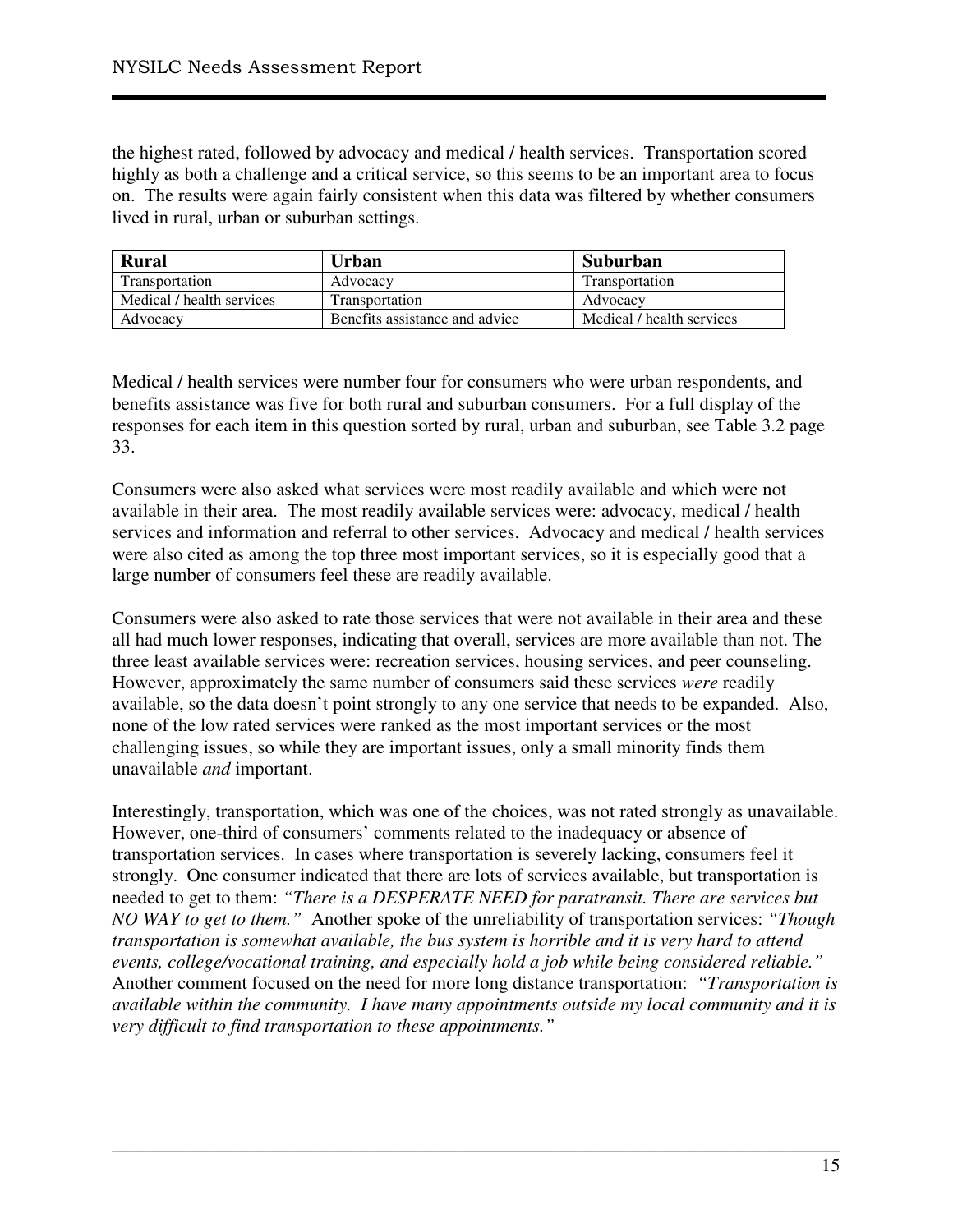Consumers were asked if they have any other comments about the services that help them live independently. There were 135 comments and the largest number (23, or 17%) were positive statements about the services they currently receive:

- *Access VR and Search for Change are helping me*
- *So far, I have been exceptionally fortunate in finding services and support*
- *My local Independent Living Center and case manager are excellent*
- *The staff is well trained and concerned about creating barriers inadvertently*
- *I just appreciate the help.*

There were a few negative comments as well:

- *In the 25 years I've lived here, all the existing services have been a great disappointment. Most the time, I do better by going it alone & not counting on anyone's help (which always falls short of the need)!*
- *There should be independent oversight of agencies, and real consequences when administrators misbehave.*

In addition, there were 10 comments for each of the following needs: transportation, housing and expanded services.

\_\_\_\_\_\_\_\_\_\_\_\_\_\_\_\_\_\_\_\_\_\_\_\_\_\_\_\_\_\_\_\_\_\_\_\_\_\_\_\_\_\_\_\_\_\_\_\_\_\_\_\_\_\_\_\_\_\_\_\_\_\_\_\_\_\_\_\_\_\_\_\_\_\_\_\_\_\_

Several consumers commented on their appreciation for NYSILC conducting this survey: *"Thank you for this survey.*"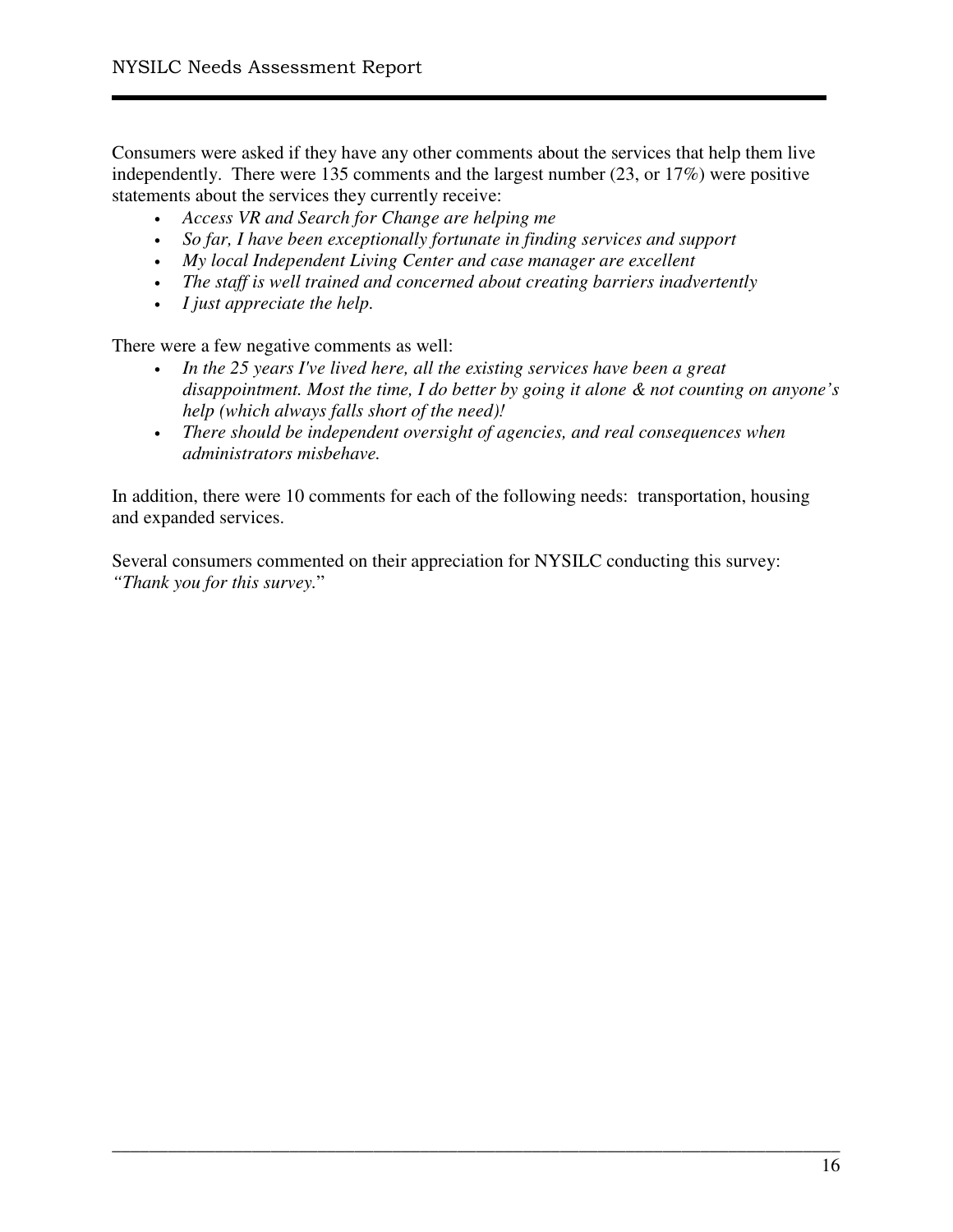#### *Question #4: What are the most important needs that the SILC should address to strengthen New York's independent living network?*

The Center survey addressed this question by asking center directors about barriers they faced in delivering existing services and in expanding or starting new services.

Not surprisingly, the major barriers to current, expanded or new services were lack of financial resources and the restrictions that were part of current funding. The other high ranking barrier was lack of transportation for consumers. This lined up with a major need identified by consumers.

When Center directors were asked which services they wanted to initiate or expand to better address needs in their area, the top rated ones were: architectural barrier services, benefits advisement, advocacy/legal services and vocational services. This lines up well with many of the consumers' highest rated needs. (This summary reflects the data for new and expanded services in combination. Overall, there was less interest in starting new services than in expanding existing services.)

When asked to respond to a list of resources that would be needed to overcome these barriers, center directors reported that additional funding was number one for existing services, expansion and starting new services. Additional space/infrastructure was also cited as a needed resource for all three. Transportation for consumers was ranked high as an important resource for overcoming barriers to existing services; but for expanding or starting new services, more assistance from local and state providers was the third highest rated. This might reflect the need for advice, technical assistance or new networks that are needed to start or expand services.

Center directors were also asked what services are no longer needed. None of the services listed received more than 3 votes out of 34.

Another question looked at how to strengthen the services network to better reach unserved/underserved groups. Nearly two-thirds of center directors cited the need for more outreach. This lines up well with consumer feedback on the need for increased outreach. A few center directors cited more funding for staff and programs, and several cited opening satellite offices. One expressed the need for advice and training.

In the consumer survey, consumers were also asked questions related to strengthening the services network. One question asked consumers: What would make it easiest for you to access services at your local Independent Living Center (ILC)?

Transportation was the highest rated selection which lines up with findings from both consumers and center directors as to this being a critical barrier to service. The next two highest rated suggestions both related to increasing outreach, which again parallels the findings from the Center survey. These two selections were home visits and for centers to advertise existing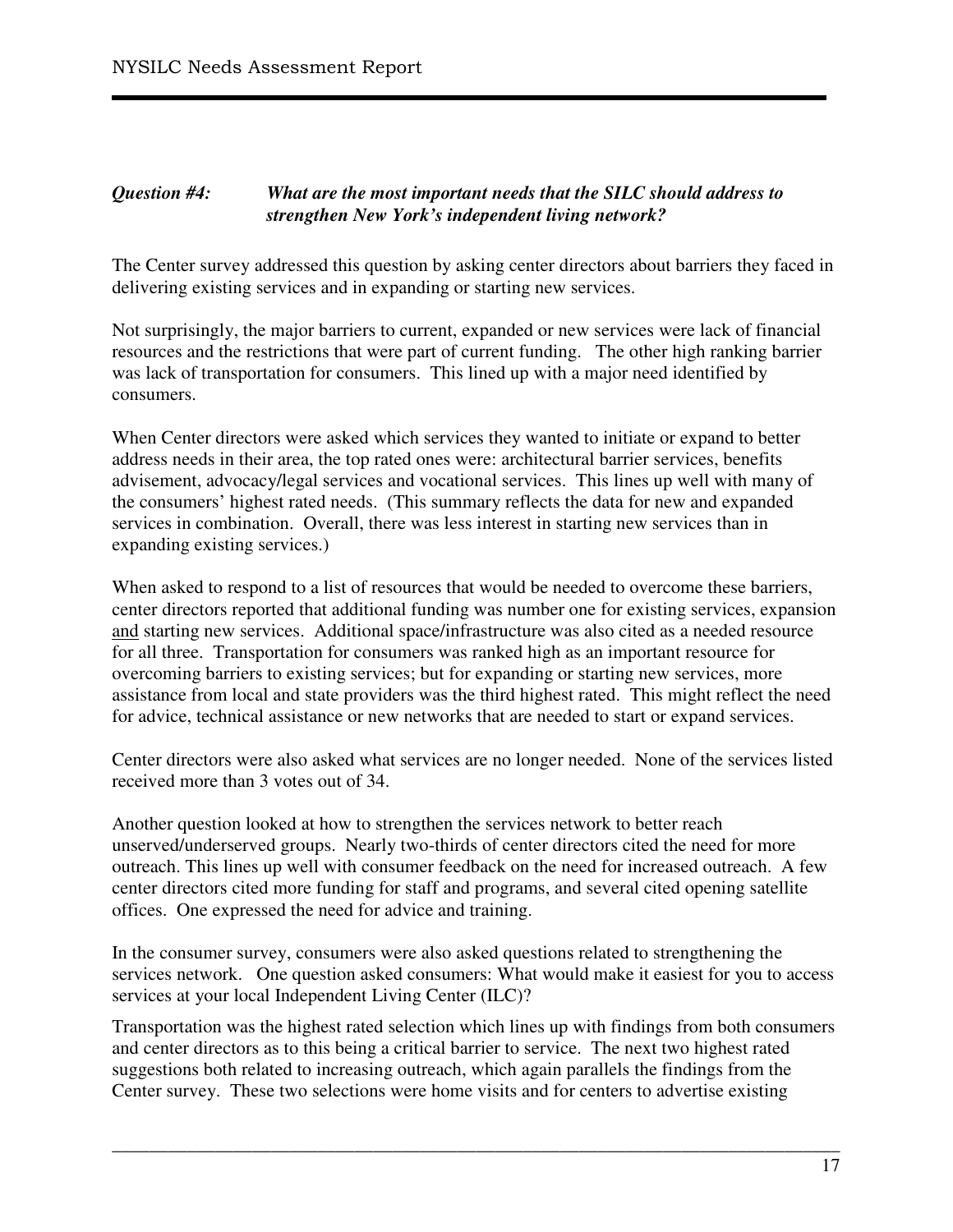services. There were a large number of consumer comments (217) on this question and many of the comments also reflected these top choices. Comments related to outreach were the most common (45 comments) and transportation was second (31 comments).

The majority of the outreach related comments asked for increased home visits, closer satellite facilities, increased on-line information, and advertising to inform them about the availability of services and events. They include recommendations as to how to get the word out: *"Mail out information packets for new services as they become available." "Tell what services they offer; create email updates; put articles in journal news services; have seminars and advertise."*  Outreach comments also meant literally getting out of the center to reach out: *"Be ready and willing and able to go out in the field." "Come to my house."* 

Many of the comments asked if there was a center in their area and/or indicated they didn't know enough about ILC's to comment. *"I don't even know where there is one in my area."* 

There were a number of comments indicating satisfaction with current services and access: *"I'm satisfied with the services I receive at this time." "The help we DO get is TERRIFIC."* Other comments indicated a need for increased staff and services and faster response times: *"The current services they offer are limited and not individualized." "More one on one and more added timed with your counselors." "More immediate response to request for services."* 

To broaden the focus, consumers were also asked where else they go to receive services or support that helps them live independently. Counseling or therapy was the highest rated response, at 43%. Half of those who selected this reported having a mental health disability and the other half reported a range of other disabilities. The second highest other services was internet resources and social services was third. Internet resources reflect the comments from the prior question regarding a desire for more on-line information and access.

And finally, consumers were asked how often they were able to resolve problems they might have with service agencies. Nearly two-thirds said they always, or most of the time, are able to resolve problems or that this was not applicable, meaning they did not generally have problems with service agencies. Only 8% said they could never resolve problems, and 30% said they were only sometimes able to resolve problems.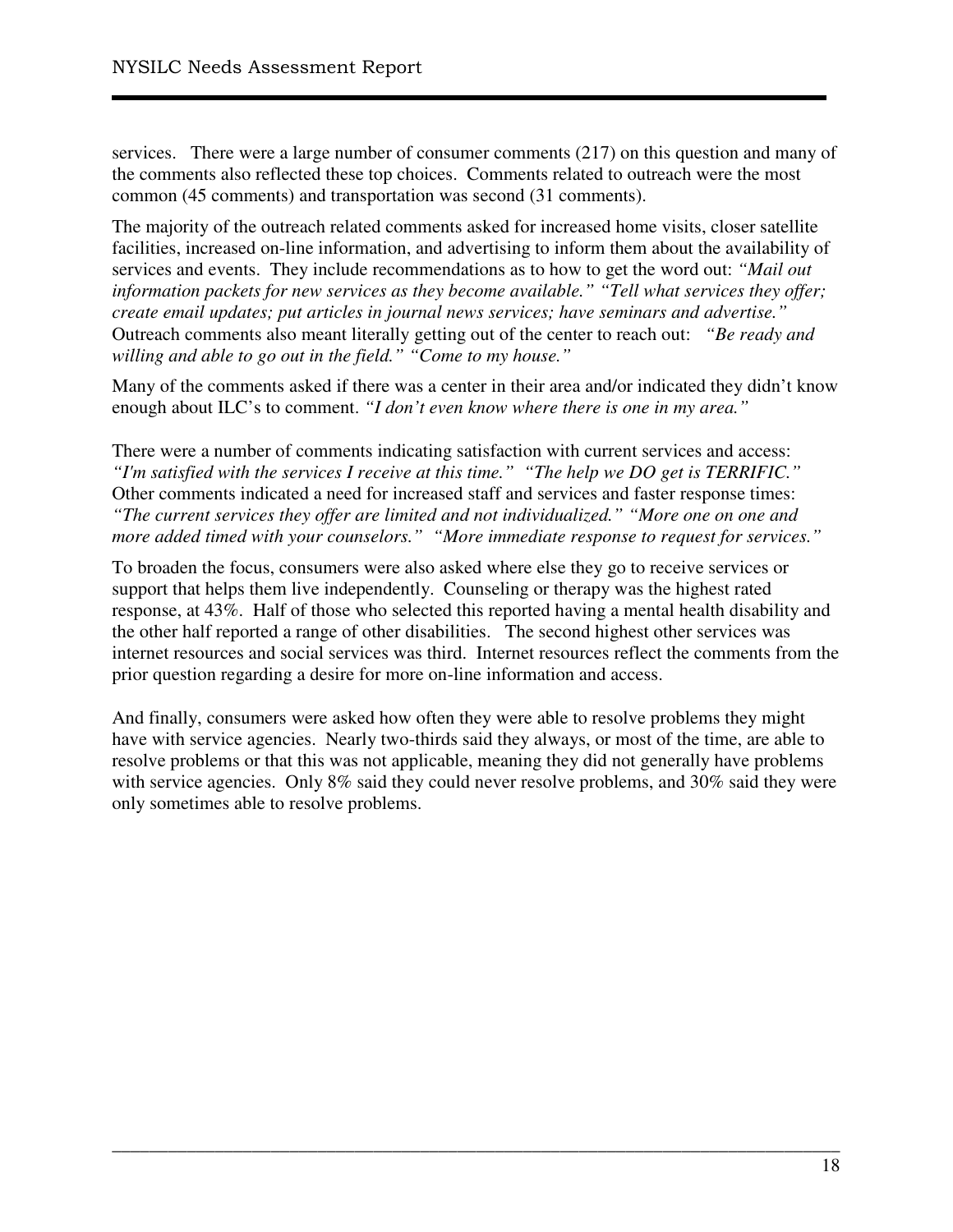## **Comparison with results from NYAIL needs assessment 2008.**

#### *NYAIL results and comments are in bold italic font.*

Overall, the results from the NYSILC and NYAIL surveys were fairly consistent.

Table 2.4 From Center Directors Survey: Groups of people with disabilities that are underserved or hard to reach. (Sorted by highest response first on NYSILC survey)

| <b>Answer Options</b>                              | <b>Response Percent</b> | <b>NYAIL</b> |
|----------------------------------------------------|-------------------------|--------------|
| Male Veterans                                      | 60.0%                   | n/a          |
| <b>Female Veterans</b>                             | 56.7%                   | n/a          |
| <b>Rural Residents</b>                             | 40.0%                   | 24%          |
| Homeless                                           | 33.3%                   | n/a          |
| Children / Young adults                            | 30.0%                   | 13%          |
| Immigrant groups / Non-native<br>English speakers  | 30.0%                   | 24%          |
| <b>Seniors</b>                                     | 23.3%                   | 13%          |
| Hispanic                                           | 23.3%                   | ∗            |
| Deaf                                               | 23.3%                   | n/a          |
| Deaf / Blind                                       | 23.3%                   | n/a          |
| <b>Blind</b>                                       | 20.0%                   | n/a          |
| Multi-ethnic                                       | 16.7%                   | n/a          |
| <b>LGBT</b>                                        | 16.7%                   | n/a          |
| Mental / emotional disabilities                    | 16.7%                   | n/a          |
| Dual diagnosis - intellectual /<br>mental health   | 16.7%                   | n/a          |
| Dual diagnosis - mental health<br>/ chemical abuse | 16.7%                   | n/a          |
| Black non-Hispanic                                 | 13.3%                   | $\ast$       |
| American Indian                                    | 10.0%                   | $\ast$       |
| Asian/Pacific Islander                             | 10.0%                   | $\ast$       |
| Physical disabilities                              | 10.0%                   | n/a          |
| Cognitive disabilities                             | 10.0%                   | n/a          |

*\* Combined Into one category: racial/ethnic minorities – 18%* 

*n/a: Note: the NYAIL survey had fewer categories and those marked "n/a" were not listed on the NYAIL survey. The deaf population was most frequently cited in the "other" category on the NYAIL survey*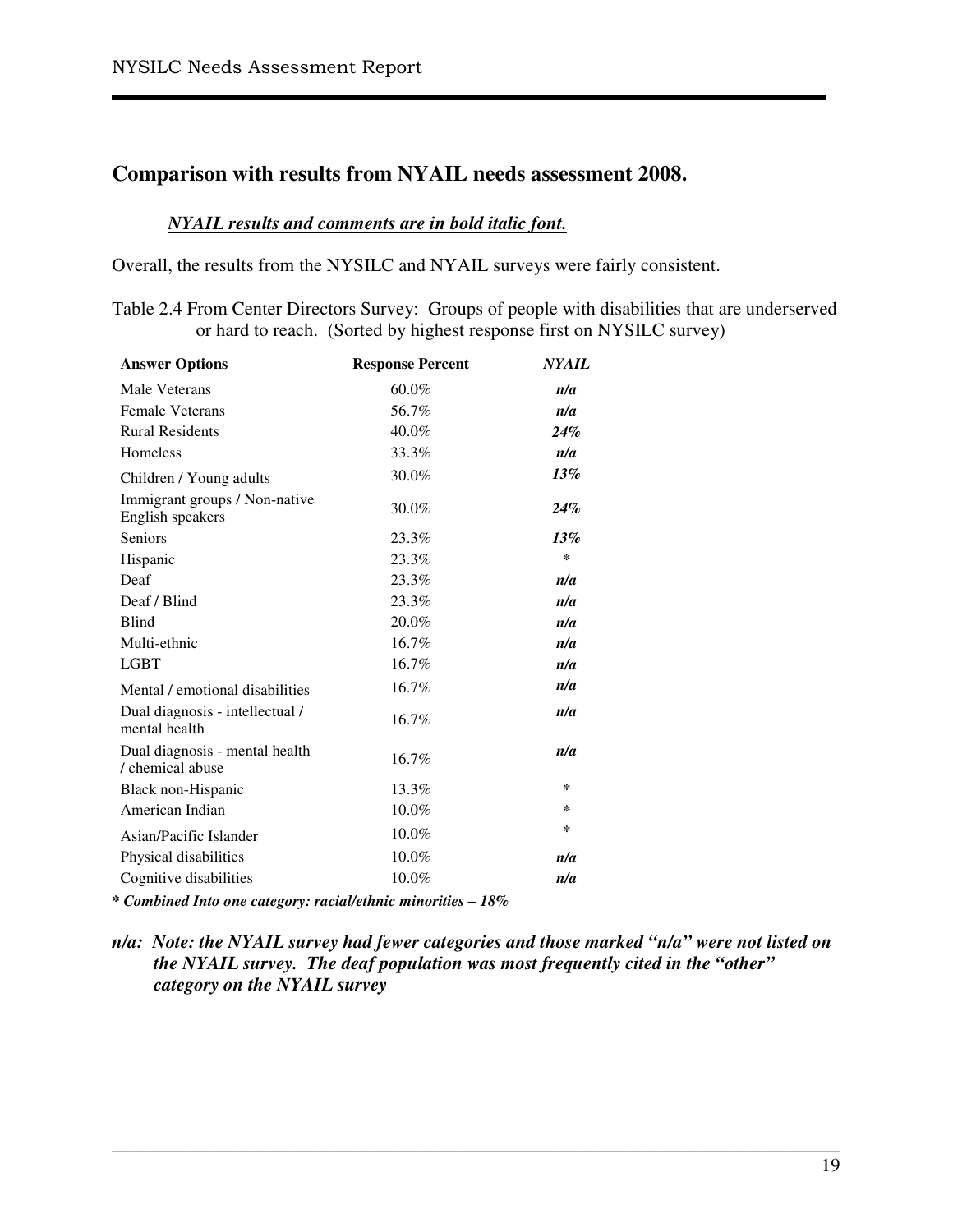Consumers were asked what their greatest challenges were:

- 1. finances (paying bills) *(NYAIL: same)*
- 2. transportation *(NYAIL: same)*
- 3. employment *(NYAIL: was fourth behind medical/health coverage)*

Center directors were asked to rate how specific needs for people with disabilities were being met in their community overall. The two needs that were least well met were: employment opportunities *(NYAIL: 2)* and adequate income *(NYAIL: 1).* Tied for third at the bottom were affordable housing *(NYAIL: 3)* and integrated housing.

Consumers were asked to rate which services were most important to help them live independently. Transportation was the highest rated *(NYAIL: transportation and mobility services),* followed by advocacy *(NYAIL: 3rd)* and medical / health services *(NYAIL: 6th) (NYAIL: Benefits assistance and advice was second.)* 

Consumers were also asked to rate services that were not available in their area. The three most unavailable services were: recreation services *(NYAIL: 6),* housing services *(NYAIL: 4)*, and peer counseling *(NYAIL: 8),* (*NYAIL: Transportation was number one, medical services 2, and employment services 3.)* 

Center directors were asked what barriers they faced in delivering existing services and in expanding or starting new services. The major barriers to current, expanded or new services were lack of financial resources *(NYAIL: 1)* and the restrictions that were part of current funding *(NYAIL: 2).* The other high ranking barrier was lack of transportation for consumers *(NYAIL: 2 – tied).*

When asked to respond to a list of resources that would be needed to overcome these barriers, center directors reported that additional funding was number one for existing services, expansion and starting new services *(NYAIL was the same for all three)*. Additional space/infrastructure was also cited as a needed resource *(NYAIL: 3, 4, 3 respectively for existing, expanding, starting new)*. Transportation for consumers was ranked highly as an important resource for overcoming barriers to existing services *(NYAIL: 2);* but for expanding or starting new services, more assistance from local and state providers was the third highest rated *(NYAIL: 6, 5 respectively). In second place on the NYAIL survey for expanding new services was a public relations plan and for starting new services was training/technical assistance).* 

When asked how to strengthen the services network to better reach unserved/underserved groups, nearly two-thirds of center directors cited the need for more outreach *(NYAIL: similar)* 

In the consumer survey, consumers were asked what would make it easiest for them to access services at their local Independent Living Center (ILC). Transportation was the highest rated selection *(NYAIL: 2)*. The next two highest rated suggestions were home visits *(NYAIL: 5)* and for centers to advertise existing services *(NYAIL: 3). On the NYAIL survey, expanding services was number 1.*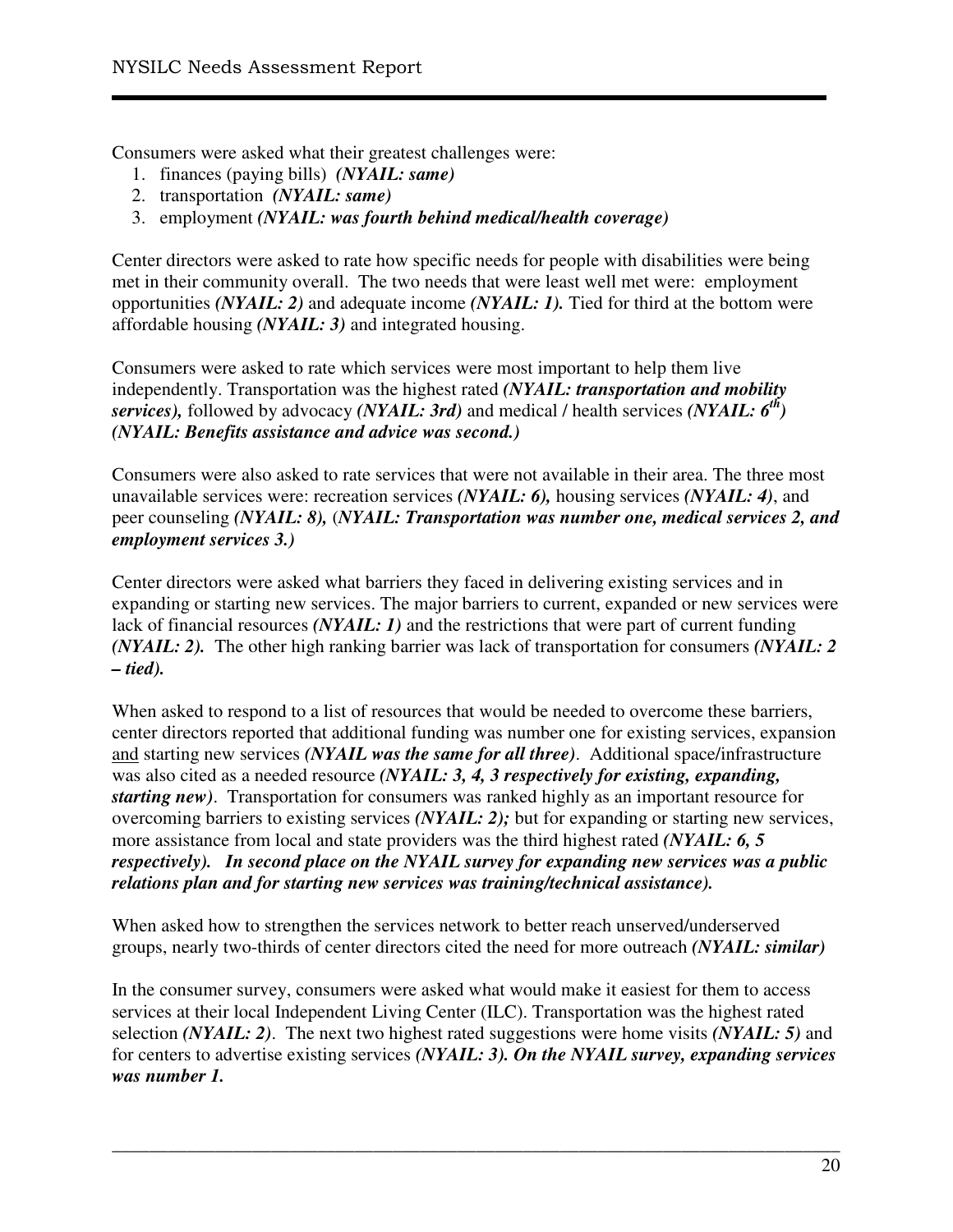Consumers were also asked how often they were able to resolve problems they might have with service agencies. Sixty-two percent *(56%)* said they always, or most of the time, are able to resolve problems, or that this was not applicable, meaning they did not generally have problems with service agencies. Only 8% *(6%)* said they could never resolve problems, and 30% *(37%)* said they were only sometimes able to resolve problems.

## **Conclusions and Recommendations**

Based on the data collected and analyzed, NYSILC has identified a number of priority areas for resources and services. These findings will be combined with other input collected through the SPIL planning process to guide the emphasis for the next three year plan.

The following are the recommendations that come from this needs assessment:

1) Increase resources for the following geographic areas most in need of IL services:

- Livingston
- Bronx
- Queens
- New York
- Suffolk
- Wyoming
- Kings
- Yates
- Orleans
- Ontario.

2) Increase resources for the following most underserved populations most in need of IL services:

- Male veterans with disabilities
- Female veterans with disabilities
- Rural residents with disabilities
- Homeless individuals with disabilities
- Young adults with disabilities
- Immigrants with disabilities
- Hispanic/Latinos and Asians with disabilities
- Institutionalized individuals with disabilities.

For a few of these underserved groups, this is the second consecutive SPIL cycle that they have been identified. As a result, their persistent need has to be recognized:

- Veterans with disabilities
- Homeless individuals with disabilities
- Young adults with disabilities
- Hispanic/Latinos and Asians with disabilities.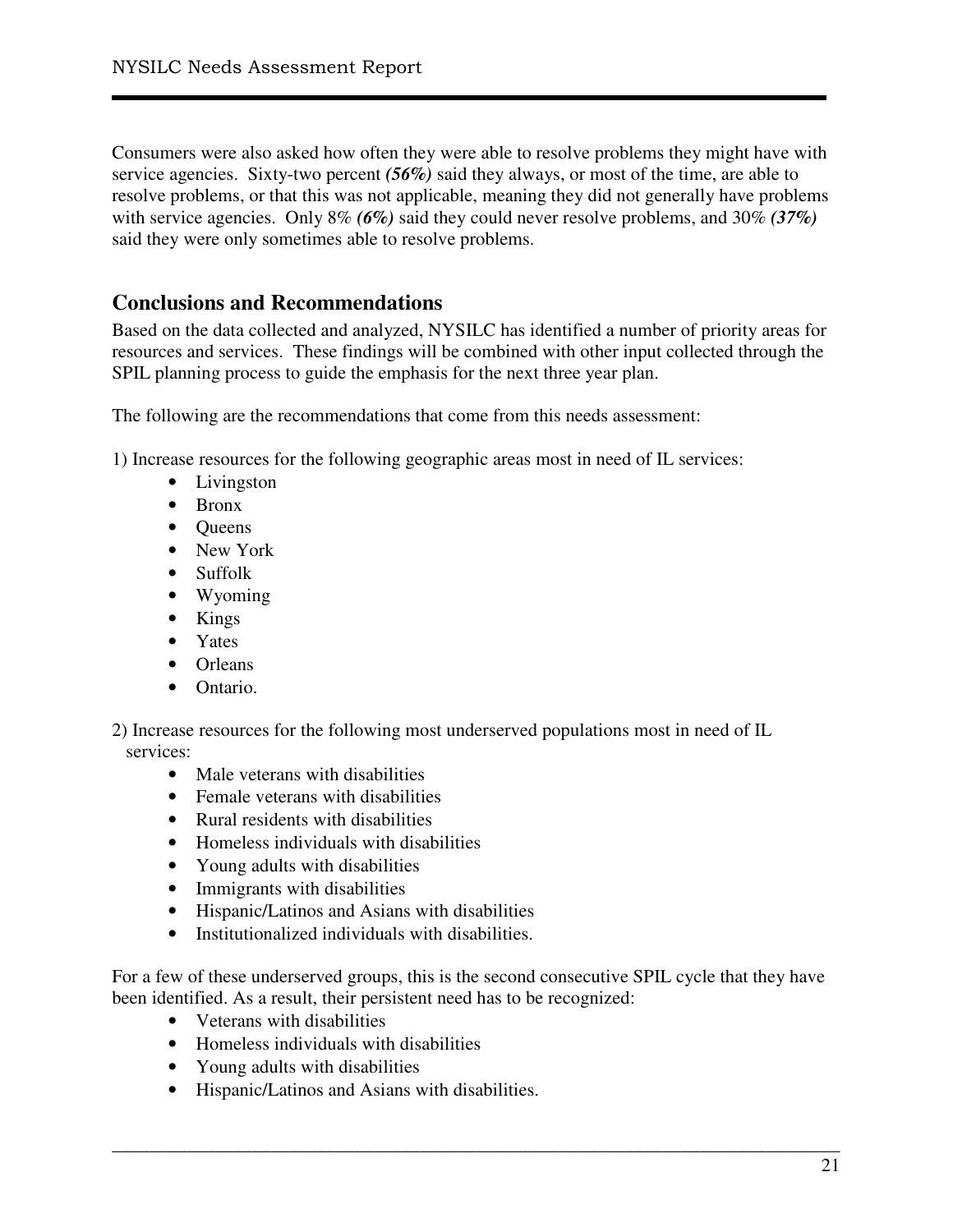3) Direct increased resources to the following most important service needs of New Yorkers with disabilities:

- Finances/paying bills
- Transportation
- Employment
- Advocacy
- Medical/health issues
- Poverty.

4) The most important resources to strengthen the IL center network:

- Additional financial resources
- Transportation for consumers
- Additional space/infrastructure
- Increased awareness about ILCs.

5) An effort should be made to better identify and help more of the disabled institutionalized population in New York State transition to Independent Living. The following is recommended:

• The IL center network should plan local strategies to transition as many of the 220,277 individuals to the "most integrated setting" per Olmstead.

\_\_\_\_\_\_\_\_\_\_\_\_\_\_\_\_\_\_\_\_\_\_\_\_\_\_\_\_\_\_\_\_\_\_\_\_\_\_\_\_\_\_\_\_\_\_\_\_\_\_\_\_\_\_\_\_\_\_\_\_\_\_\_\_\_\_\_\_\_\_\_\_\_\_\_\_\_\_

• Undertake efforts to direct system change to make all state agencies post institutionalized data publically as NYS OMH currently does for better planning and for tracking of institutional bias.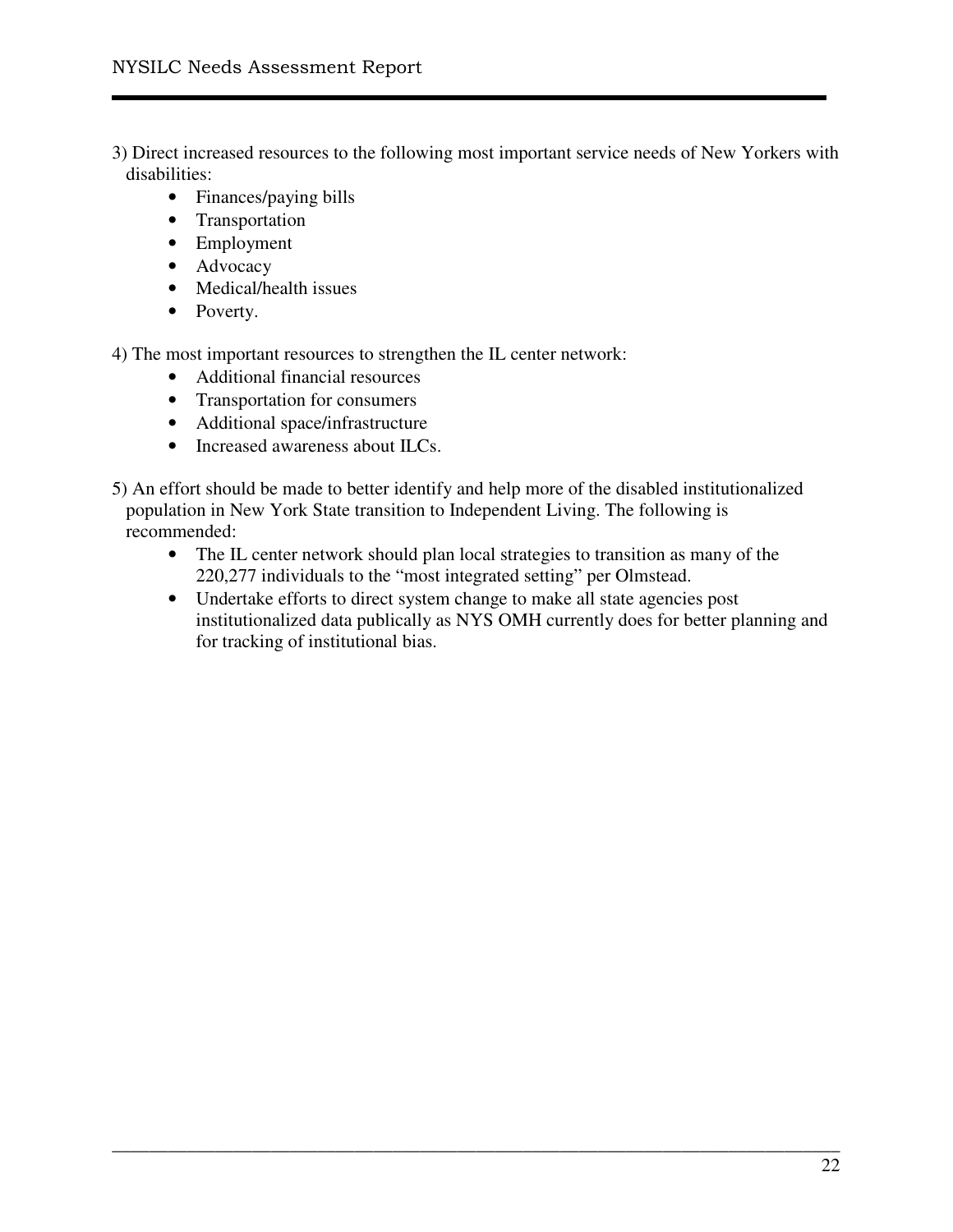## **Appendices**

The following pages include:

| Appendix I:     | a list of the Needs Assessment Committee members.                                                                 |
|-----------------|-------------------------------------------------------------------------------------------------------------------|
| Appendix $II$ : | tables and charts with additional statistical data that relates to the tables for<br>questions 1 and 2 above.     |
| Appendix III:   | tables and charts from the Consumer survey that provides a respondent profile.                                    |
| Appendix IV:    | tables and charts from the Center and Consumer surveys that provide additional<br>data for some of the questions. |
| Appendix V:     | copies of the two surveys used in the study.                                                                      |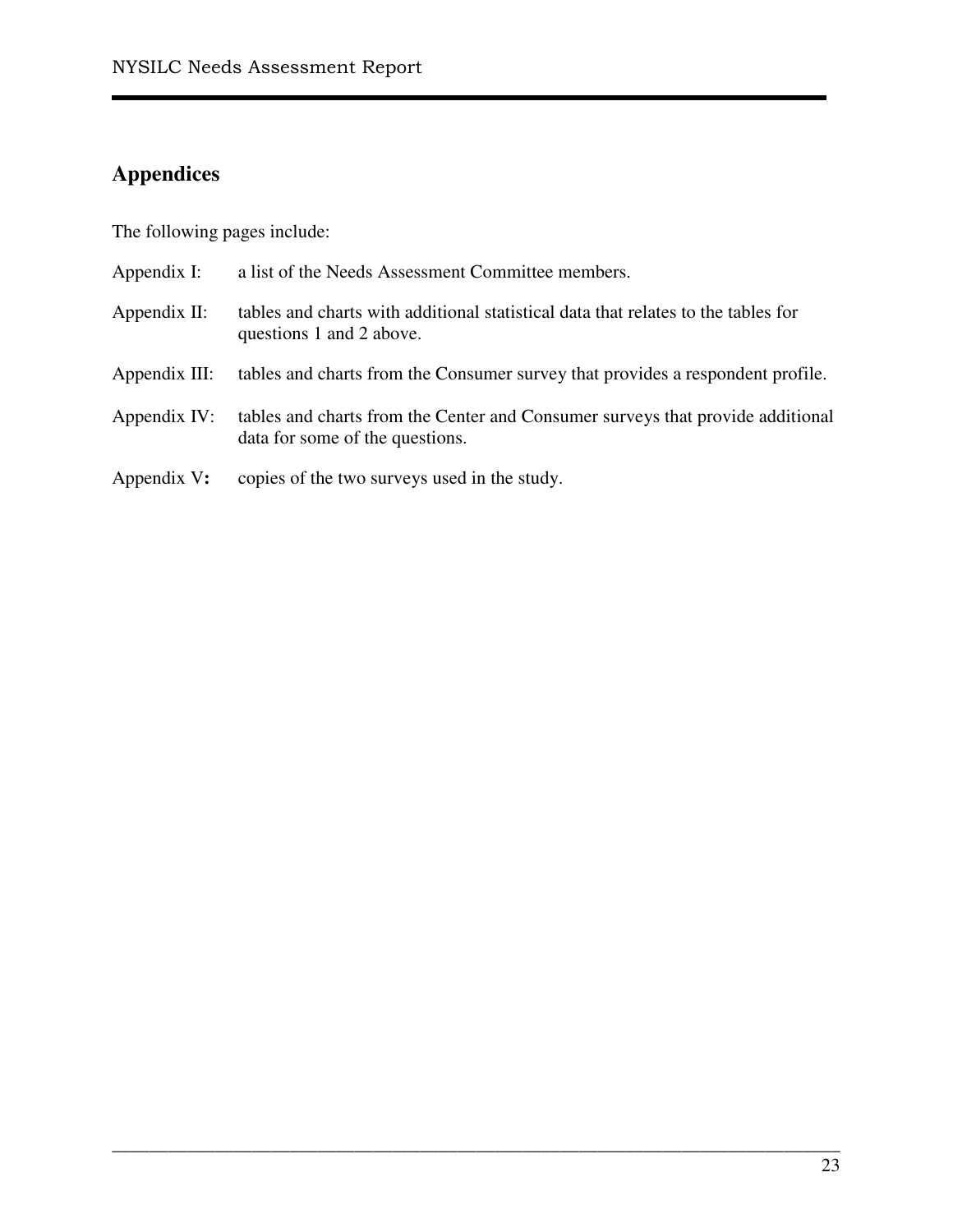#### *Appendix I: List of the NYSILC Needs Assessment Committee (NAC) members*

Council Members:

- o Chair, Denise Figueroa, NYSILC, ILCHV, dfigueroa@ilchv.org.
- o Melanie Shaw, NYSILC, NYAIL, mshaw@ilny.org.
- o Chad Underwood, NYSILC, ATI Cortland, cwunderwood@aticortland.org.
- o Carla Lewis-Irizarry, NYSILC, Carlalewis34@gmail.com.
- o Susan Ruff, NYSILC, STIC, advocate@stic-cil.org.
- o Julie Cardone, NYSILC, CBVH, Julie.cardone@ocfs.state.ny.us.

#### Non-Council Members:

- o Joe Bravo, jbravo@wilc.org.
- o Doug Usiak, Former NYSILC Chair, WNYIL, djusiak@buffalo.edu.
- o Fred Ayers, ACCES-VR, fayers@mail.nysed.gov.
- o Brad Williams, NYSILC Executive Director, bradw@nysilc.org.
- o Alan Krieger, Krieger Solutions, Consultant, alan@kriegersolutions.com.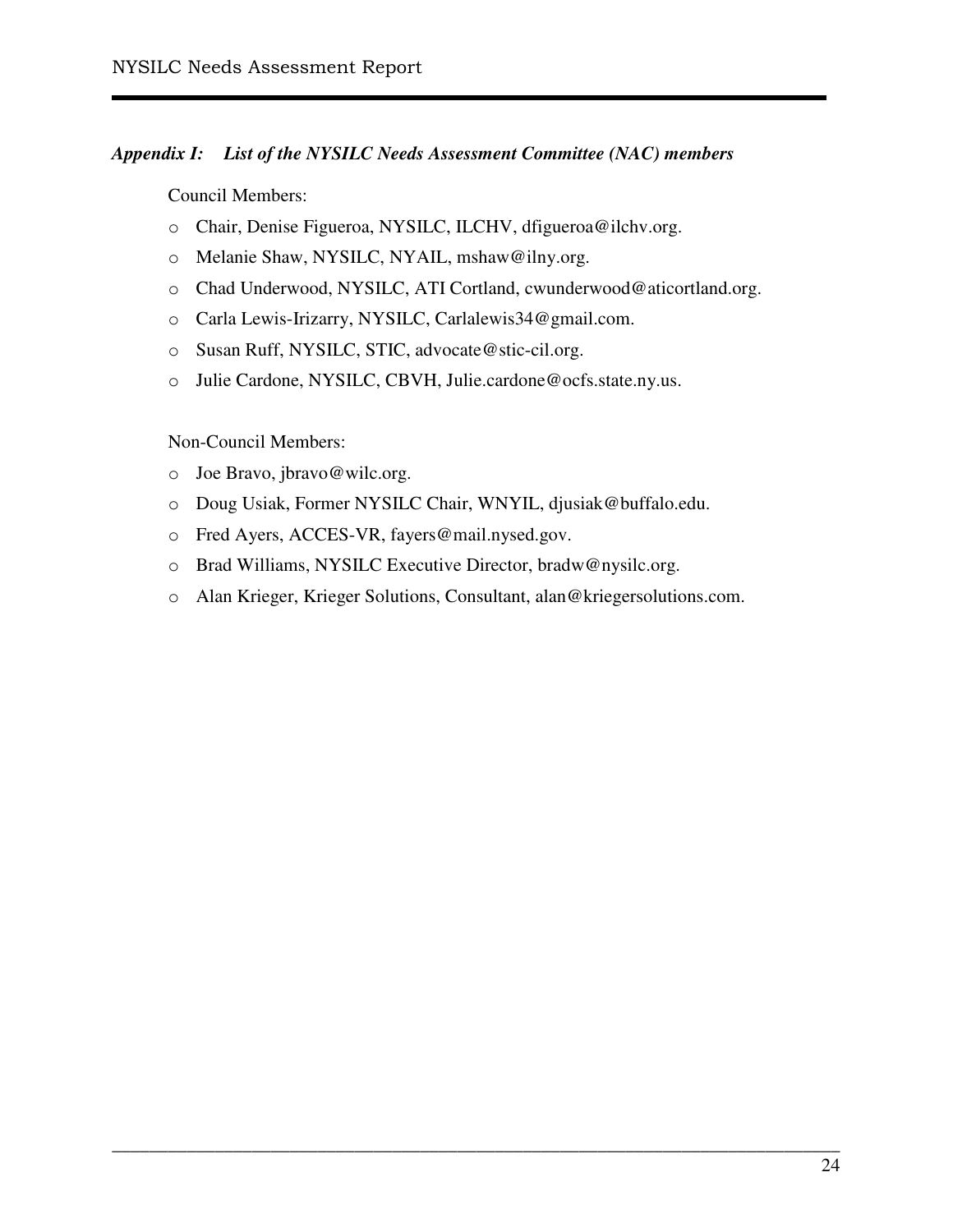$\overline{a}$ 

#### *Appendix II: Tables and charts with additional statistical data that relates to the tables for questions 1 and 2 above*

| <b>NYS County</b> | <b>DOH</b>  | <b>DOH</b>  | <b>OPWDD</b>         | <b>OPWDD</b>       | OMH        | OMH                | Correction-              | <b>Total</b>             |
|-------------------|-------------|-------------|----------------------|--------------------|------------|--------------------|--------------------------|--------------------------|
|                   | Nursing     | Assisted    | Develop-             | All Other          | Psychia-   | All Other          | al                       | <b>Institutional-</b>    |
|                   | $Home^{16}$ | Living $17$ | mental               | Group              | tric Or    | Com-               | Facilities <sup>22</sup> | ized                     |
|                   |             |             | Center <sup>18</sup> | Home               | $RTF^{20}$ | munity             | <i>(Represents</i>       | Population <sup>24</sup> |
|                   |             |             |                      | Care <sup>19</sup> |            | Care <sup>21</sup> | $31\%$ of the            | (Top Ten                 |
|                   |             |             |                      |                    |            |                    | total                    | Counties                 |
|                   |             |             |                      |                    |            |                    | $number)^{23}$           | Highlighted in<br>Bold)  |
| Albany            | 1,789       | 73          |                      | 733                | 261        | 830                |                          | 3,686                    |
| Allegany          | 304         | 2           |                      | 75                 | 3          | 41                 |                          | 425                      |
| <b>Bronx</b>      | 11,217      | $542^{25}$  |                      | 1,779              | 976        | 2,736              |                          | 17,250                   |
| <b>Broome</b>     | 1,439       | 77          | 183                  | 374                | 173        | 417                |                          | 2,663                    |
| Cattaraugus       | 527         | 27          |                      | 348                | 32         | 112                |                          | 1,046                    |
| Cayuga            | 558         | 71          |                      | 158                | 63         | 142                | 325                      | 1,317                    |
| Chautauqua        | 1,006       | 212         |                      | 431                | 46         | 222                | 268                      | 2,185                    |
| Chemung           | 708         | 14          |                      | 239                | 149        | 405                | 832                      | 2,347                    |
| Chenango          | 520         | 2           | 47                   | 102                | 22         | 37                 |                          | 730                      |
| Clinton           | 440         | 21          |                      | 161                | 54         | 126                | 1.002                    | 1,804                    |
| Columbia          | 630         | 17          |                      | 218                | 24         | 37                 | 118                      | 1,044                    |
| Cortland          | 364         | 1           |                      | 122                | 8          | 33                 |                          | 528                      |
| Delaware          | 324         | 6           | 116                  | 130                | 2          | 26                 |                          | 604                      |

Table 1.5A: State Institutionalized Population by County

<sup>16</sup> This data was not available to the public. It was requested from the state agency and refused. Data obtained by formal FOIA request to NYS DOH. "Number of residents in Nursing Homes by County and Ownership." It includes columns for State/County/Municipal nursing homes and Private nursing homes.

<sup>18</sup> This data was not available to the public. It was requested from the state agency that has the primary authority NYS OPWDD and refused. It was further explained that such data would have to be obtained through a FOIA request to NYS DOH. The request was made and the data was obtained for only developmental centers, "Number of Clients by County in NYS Development Center as of 1/1/2012."

<sup>19</sup> This data was not available to the public. Several requests were made by NYSILC by staff, a council member, and a consultant to the NYS OPWDD Commissioner's Office for the information. Eventually the request was honored by early July 2012, providing the breakdown of individuals living in all other OPWDD residential group home care settings by county (excluding developmental centers) as of March 2012. <sup>20</sup> This data was obtained via NYS OMH website at the following link, http://bi.omh.ny.gov/pcs/Summary%20Reports?pageeval=prog-re. It

consists of the following categories: Psychiatric Centers and Residential Treatment Facilities (RTF's).

<sup>21</sup> This data was obtained via NYS OMH website at the following link, http://bi.omh.ny.gov/pcs/Summary%20Reports?pageeval=prog-re. It consists of the following categories: Private Residences (which includes unlicensed supported housing, independent living and living with family), Licensed MH Housing, Adult Care, Foster Care, Youth-Community Based, Homeless, Youth Institution-Residential Treatment Center, Youth Institution-Juvenile Justice Facility, Nursing Home, Incarcerated, Inpatient or Residential Treatment Facility, and Other.

 $^{22}$  This data was not available to the public. It was requested from the state agency and refused. It was explained that a FOIA request needed to be sent to the State Commission of Correction. The Office of Counsel responded back to the FOIA request that they had "no such documents responsive to the request." Outraged, NYSILC staff looked up state legislators with corrections committee assignments and found a local Assembly member. They were informed of the situation and provided with the documentation. The Assembly member's office investigated the situation and came up with the data that previously "didn't exist," NYS Department of Corrections and Community Supervision Daily Population Capacity Report (6/7/12)" for all levels of correctional and treatment facilities in the State.

 $^{23}$  The figures in this column have been prorated to 31% of the total amounts based on the following report. Research Brief: A Review of Disability Data for the Institutional Population, Cornell University Rehabilitation Research and Training Center on Disability Demographics and Statistics, http://digitalcommons.ilr.cornell.edu/cgi/viewcontent.cgi?article=1205&context=edicollect. "Disability in the Incarcerated Population: Based on data from three Department of Justice (DOJ) surveys …31 percent of state prison inmates…report a disability of some sort. Mental and learning disabilities are particularly prevalent in the jail and state prison populations."

<sup>&</sup>lt;sup>17</sup> This data was not available to the public. It was requested from the state agency and refused. Data obtained by formal FOIA request to NYS DOH. "NYS Medicaid Recipients in Assistant Living Programs By County of Fiscal Responsibility, Calendar Year, 2011" (Claims as of April 2012).

<sup>&</sup>lt;sup>24</sup> The Total Institutionalized Population figures will be transferred over to the fourth column of Table 1.1 for the number of individuals institutionalized per county.

<sup>&</sup>lt;sup>25</sup> Figure based on total number given for New York City prorated for each county/borough based on a percentage scale according to ACS disability statistics.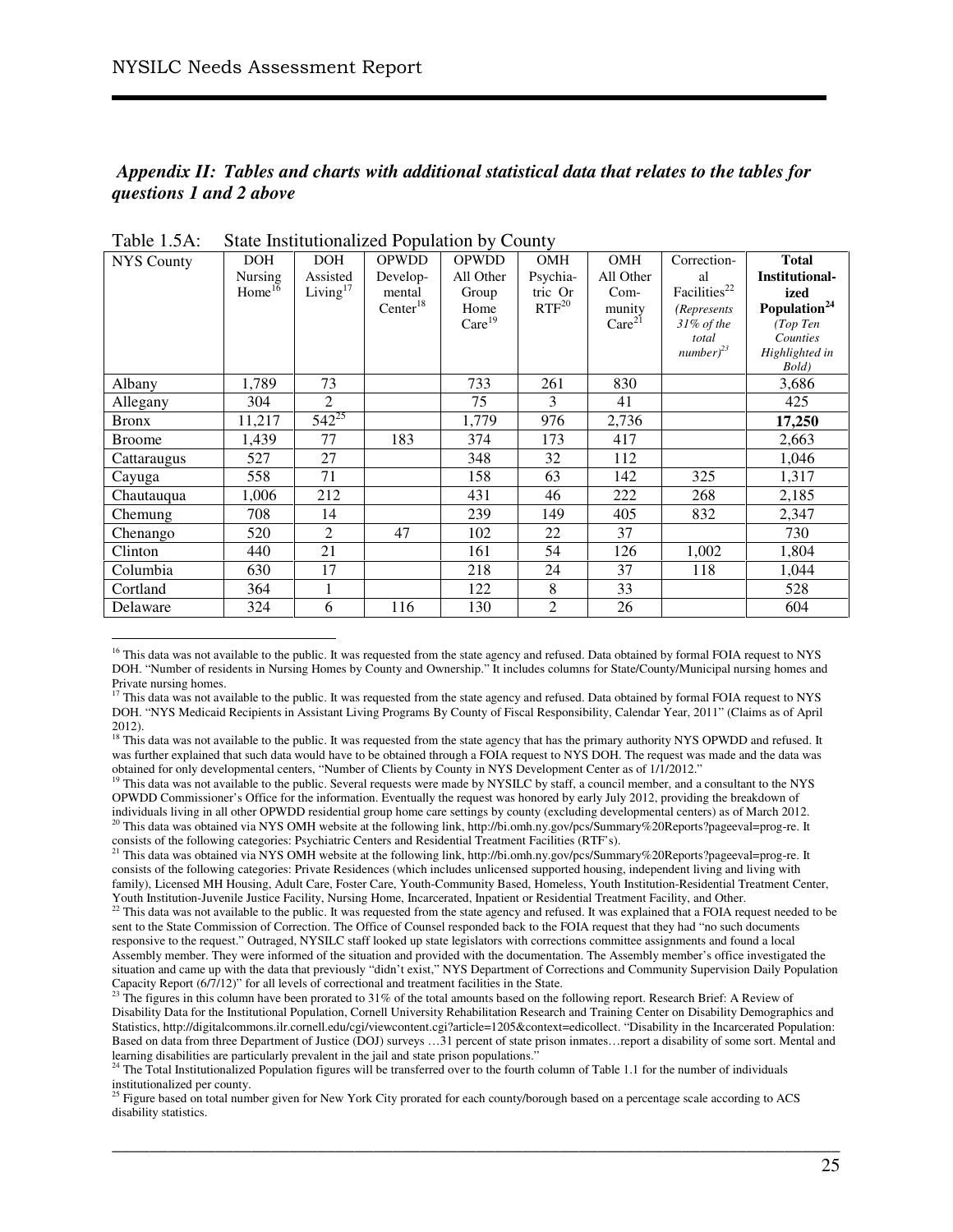| <b>NYS County</b>     | <b>DOH</b>         | <b>DOH</b>       | <b>OPWDD</b>         | OPWDD              | OMH                     | OMH                | Correction-              | <b>Total</b>             |
|-----------------------|--------------------|------------------|----------------------|--------------------|-------------------------|--------------------|--------------------------|--------------------------|
|                       | Nursing            | Assisted         | Develop-             | All Other          | Psychia-                | All Other          | al                       | <b>Institutional-</b>    |
|                       | Home <sup>16</sup> | Living $17$      | mental               | Group              | tric Or                 | Com-               | Facilities <sup>22</sup> | ized                     |
|                       |                    |                  | Center <sup>18</sup> | Home               | $RTF^{20}$              | munity             | (Represents              | Population <sup>24</sup> |
|                       |                    |                  |                      | Care <sup>19</sup> |                         | Care <sup>21</sup> | 31% of the               | (Top Ten<br>Counties     |
|                       |                    |                  |                      |                    |                         |                    | total<br>$number)^{23}$  | Highlighted in           |
|                       |                    |                  |                      |                    |                         |                    |                          | Bold)                    |
| Dutchess              | 1,795              | 197              |                      | 928                | 152                     | 710                | 1,608                    | 5,390                    |
| Erie                  | 5,675              | 260              |                      | 2,303              | 552                     | 1,638              | 1,079                    | 11,507                   |
| <b>Essex</b>          | 291                | 12               |                      | 236                | 5                       | $\,8\,$            | 166                      | 718                      |
| Franklin              | 197                |                  | 183                  | 271                | 6                       | 58                 | 1,019                    | 1,734                    |
| Fulton                | $\overline{321}$   | 43               |                      | 395                | $\overline{9}$          | $\overline{99}$    | 163                      | 1,030                    |
| Genesee               | 465                |                  |                      | 121                | $\overline{5}$          | $\overline{71}$    |                          | 662                      |
| Greene                | $\overline{248}$   | 34               |                      | 87                 | $\overline{4}$          | 30                 | 812                      | 1,215                    |
| Hamilton              |                    | $\mathbf{1}$     |                      | 75                 | $\mathbf{0}$            | $\boldsymbol{0}$   |                          | $\overline{76}$          |
| Herkimer              | 490                | $\overline{5}$   |                      | 212                | 5                       | $\overline{47}$    |                          | 759                      |
| Jefferson             | 517                | $\overline{2}$   |                      | $\overline{205}$   | 56                      | $\overline{157}$   | 444                      | 1,381                    |
| Kings                 | 9,965              | $715^{26}$       | 265                  | 2,935              | 1,370                   | 3,871              |                          | 19,121                   |
| Lewis                 | 153                | $\boldsymbol{0}$ |                      | $\overline{88}$    | 1                       | 7                  |                          | 249                      |
| Livingston            | 338                | $\mathbf{1}$     |                      | 284                | $\overline{5}$          | $\overline{14}$    | 579                      | 1,221                    |
| Madison               | 377                | $\overline{7}$   |                      | 166                | $\overline{2}$          | $\overline{27}$    |                          | 579                      |
| Monroe                | 4,995              | 159              | 122                  | 1,735              | 471                     | 1,545              | 24                       | 9,051                    |
| Montgomery            | $\overline{526}$   | 44               |                      | $\overline{219}$   | $\overline{30}$         | $\overline{167}$   |                          | 986                      |
| <b>Nassau</b>         | 6,831              | 198              |                      | 1,770              | 1,469                   | 4,169              |                          | 14,437                   |
| New York <sup>i</sup> | 6,410              | $468^{27}$       |                      | 1,022              | 1,695                   | 4,619              | 560                      | 14,774                   |
| Niagara               | 1,344              | 167              |                      | 420                | 74                      | 281                |                          | 2,286                    |
| Oneida                | 2,465              | 186              |                      | 944                | 355                     | 647                | 1,389                    | 5,986                    |
| Onondaga              | 2,828              | 338              |                      | 641                | $\overline{265}$        | 693                |                          | 4,765                    |
| Ontario               | 559                | $\overline{28}$  |                      | 368                | $\overline{20}$         | $\overline{122}$   |                          | 1,097                    |
| Orange                | 1,331              | $\overline{70}$  |                      | 866                | 266                     | 641                | 177                      | 3,351                    |
| Orleans               | 281                | $\overline{6}$   |                      | 73                 | $\overline{7}$          | $\overline{23}$    | 577                      | 967                      |
| Oswego                | 585                | 14               |                      | 119                | 32                      | 85                 |                          | 835                      |
| Otsego                | $\overline{375}$   | $\overline{31}$  |                      | $\overline{245}$   | $\overline{45}$         | $\overline{69}$    |                          | 765                      |
| Putnam                | 285                | $\overline{13}$  |                      | 246                | $\overline{3}$          | 164                |                          | 711                      |
| Queens                | 11,477             | $616^{28}$       | 79                   | 1,963              | 1,342                   | 4,725              | 83                       | 20,285                   |
| Rensselaer            | 1,194              | 75               | 40                   | 309                | 83                      | 267                |                          | 1,968                    |
| Richmond              | 2,896              | $123^{29}$       | 40                   | 1,006              | 457                     | 1,060              |                          | 5,582                    |
| Rockland              | 1,551              | 148              |                      | 1,095              | 451                     | 1,067              |                          | 4,312                    |
| Saratoga              | 758                | 8                |                      | 419                | 167                     | 220                | 130                      | 1,702                    |
| Schenectady           | 1,014              | 18               | 46                   | 431                | 100                     | 250                |                          | 1,859                    |
| Schoharie             |                    | 34               |                      | 102                | 1                       | 22                 |                          | 159                      |
| Schuyler              | 119                | 30               |                      | 64                 | $\overline{\mathbf{3}}$ | 30                 | 63                       | 309                      |
| Seneca                | 271                | $\overline{7}$   |                      | 132                | $\overline{4}$          | 373                | 244                      | 1,031                    |
| St. Lawrence          | 650                | 41               |                      | 355                | 239                     | 397                | 690                      | 2,372                    |
| Steuben               | 639                | 12               |                      | 213                | 51                      | 155                |                          | 1,070                    |
| Suffolk               | 8,115              | 444              |                      | 2,949              | 1,059                   | 2,914              |                          | 15,481                   |

\_\_\_\_\_\_\_\_\_\_\_\_\_\_\_\_\_\_\_\_\_\_\_\_\_\_\_\_\_\_\_\_\_\_\_\_\_\_\_\_\_\_\_\_\_\_\_\_\_\_\_\_\_\_\_\_\_\_\_\_\_\_\_\_\_\_\_\_\_\_\_\_\_\_\_\_\_\_

 $\overline{a}$  $26$  Ibid.

 $27$  Ibid.

 $28$  Ibid.

 $29$  Ibid.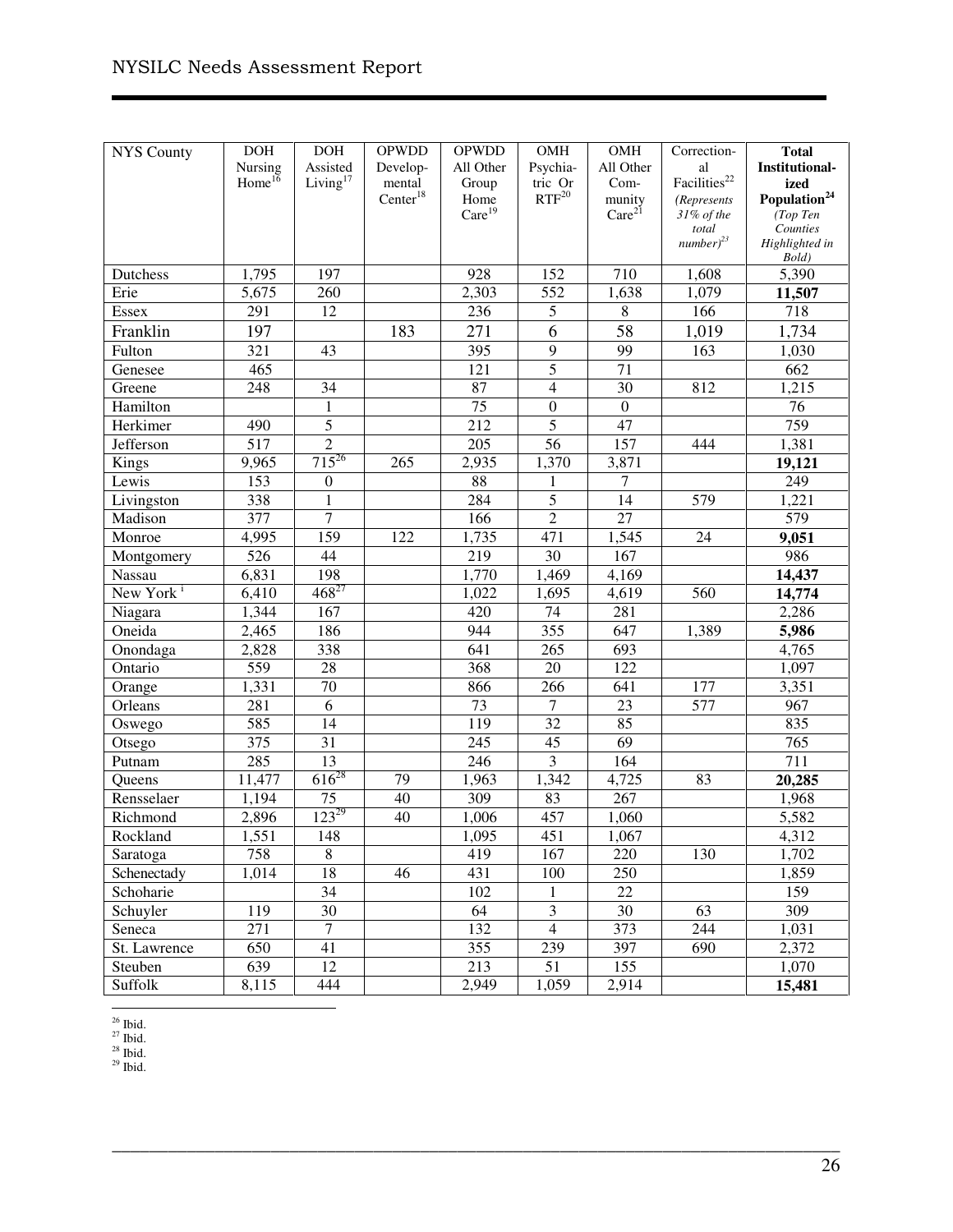| <b>NYS</b> County | <b>DOH</b><br>Nursing<br>Home <sup>16</sup> | <b>DOH</b><br>Assisted<br>Living $17$ | <b>OPWDD</b><br>Develop-<br>mental<br>Center <sup>18</sup> | <b>OPWDD</b><br>All Other<br>Group<br>Home<br>Care <sup>19</sup> | <b>OMH</b><br>Psychia-<br>tric Or<br>$RTF^{20}$ | OMH<br>All Other<br>Com-<br>munity<br>Care <sup>21</sup> | Correction-<br>al<br>Facilities <sup>22</sup><br><i>(Represents</i> )<br>$31\%$ of the<br>total<br>$number)^{23}$ | <b>Total</b><br><b>Institutional-</b><br>ized<br>Population <sup>24</sup><br>(Top Ten<br>Counties<br>Highlighted in<br>Bold) |
|-------------------|---------------------------------------------|---------------------------------------|------------------------------------------------------------|------------------------------------------------------------------|-------------------------------------------------|----------------------------------------------------------|-------------------------------------------------------------------------------------------------------------------|------------------------------------------------------------------------------------------------------------------------------|
| Sullivan          | 416                                         | 9                                     |                                                            | 793                                                              | 22                                              | 226                                                      | 350                                                                                                               | 1,816                                                                                                                        |
| Tioga             | 251                                         | 21                                    |                                                            | 74                                                               | $\Omega$                                        | 20                                                       |                                                                                                                   | 366                                                                                                                          |
| Tompkins          | 428                                         | 2                                     |                                                            | 201                                                              | 32                                              | 148                                                      |                                                                                                                   | 811                                                                                                                          |
| Ulster            | 1,180                                       | 82                                    |                                                            | 601                                                              | 54                                              | 226                                                      | 905                                                                                                               | 3,048                                                                                                                        |
| Warren            | 378                                         | 6                                     |                                                            | 193                                                              | 49                                              | 114                                                      |                                                                                                                   | 740                                                                                                                          |
| Washington        | 502                                         | 3                                     |                                                            | 175                                                              | 8                                               | 52                                                       | 737                                                                                                               | 1,477                                                                                                                        |
| Wayne             | 512                                         | 26                                    |                                                            | 376                                                              | $\tau$                                          | 77                                                       | 89                                                                                                                | 1,087                                                                                                                        |
| Westchester       | 6,079                                       | 83                                    |                                                            | 1,580                                                            | 1,140                                           | 1,925                                                    | 843                                                                                                               | 11,650                                                                                                                       |
| Wyoming           | 188                                         |                                       |                                                            | 96                                                               | 21                                              | 48                                                       | 1,177                                                                                                             | 1,531                                                                                                                        |
| Yates             | 191                                         | 2                                     |                                                            | 84                                                               | 4                                               | 58                                                       |                                                                                                                   | 339                                                                                                                          |
| <b>TOTALS</b>     | 108,282                                     | 5,855                                 | 1,121                                                      | 35,055                                                           | 14,011                                          | 39,500                                                   | 16,453                                                                                                            | 220,277                                                                                                                      |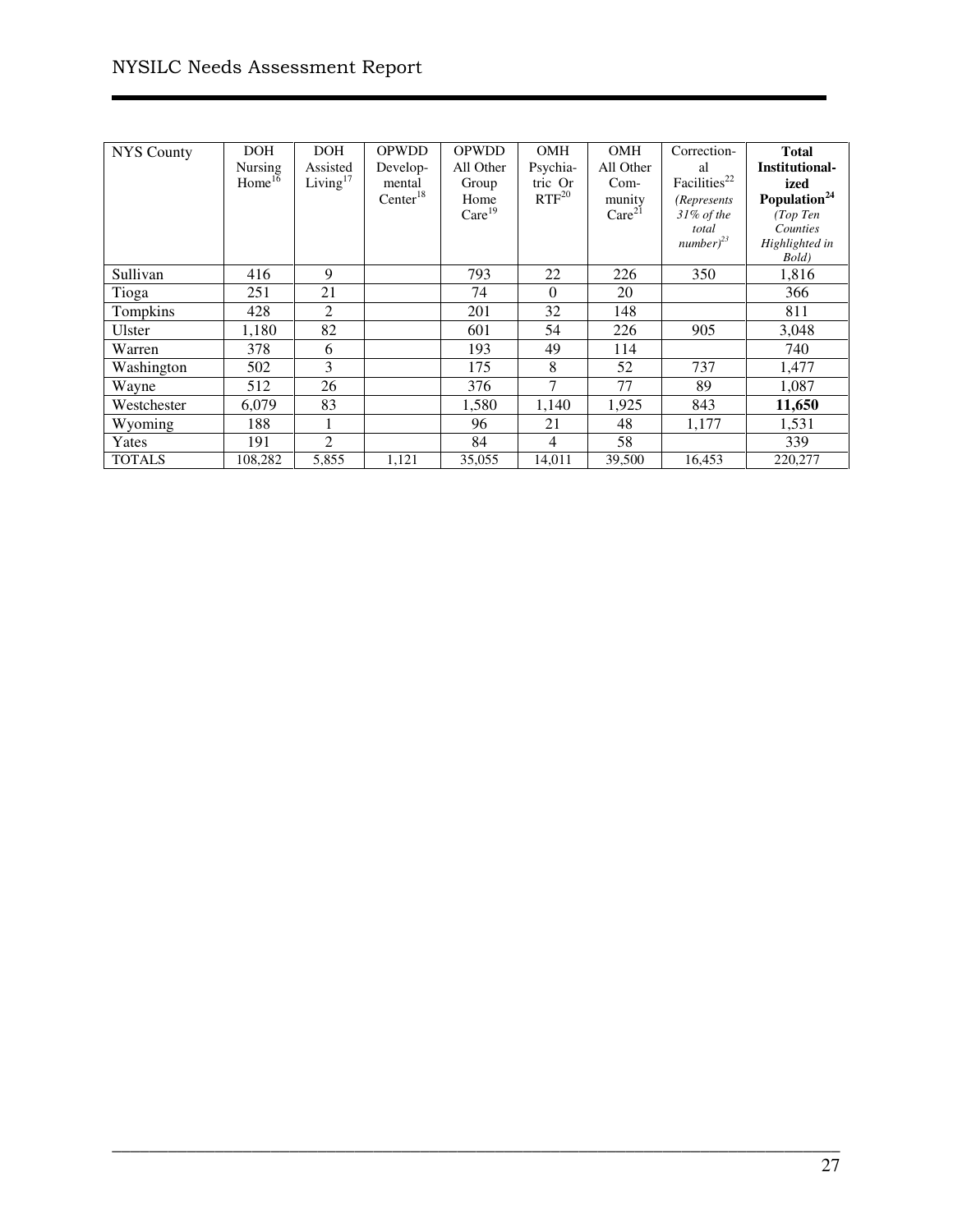$\overline{a}$ 

| <b>NYS</b><br>County | <b>CSRs</b><br>Served<br>by IL<br><b>Network</b> | # Incidence<br>of<br>Disability | Penetra-<br>tion Rate | $\#$<br>Institution-<br>alized | Inundation<br>Index | Proportional<br>ranking by<br>penetration<br>rate | Proportional<br>ranking by<br>inundation<br>rate | Average<br>percent |
|----------------------|--------------------------------------------------|---------------------------------|-----------------------|--------------------------------|---------------------|---------------------------------------------------|--------------------------------------------------|--------------------|
| Albany               | 760                                              | 34,197                          | 2.22%                 | 3,686                          | 4.85                | 7.53%                                             | 6.36%                                            | 6.95%              |
| Allegany             | 165                                              | 6,855                           | 2.41%                 | 425                            | 2.58                | 6.96%                                             | 3.38%                                            | 5.17%              |
| <b>Bronx</b>         | 308                                              | 183,928                         | 0.17%                 | 17,250                         | 56.01               | 100%                                              | 73.39%                                           | 86.70%             |
| <b>Broome</b>        | 877                                              | 28,507                          | 3.08%                 | 2,663                          | 3.04                | 5.44%                                             | 3.98%                                            | 4.71%              |
| Cattarau-<br>gus     | 649                                              | 11,518                          | 5.63%                 | 1,046                          | 1.61                | 2.97%                                             | 2.11%                                            | 2.54%              |
| Cayuga               | 543                                              | 9,486                           | 5.72%                 | 1,317                          | 2.43                | 2.93%                                             | 3.18%                                            | 3.05%              |
| Chautau-<br>qua      | 430                                              | 19,412                          | 2.22%                 | 2,185                          | 5.08                | 7.56%                                             | 6.66%                                            | 7.11%              |
| Chemung              | 264                                              | 12,714                          | 2.08%                 | 2,347                          | 8.89                | 8.06%                                             | 11.65%                                           | 9.86%              |
| Chenango             | 256                                              | 8,383                           | 3.05%                 | 730                            | 2.85                | 5.48%                                             | 3.74%                                            | 4.61%              |
| Clinton              | 116                                              | 11,076                          | 1.05%                 | 1,804                          | 15.55               | 15.99%                                            | 20.38%                                           | 18.18%             |
| Columbia             | 161                                              | 7,486                           | 2.15%                 | 1,044                          | 6.48                | 7.79%                                             | 8.50%                                            | 8.14%              |
| Cortland             | 198                                              | 5,399                           | 3.67%                 | 528                            | 2.67                | 4.57%                                             | 3.49%                                            | 4.03%              |
| Delaware             | 231                                              | 7,525                           | 3.07%                 | 604                            | 2.61                | 5.46%                                             | 3.43%                                            | 4.44%              |
| Dutchess             | 588                                              | 35,270                          | 1.67%                 | 5,390                          | 9.17                | 10.04%                                            | 12.01%                                           | 11.03%             |
| Erie                 | 1,992                                            | 115,455                         | 1.73%                 | 11,507                         | 5.78                | 9.71%                                             | 7.57%                                            | 8.64%              |
| Essex                | 41                                               | 5,238                           | 0.78%                 | 718                            | 17.51               | 21.39%                                            | 22.95%                                           | 22.17%             |
| Franklin             | 160                                              | 6,101                           | 2.62%                 | 1,734                          | 10.84               | 6.39%                                             | 14.20%                                           | 10.29%             |
| Fulton               | 187                                              | 8,314                           | 2.25%                 | 1,030                          | 5.51                | 7.45%                                             | 7.22%                                            | 7.33%              |
| Genesee              | 291                                              | 7,844                           | 3.71%                 | 662                            | 2.27                | 4.51%                                             | 2.98%                                            | 3.75%              |
| Greene               | 96                                               | 5,737                           | 1.67%                 | 1,215                          | 12.66               | $10.01\%$                                         | 16.58%                                           | 13.30%             |
| Hamilton             | 10                                               | $701^{30}$                      | 1.43%                 | 76                             | 7.60                | 11.74%                                            | 9.96%                                            | 10.85%             |
| Herkimer             | 608                                              | 8,859                           | 6.86%                 | 759                            | 1.25                | 2.44%                                             | 1.64%                                            | 2.04%              |
| Jefferson            | 834                                              | 14,708                          | 5.67%                 | 1,381                          | 1.66                | 2.95%                                             | 2.17%                                            | 2.56%              |
| Kings                | 706                                              | 244,165                         | $0.29\%$              | 19,121                         | 27.08               | 57.91%                                            | 35.49%                                           | 46.70%             |
| Lewis                | 163                                              | 3,525                           | 4.62%                 | 249                            | 1.53                | 3.62%                                             | 2.00%                                            | 2.81%              |
| Livingston           | 16                                               | 7,107                           | $0.23\%$              | 1,221                          | 76.31               | 74.38%                                            | 100.00%                                          | 87.19%             |
| Madison              | 242                                              | 7,329                           | 3.30%                 | 579                            | 2.39                | 5.07%                                             | 3.14%                                            | 4.10%              |
| Monroe               | 1,721                                            | 89,275                          | 1.93%                 | 9,051                          | 5.26                | 8.69%                                             | 6.89%                                            | 7.79%              |
| Montgom-<br>ery      | 496                                              | 8,144                           | 6.09%                 | 986                            | 1.99                | 2.75%                                             | $2.60\%$                                         | $2.68\%$           |
| Nassau               | 976                                              | 114,837                         | $0.85\%$              | 14,437                         | 14.79               | 19.70%                                            | 19.38%                                           | 19.54%             |

Table 1.7A Ranking by penetration rate; inundation index, and overall combined ranking.

 $30$  There were no figures given the ACS-census data for the incidence of disability in Hamilton and Schuyler counties. The figures used above were derived from taking the average rate of disability in the 60 available counties (13.04%), multiplied by the total population of the individual county.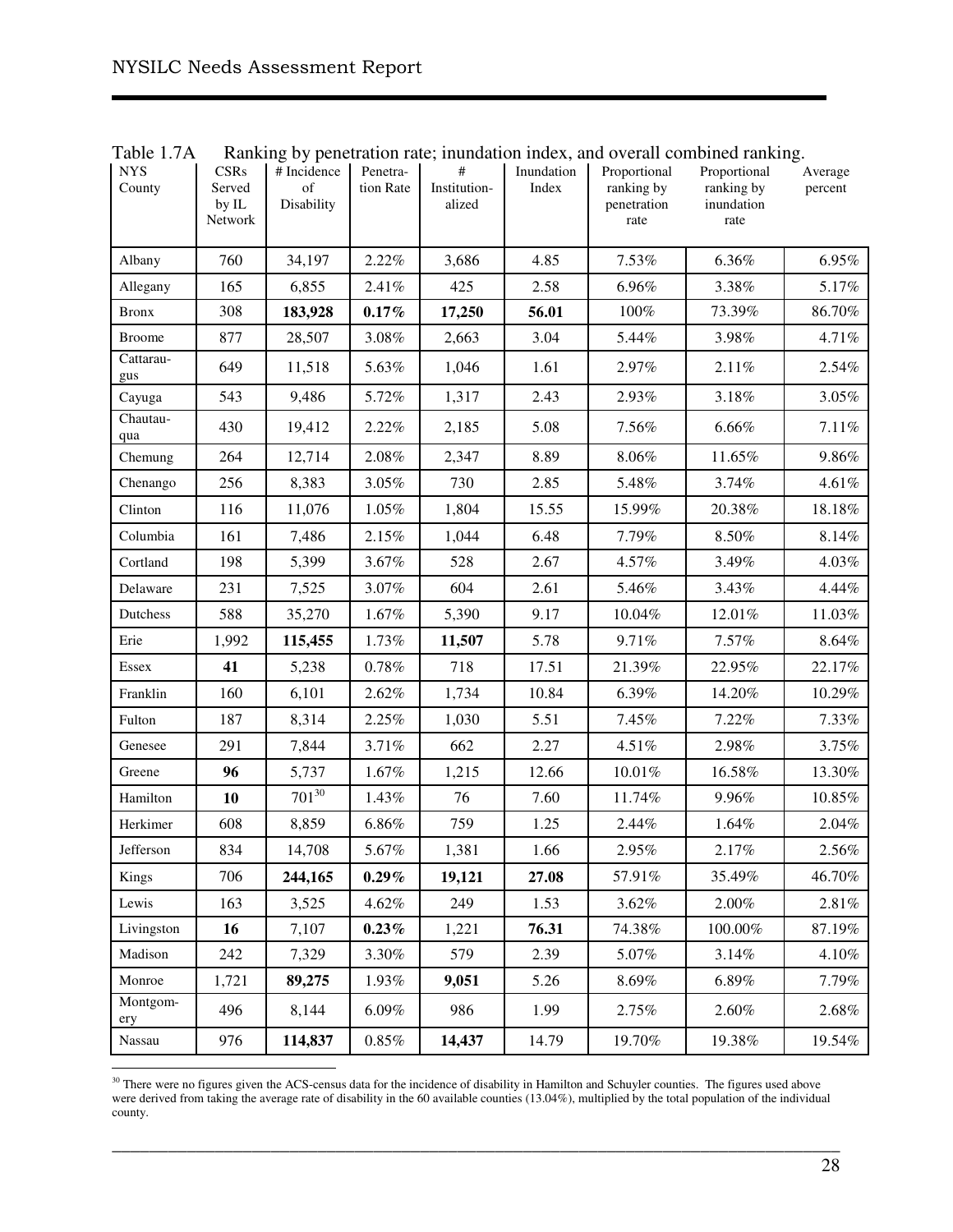$\overline{a}$ 

| New York         | 381   | 157,488                  | 0.24%      | 14,774 | 38.78 | 69.22%   | 50.81%    | 60.02%   |
|------------------|-------|--------------------------|------------|--------|-------|----------|-----------|----------|
| Niagara          | 578   | 28,810                   | 2.01%      | 2,286  | 3.96  | 8.35%    | 5.18%     | 6.76%    |
| Oneida           | 2,221 | 34,114                   | 6.51%      | 5,986  | 2.70  | 2.57%    | 3.53%     | 3.05%    |
| Onondaga         | 1,253 | 52,720                   | 2.38%      | 4,765  | 3.80  | $7.05\%$ | 4.98%     | 6.01%    |
| Ontario          | 69    | 12,863                   | $0.54\%$   | 1,097  | 15.90 | 31.22%   | 20.83%    | 26.03%   |
| Orange           | 815   | 41,385                   | 1.97%      | 3,351  | 4.11  | 8.50%    | 5.39%     | 6.95%    |
| Orleans          | 33    | 5,402                    | 0.61%      | 967    | 29.30 | 27.41%   | 38.40%    | 32.91%   |
| Oswego           | 790   | 15,843                   | 4.99%      | 835    | 1.06  | 3.36%    | 1.39%     | 2.37%    |
| Otsego           | 261   | 8,719                    | 2.99%      | 765    | 2.93  | 5.59%    | 3.84%     | 4.72%    |
| Putnam           | 238   | 8,637                    | 2.76%      | 711    | 2.99  | $6.08\%$ | 3.91%     | 5.00%    |
| Queens           | 473   | 209,722                  | 0.23%      | 20,285 | 42.89 | 74.25%   | 56.20%    | 65.22%   |
| Rensselaer       | 354   | 20,251                   | 1.75%      | 1,968  | 5.56  | 9.58%    | 7.28%     | 8.43%    |
| Richmond         | 894   | 45,649                   | 1.96%      | 5,582  | 6.24  | 8.55%    | $8.18\%$  | 8.37%    |
| Rockland         | 441   | 24,335                   | 1.81%      | 4,312  | 9.78  | 9.24%    | 12.81%    | 11.03%   |
| Saratoga         | 579   | 20,813                   | 2.78%      | 1,702  | 2.94  | 6.02%    | 3.85%     | 4.94%    |
| Schenec-<br>tady | 264   | 17,636                   | 1.50%      | 1,859  | 7.04  | 11.19%   | 9.23%     | 10.21%   |
| Schoharie        | 65    | 4,964                    | 1.31%      | 159    | 2.45  | 12.79%   | 3.21%     | $8.00\%$ |
| Schuyler         | 101   | $2,440^{\underline{31}}$ | 4.14%      | 309    | 3.06  | 4.05%    | 4.01%     | 4.03%    |
| Seneca           | 55    | 4,847                    | 1.13%      | 1,031  | 18.75 | 14.76%   | 24.56%    | 19.66%   |
| St.<br>Lawrence  | 272   | 16,629                   | 1.64%      | 2,372  | 8.72  | 10.24%   | 11.43%    | 10.83%   |
| Steuben          | 445   | 14,869                   | 2.99%      | 1,070  | 2.40  | 5.60%    | 3.15%     | 4.37%    |
| Suffolk          | 356   | 129,856                  | 0.27%      | 15,481 | 43.49 | 61.08%   | 56.98%    | 59.03%   |
| Sullivan         | 194   | 11,515                   | 1.68%      | 1,816  | 9.36  | 9.94%    | 12.27%    | 11.10%   |
| Tioga            | 105   | 6,456                    | 1.63%      | 366    | 3.49  | 10.30%   | 4.57%     | 7.43%    |
| Tompkins         | 246   | 9,467                    | 2.60%      | 811    | 3.30  | 6.44%    | 4.32%     | 5.38%    |
| Ulster           | 572   | 23,952                   | 2.39%      | 3,048  | 5.33  | 7.01%    | 6.98%     | 7.00%    |
| Warren           | 524   | 8,025                    | 6.53%      | 740    | 1.41  | 2.56%    | 1.85%     | 2.21%    |
| Washing-<br>ton  | 344   | 7,061                    | 4.87%      | 1,477  | 4.29  | 3.44%    | 5.63%     | 4.53%    |
| Wayne            | 103   | 12,036                   | $0.86\%$   | 1,087  | 10.55 | 19.57%   | 13.83%    | 16.70%   |
| West-<br>chester | 821   | 81,330                   | $1.01\%$   | 11,650 | 14.19 | 16.59%   | 18.59%    | 17.59%   |
| Wyoming          | 25    | 4,768                    | $0.52\%$   | 1,531  | 61.24 | 31.94%   | 80.25%    | 56.09%   |
| Yates            | 11    | 2,897                    | $0.38\,\%$ | 339    | 30.82 | 44.10%   | $40.38\%$ | 42.24%   |

 $31$  There were no figures given the ACS-census data for the incidence of disability in Hamilton and Schuyler counties. The figures used above were derived from taking the average rate of disability in the 60 available counties (13.04%), multiplied by the total population of the individual county.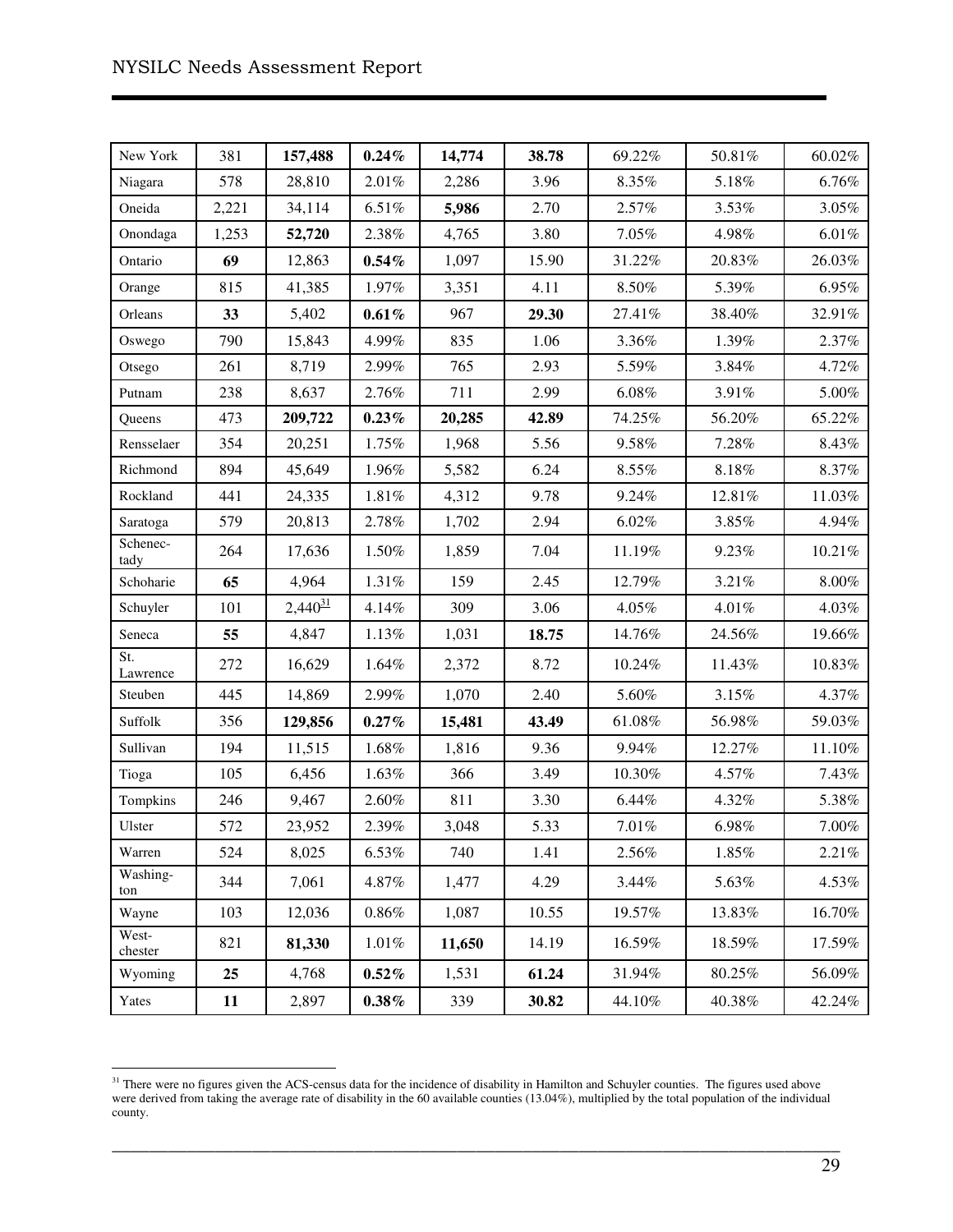#### *Appendix III: Tables and charts from the consumer survey that provides a respondent profile. Total number of respondents = 578*

\_\_\_\_\_\_\_\_\_\_\_\_\_\_\_\_\_\_\_\_\_\_\_\_\_\_\_\_\_\_\_\_\_\_\_\_\_\_\_\_\_\_\_\_\_\_\_\_\_\_\_\_\_\_\_\_\_\_\_\_\_\_\_\_\_\_\_\_\_\_\_\_\_\_\_\_\_\_

|          | Do you live in a rural, urban or suburban location? |     |
|----------|-----------------------------------------------------|-----|
| Rural    | $30.1\%$                                            | 162 |
| Urban    | 25.8%                                               | 139 |
| Suburban | 44.2%                                               | 238 |
|          | answered question                                   | 539 |

### **Race/ethnic group:**

| <b>Answer Options</b>        | <b>Response Percent</b> | <b>Response Count</b> |
|------------------------------|-------------------------|-----------------------|
| American Indian              | $1.1\%$                 | 6                     |
| Black non-Hispanic           | $7.9\%$                 | 43                    |
| Asian/Pacific Islander       | $2.4\%$                 | 13                    |
| Hispanic                     | $3.7\%$                 | 20                    |
| White                        | 79.9%                   | 437                   |
| Multi-ethnic (More than one) | 3.8%                    | 21                    |
| Other (please specify)       | $1.3\%$                 | 7                     |
|                              | answered question       | 547                   |

## **Age range:**

|                       | Response          | <b>Response Count</b> |
|-----------------------|-------------------|-----------------------|
| <b>Answer Options</b> | Percent           |                       |
| Under 6 years old     | $0.0\%$           | $\theta$              |
| 6-17 years old        | 9.2%              | 51                    |
| 18-22 years old       | $7.4\%$           | 41                    |
| 23-54 years old       | 49.5%             | 275                   |
| 55-64 years old       | 22.2%             | 123                   |
| 65-74 years old       | 7.0%              | 39                    |
| 75 years and older    | 4.7%              | 26                    |
|                       | answered question | 555                   |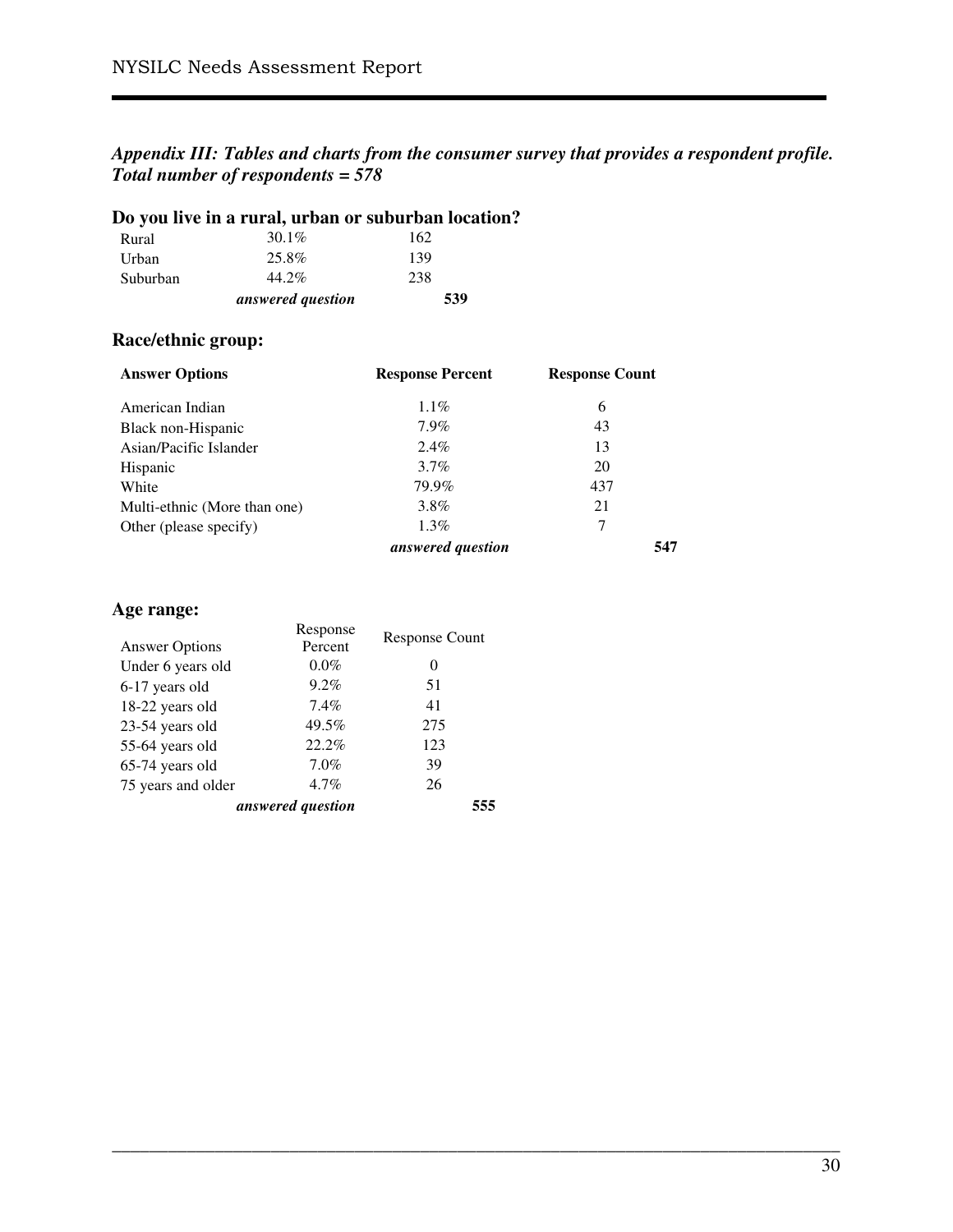#### **What region of the state do you live in?**  $N = 535$

| Region                                                                                                           | Responses |
|------------------------------------------------------------------------------------------------------------------|-----------|
| NORTH COUNTRY: Franklin, Clinton, Essex, Hamilton, St. Lawrence,<br>Warren, Washington, Jefferson, Lewis         | 28        |
| CAPITAL DISTRICT: Albany, Schenectady, Rensselaer, Saratoga, Fulton,<br>Montgomery, Schoharie, Columbia, Greene) | 84        |
| LOWER HUDSON VALLEY: Westchester, Rockland, Orange, Putnam,<br>Sullivan, Dutchess, Ulster                        | 133       |
| SOUTHERN TIER: Delaware, Broome, Tioga, Chemung, Schuyler, Chenango,<br>Otsego                                   | 27        |
| <b>CENTRAL:</b><br>Herkimer, Madison, Oneida, Oswego, Onondaga, Cayuga,<br>Tompkins, Cortland                    | 119       |
| <b>WESTERN:</b><br>Chautauqua, Cattaraugus, Erie, Allegany, Wyoming,<br>Orleans, Niagara, Genesee                | 59        |
| <b>FINGER LAKES:</b><br>Wayne, Steuben, Livingston, Yates, Ontario, Seneca,<br>Monroe                            | 28        |
| NEW YORK CITY: Brooklyn, Queens, Staten Island, Manhattan, Bronx                                                 | 38        |
| <b>LONG ISLAND:</b><br>Nassau, Suffolk                                                                           | 19        |
| Total responding                                                                                                 | 535       |

**Please describe your disability. (Respondents were asked to check all that apply, so the total number of responses (861) exceeds the number of respondents (536).** 

\_\_\_\_\_\_\_\_\_\_\_\_\_\_\_\_\_\_\_\_\_\_\_\_\_\_\_\_\_\_\_\_\_\_\_\_\_\_\_\_\_\_\_\_\_\_\_\_\_\_\_\_\_\_\_\_\_\_\_\_\_\_\_\_\_\_\_\_\_\_\_\_\_\_\_\_\_\_

| <b>Answer Options</b>             | <b>Response</b><br><b>Percent</b> | <b>Response</b><br>Count |
|-----------------------------------|-----------------------------------|--------------------------|
| Cognitive Disabilities            | 28.4%                             | 152                      |
| <b>Mental Health Disabilities</b> | 37.1%                             | 199                      |
| <b>Physical Disabilities</b>      | $45.1\%$                          | 242                      |
| <b>Sensory Disabilities</b>       | 14.6%                             | 78                       |
| <b>Multiple Disabilities</b>      | 17.0%                             | 91                       |
| Other (please specify)            | $18.5\%$                          | 99                       |
|                                   | answered question                 | 536                      |

19 comments identified as autism; 11 listed a brain or head injury.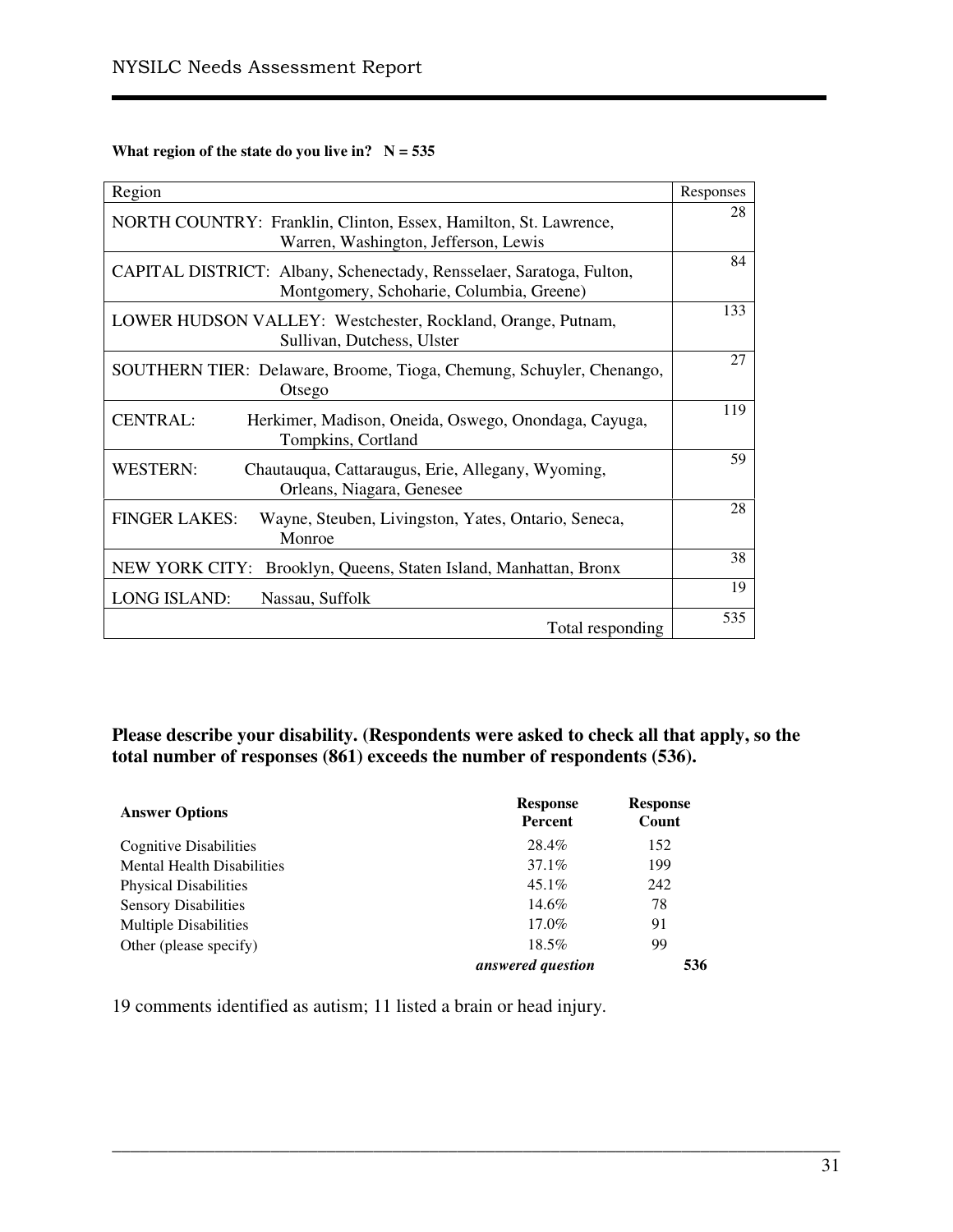#### *Appendix IV: Tables and charts from the Center and Consumer surveys that provide additional data for some of the questions.*

| Table $3.1$ N= 539 total                                   |     |                                                     |     |                                                      |     |
|------------------------------------------------------------|-----|-----------------------------------------------------|-----|------------------------------------------------------|-----|
| Rural respondents $N = 162$<br>Urban respondents $N = 139$ |     |                                                     |     | Suburban Respondents N=238                           |     |
| Finances (paying bills)                                    | 49% | Employment                                          | 49% | Transportation                                       | 47% |
| Transportation                                             | 46% | Finances (paying bills)                             | 49% | Finances (paying bills)                              | 47% |
| Social (needing support<br>from family and friends)        | 39% | Transportation                                      | 44% | Employment                                           | 46% |
| Medical/health coverage                                    | 38% | Housing (accessibility,<br>affordability)           | 38% | Social (needing support)<br>from family and friends) | 40% |
| Recreation                                                 | 36% | Social (needing support<br>from family and friends) | 37% | Housing (accessibility,<br>affordability)            | 35% |
| Housing (accessibility,<br>affordability)                  | 31% | Medical/health coverage                             | 35% | Medical/health coverage                              | 35% |
| Employment                                                 | 31% | Recreation                                          | 31% | Recreation                                           | 34% |
| Applying for benefits                                      | 21% | Personal care (eating,<br>bathing, housekeeping)    | 26% | Education                                            | 29% |
| Education                                                  | 21% | Applying for benefits                               | 24% | Personal care (eating,<br>bathing, housekeeping)     | 23% |
| Mobility (accessibility,<br>assistive devices)             | 20% | Mobility (accessibility,<br>assistive devices)      | 24% | Applying for benefits                                | 21% |
| Personal care (eating,<br>bathing, housekeeping)           | 20% | Education                                           | 21% | Discrimination                                       | 19% |
| Discrimination                                             | 13% | Discrimination                                      | 20% | Mobility (accessibility,<br>assistive devices)       | 17% |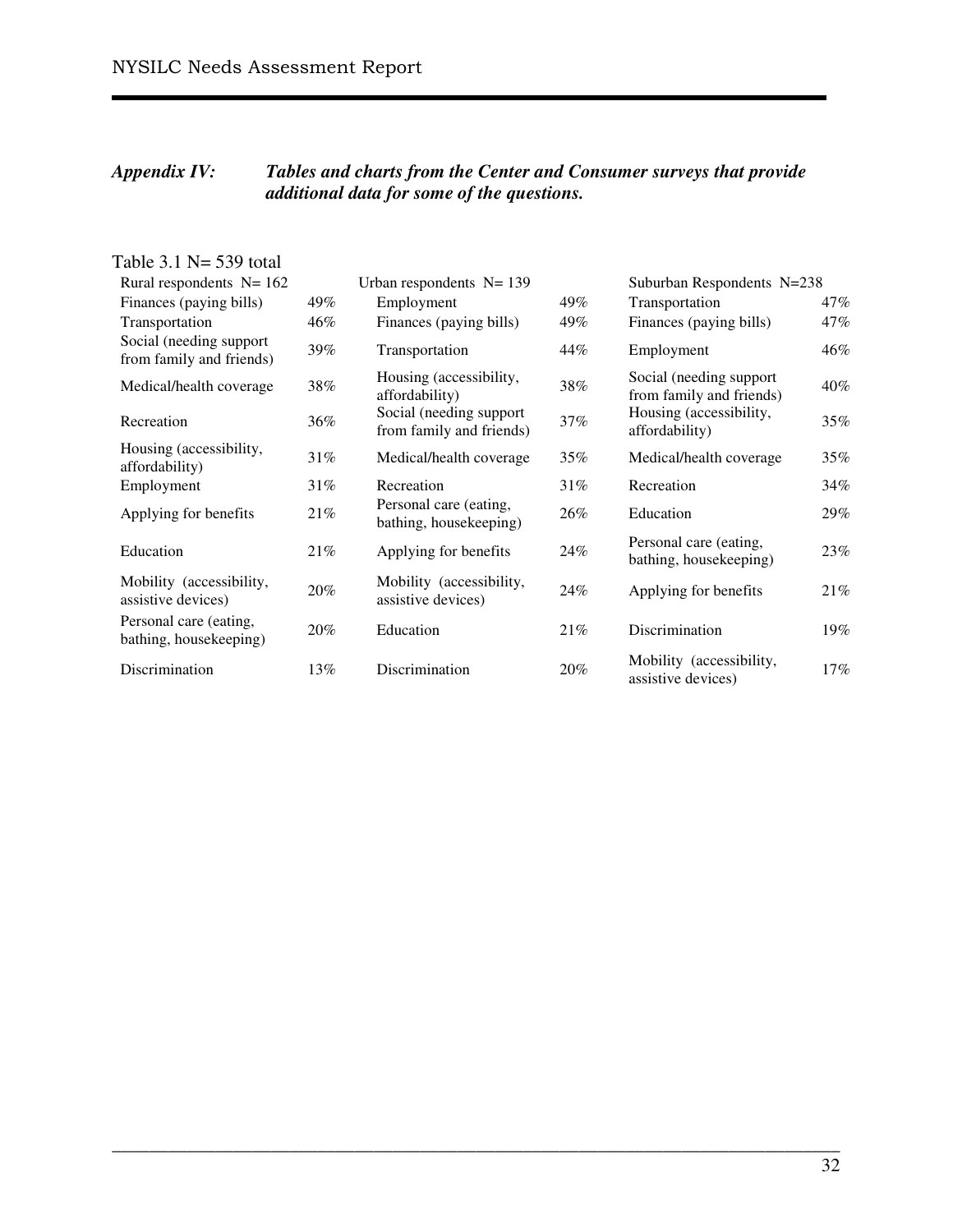|                                                  |     | (filtered by rural / urban / suburban)        |     |                                               |        |
|--------------------------------------------------|-----|-----------------------------------------------|-----|-----------------------------------------------|--------|
| Rural respondents $N = 162$                      |     | Urban respondents $N = 139$                   |     | Suburban Respondents N=238                    |        |
| Transportation                                   | 50% | Advocacy                                      | 49% | Transportation                                | 51%    |
| Medical / health<br>services                     | 48% | Transportation                                | 49% | Advocacy                                      | 49%    |
| Advocacy                                         | 44% | Benefits assistance and<br>advice             | 49% | Medical / health services                     | 48%    |
| Information and<br>referral to other<br>services | 44% | Medical / health services                     | 45% | Employment / work<br>readiness services       | 46%    |
| Benefits assistance<br>and advice                | 41% | Employment / work<br>readiness services       | 41% | Benefits assistance and<br>advice             | 44%    |
| Employment / work<br>readiness services          | 32% | Information and referral<br>to other services | 38% | Housing services                              | 38%    |
| Recreation services                              | 31% | Housing services                              | 37% | Information and referral to<br>other services | 36%    |
| Home care / personal<br>assistance services      | 29% | Home care / personal<br>assistance services   | 29% | <b>Education services</b>                     | 32%    |
| Independent living<br>skills training            | 28% | Independent living skills<br>training         | 27% | Independent living skills<br>training         | 32%    |
| Housing services                                 | 27% | <b>Education services</b>                     | 25% | Home care / personal<br>assistance services   | 30%    |
| Family services                                  | 20% | Peer counseling                               | 25% | Recreation services                           | 28%    |
| <b>Education services</b>                        | 16% | Recreation services                           | 25% | Peer counseling                               | 24%    |
| Mobility services                                | 15% | Mobility services                             | 16% | Family services                               | 14%    |
| Assistive devices<br>training                    | 12% | Family services                               | 14% | Mobility services                             | 12%    |
| Peer counseling                                  | 12% | Assistive devices training                    | 13% | Assistive devices training                    | $11\%$ |

\_\_\_\_\_\_\_\_\_\_\_\_\_\_\_\_\_\_\_\_\_\_\_\_\_\_\_\_\_\_\_\_\_\_\_\_\_\_\_\_\_\_\_\_\_\_\_\_\_\_\_\_\_\_\_\_\_\_\_\_\_\_\_\_\_\_\_\_\_\_\_\_\_\_\_\_\_\_

### Table 3.2 N= 539 total

**Consumer Survey Q2: What services are most important to you for Independent Living?**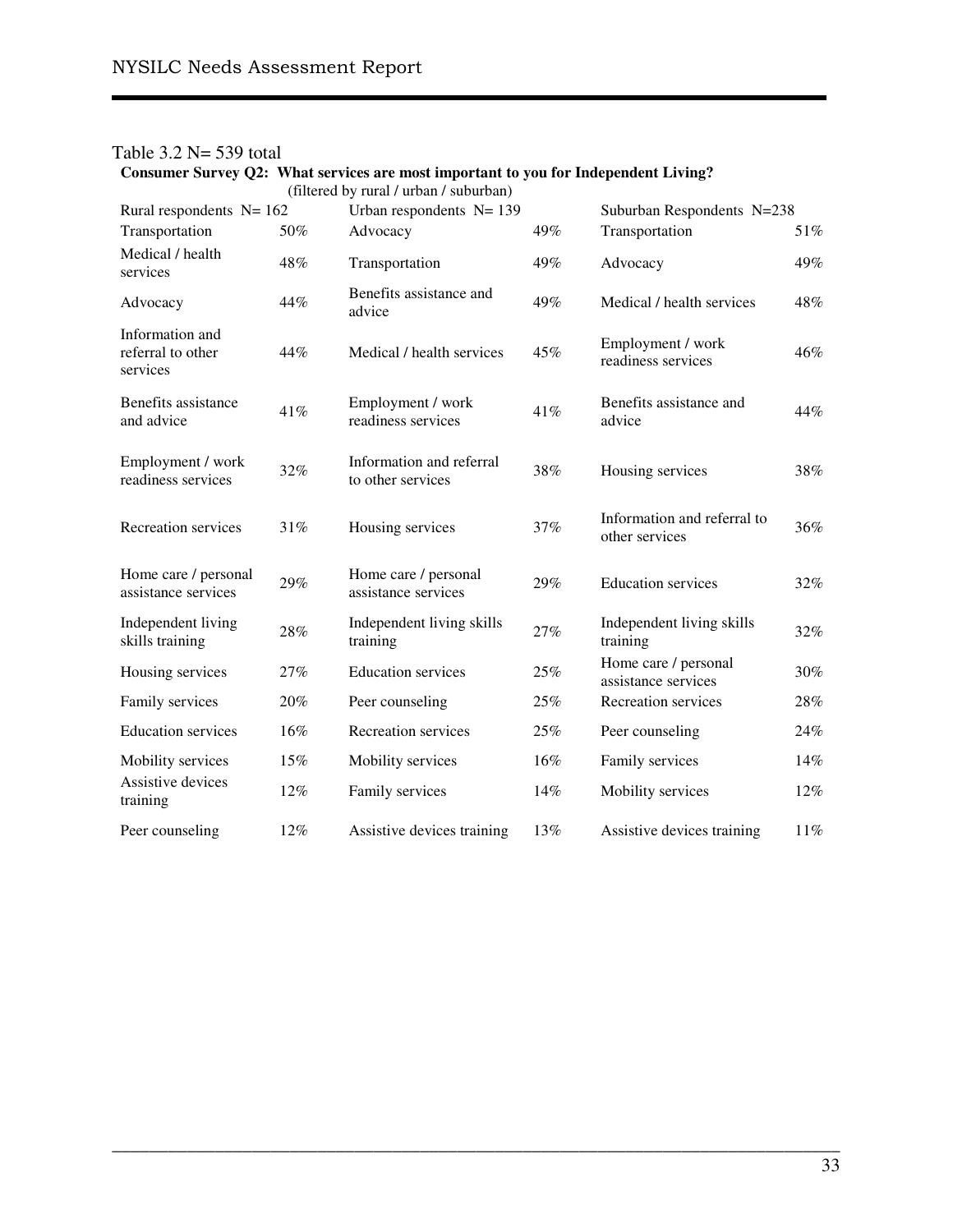*Appendix V: Copies of the two surveys used in the study*

## **NYSILC Consumer Survey**

(This is the text version of the survey as an alternative to the on-line version.)

#### **1. What are the most challenging issues you face day to day? Check all that apply.**

- \_\_ Medical/health coverage
- \_\_ Employment
- \_\_ Transportation
- \_\_ Finances (paying bills)
- \_\_ Discrimination
- \_\_ Applying for benefits
- \_\_ Recreation
- \_\_ Education
- \_\_ Mobility (accessibility, assistive devices)
- \_\_ Social (needing support from family and friends)
- \_\_ Housing (accessibility, affordability)
- \_\_ Personal care (eating, bathing, housekeeping)
- \_\_ Other (please specify)

#### **2. What services do you use that are most important for you to continue living independently? Check all that are most important.**

If you have questions about the meaning of terms used in the next two questions, see the list at the end of this document.

- \_\_ Advocacy
- \_\_ Assistive devices training
- \_\_ Benefits assistance and advice
- \_\_ Education services
- \_\_ Employment / work readiness services
- \_\_ Family services
- \_\_ Home care / personal assistance services
- \_\_ Housing services
- \_\_ Independent living skills training
- \_\_ Information and referral to other services
- \_\_ Medical / health services
- \_\_ Mobility services
- \_\_ Peer counseling
- \_\_ Recreation services
- \_\_ Transportation
- Other (please specify)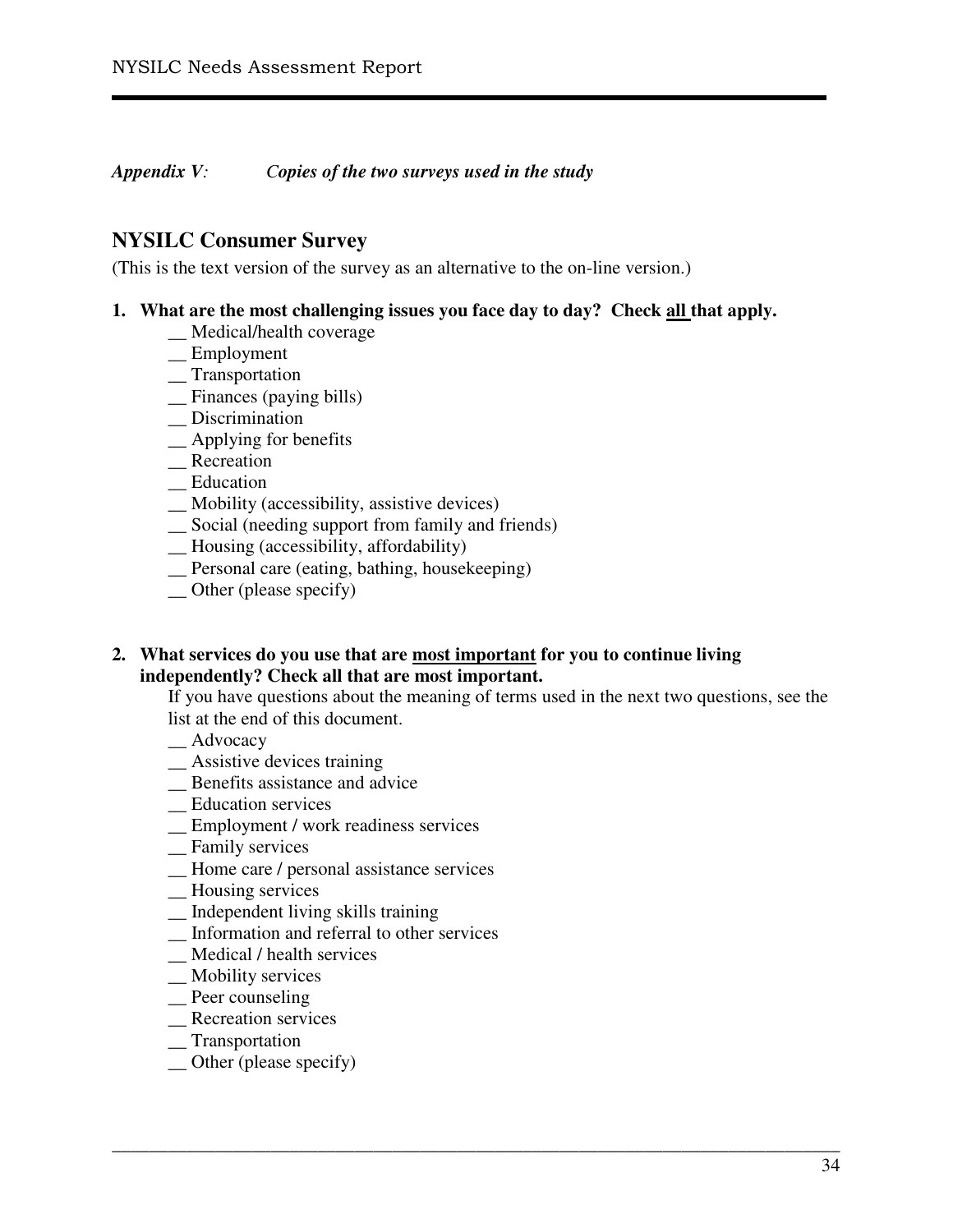|               |                                               | Readily<br>available | Somewhat<br>available | <b>Not</b><br>available | N/A |
|---------------|-----------------------------------------------|----------------------|-----------------------|-------------------------|-----|
| a)            | Advocacy                                      |                      |                       |                         |     |
| b)            | Assistive devices training                    |                      |                       |                         |     |
| $\mathbf{c})$ | <b>Benefits Assistance and</b><br>Advice      |                      |                       |                         |     |
| $\mathbf{d}$  | <b>Education services</b>                     |                      |                       |                         |     |
| e)            | Employment / work readiness<br>services       |                      |                       |                         |     |
| f             | Family services                               |                      |                       |                         |     |
| g)            | Home care/personal assistance<br>services     |                      |                       |                         |     |
| h)            | Housing services                              |                      |                       |                         |     |
| $\mathbf{i}$  | Independent living skills<br>training         |                      |                       |                         |     |
| $\mathbf{j}$  | Information and referral to<br>other services |                      |                       |                         |     |
| $\bf k$       | Medical/health services                       |                      |                       |                         |     |
| $\bf{I}$      | Mobility services                             |                      |                       |                         |     |
| m)            | Peer counseling                               |                      |                       |                         |     |
| n)            | <b>Recreation services</b>                    |                      |                       |                         |     |
| $\Omega$      | Transportation                                |                      |                       |                         |     |

#### **3. How available are the following services in your area? Please rate each one.**

Comment / Other (please specify)

#### **4. Rank the following items in order of which would make it easiest for you to access services at your local Independent Living Center. Use 1 as the most important and 6 as the least important.**

- \_\_ Expand services
- \_\_ Expand hours of operation (nights and weekends)
- \_\_ Hire additional staff
- \_\_ Advertise existing services
- \_\_ Make home visits
- \_\_ Expand transportation to / from the center
- **5. How else could your local Independent Living Center make it easier for you to access services? Please describe below.**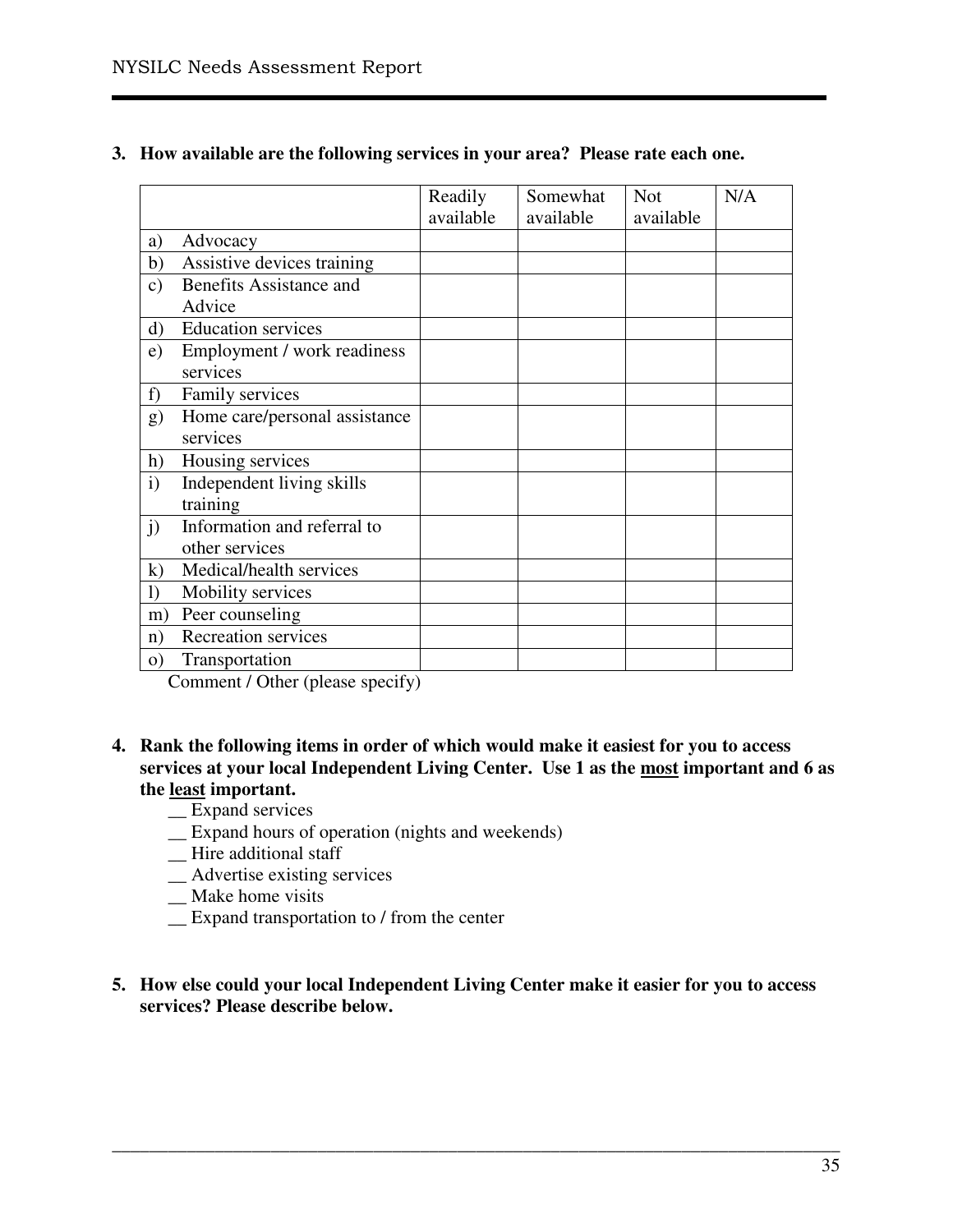#### **6. Where else do you go to receive services or support to help you live independently? Check all that apply.**

- \_\_ School
- \_\_ Hospital
- \_\_ Place of worship
- \_\_ Community center
- \_\_ Counseling / Therapy
- \_\_ Place of employment
- \_\_ Social services

\_\_ Park or gymnasium

- \_\_ College or university
- \_\_ Internet resources
- \_\_ Group meetings
- \_\_ Physical therapy
- \_\_ Other disability agencies
- \_\_ Other (please specify)

#### **7. If you have problems with service agencies, how often are you able to resolve them? Check one answer.**

\_\_\_\_\_\_\_\_\_\_\_\_\_\_\_\_\_\_\_\_\_\_\_\_\_\_\_\_\_\_\_\_\_\_\_\_\_\_\_\_\_\_\_\_\_\_\_\_\_\_\_\_\_\_\_\_\_\_\_\_\_\_\_\_\_\_\_\_\_\_\_\_\_\_\_\_\_\_

- \_\_ Never
- \_\_ Sometimes
- \_\_ Most of the time
- \_\_ Always
- \_\_ Not applicable

#### **8. Please check one answer for your age.**

- \_\_ Under 6 years old
- $-6-17$  years old
- \_\_ 18-22 years old
- $-$  23-54 years old
- \_\_ 55-64 years old
- $-65-74$  years old
- $-$  75 years and older

#### **9. Please check one answer for your race/ethnic group.**

- \_\_ American Indian
- \_\_ Black non-Hispanic
- \_\_ Asian/Pacific Islander
- \_\_ Hispanic
- \_\_ White
- \_\_ Multi-ethnic (More than one)
- \_\_ Other (please specify)

#### **10. Please describe your disability. Check all that apply.**

- \_\_ Cognitive Disabilities
- \_\_ Mental Health Disabilities
- \_\_ Physical Disabilities
- \_\_ Sensory Disabilities
- \_\_ Multiple Disabilities
- \_\_ Other (please specify)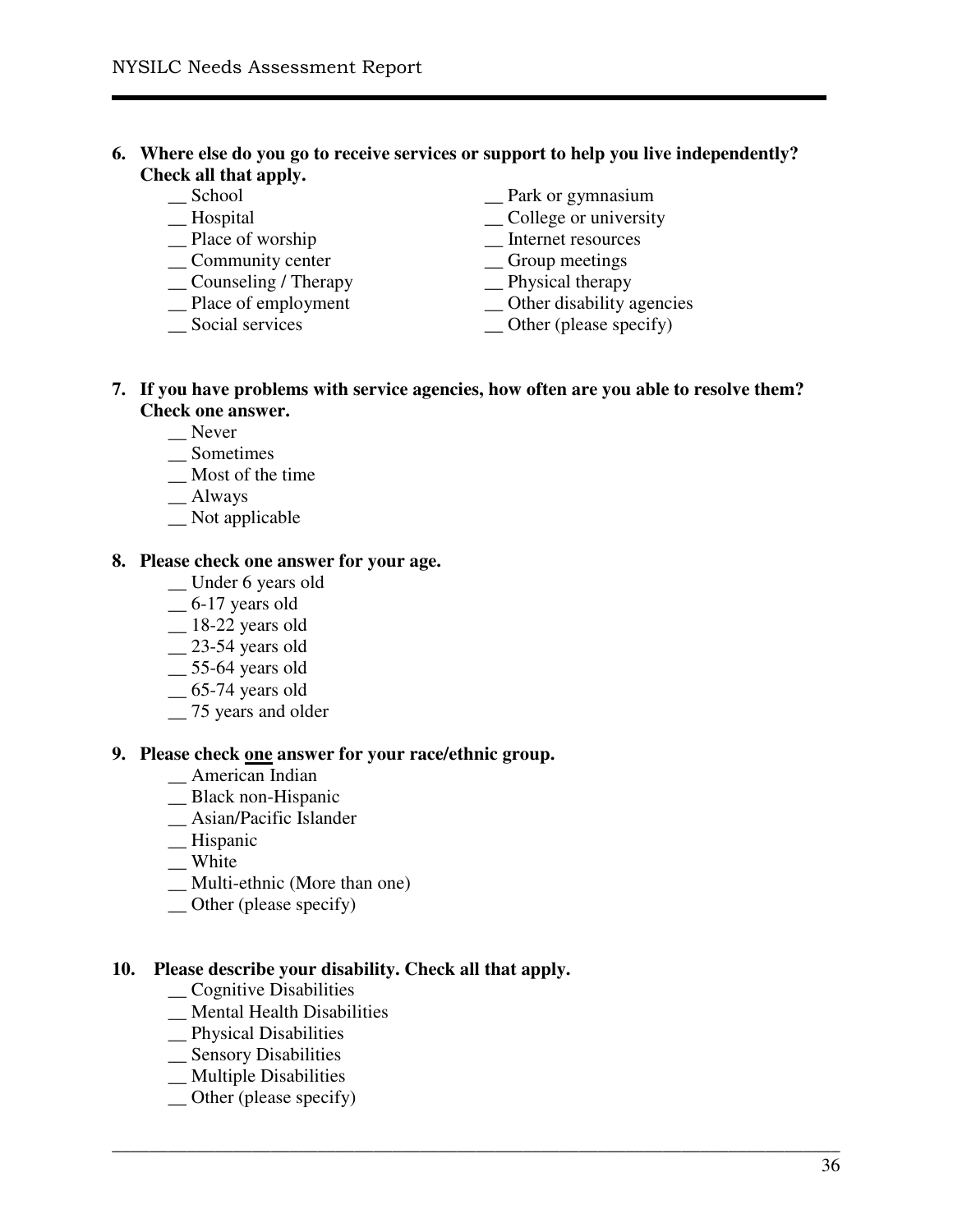#### **11. Do you have any other comments about the services that help you to live independently? Use this space to reply.**

#### **12. What county do you live in?**

- \_\_ Albany County
- \_\_ Allegany County
- \_\_ Bronx County
- \_\_ Broome County
- \_\_ Cattaraugus County
- \_\_ Cayuga County
- \_\_ Chautauqua County
- \_\_ Chemung County
- \_\_ Chenango County
- \_\_ Clinton County
- \_\_ Columbia County
- \_\_ Cortland County \_\_ Delaware County
- \_ Dutchess County
- \_\_ Erie County
- \_\_ Essex County
- \_\_ Franklin County
- \_\_ Fulton County
- \_\_ Genesee County
- \_\_ Greene County
- \_\_ Hamilton County
- \_\_ Herkimer County
- \_\_ Jefferson County
- \_\_ Kings County (Brooklyn)
- \_\_ Lewis County
- \_\_ Livingston County
- \_\_ Madison County
- \_\_ Monroe County
- \_\_ Montgomery County
- \_\_ Nassau County
- \_\_ New York County (Manhattan)
- \_\_ Niagara County
- \_\_ Oneida County
- \_\_ Onondaga County
- \_\_ Ontario County
- \_\_ Orange County
- \_\_ Orleans County
- \_\_ Oswego County
- \_\_ Otsego County
- \_\_ Putnam County
- \_\_ Queens County
- \_\_ Rensselaer County
- \_\_ Richmond County (Staten Island)
- \_\_ Rockland County
- \_\_ St. Lawrence County
- \_\_ Saratoga County
- \_\_ Schenectady County
- \_\_ Schoharie County
- \_\_ Schuyler County
- \_\_ Seneca County
- \_\_ Steuben County
- \_\_ Suffolk County
- \_\_ Sullivan County
- \_\_ Tioga County
- \_\_ Tompkins County
- \_\_ Ulster County
- \_\_ Warren County
- \_\_ Washington County
- \_\_ Wayne County
- \_\_ Westchester County
- \_\_ Wyoming County
- \_\_ Yates County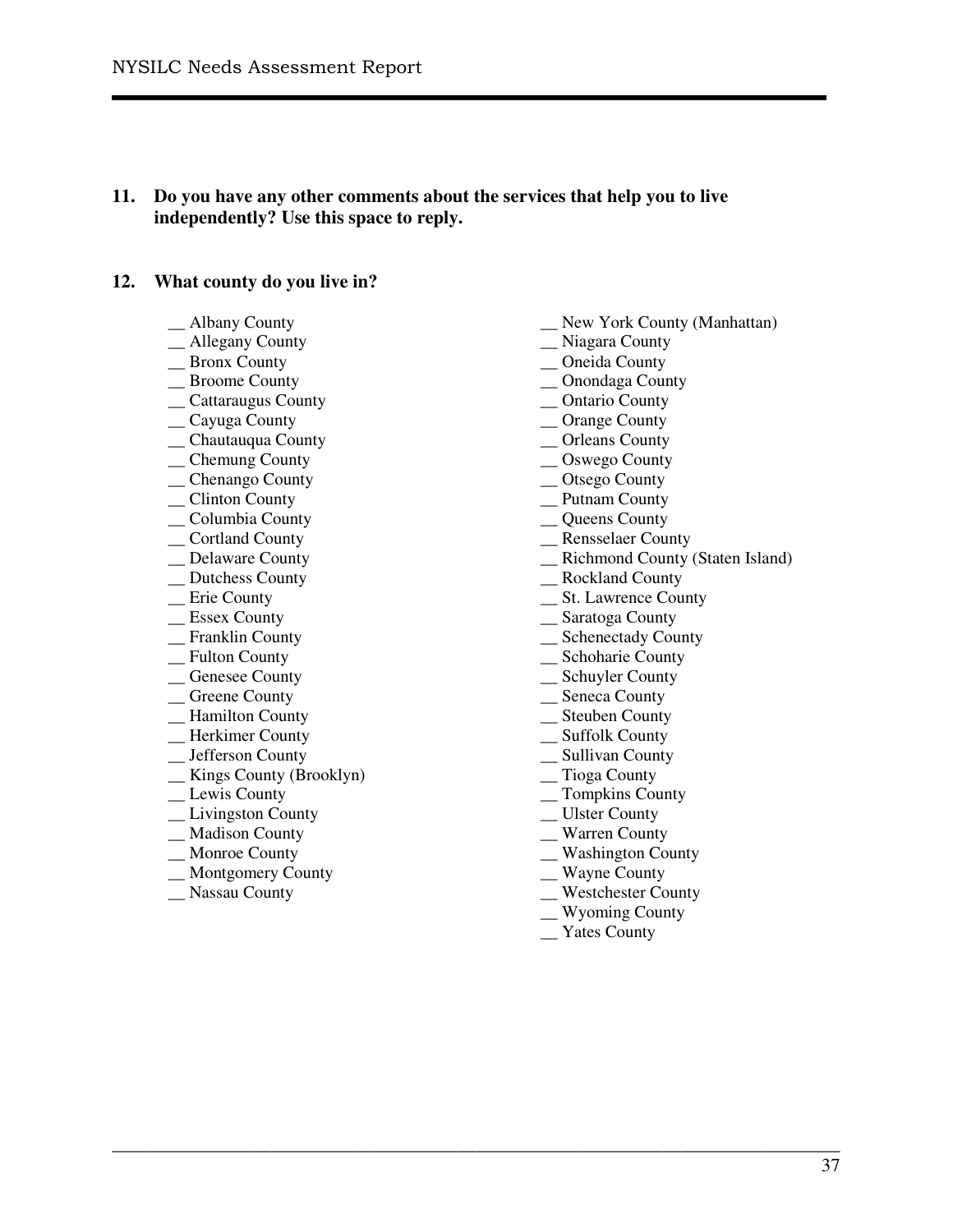| 13. | What region of the state do you live in? |                                                                                                |  |  |  |
|-----|------------------------------------------|------------------------------------------------------------------------------------------------|--|--|--|
|     | <b>NORTH COUNTRY:</b>                    | Franklin, Clinton, Essex, Hamilton, St. Lawrence,<br>Warren, Washington, Jefferson, Lewis      |  |  |  |
|     | <b>CAPITAL DISTRICT:</b>                 | Albany, Schenectady, Rensselaer, Saratoga, Fulton,<br>Montgomery, Schoharie, Columbia, Greene) |  |  |  |
|     | <b>LOWER HUDSON VALLEY:</b>              | Westchester, Rockland, Orange, Putnam, Sullivan,<br>Dutchess, Ulster                           |  |  |  |
|     | <b>SOUTHERN TIER:</b>                    | Delaware, Broome, Tioga, Chemung, Schuyler,<br>Chenango, Otsego                                |  |  |  |
|     | <b>CENTRAL:</b>                          | Herkimer, Madison, Oneida, Oswego, Onondaga,<br>Cayuga, Tompkins, Cortland                     |  |  |  |
|     | <b>WESTERN:</b>                          | Chautauqua, Cattaraugus, Erie, Allegany, Wyoming,<br>Orleans, Niagara, Genesee                 |  |  |  |
|     | <b>FINGER LAKES:</b>                     | Wayne, Steuben, Livingston, Yates, Ontario, Seneca,<br>Monroe                                  |  |  |  |
|     | <b>NEW YORK CITY:</b>                    | Brooklyn, Queens, Staten Island, Manhattan, Bronx                                              |  |  |  |
|     | <b>LONG ISLAND:</b>                      | Nassau, Suffolk                                                                                |  |  |  |
|     |                                          |                                                                                                |  |  |  |

**14. Do you live in a rural, urban or suburban location?**  $\Box$  Suburban

#### **THANK YOU FOR COMPLETING THIS SURVEY!**

**If you would like to be entered into our drawing for a gift or gas card, please give us your name, address and phone number below so we can contact you if you've won:** 

| Name:                   |  |
|-------------------------|--|
| <b>Mailing address:</b> |  |
| <b>Phone number:</b>    |  |
| <b>Email address:</b>   |  |

Please send the completed survey to Patty Black at NYSILC

Email: patty@nysilc.org or

Surface mail: New York State Independent Living Council, 111 Washington Avenue, Suite 101, Albany, NY 12210

\_\_\_\_\_\_\_\_\_\_\_\_\_\_\_\_\_\_\_\_\_\_\_\_\_\_\_\_\_\_\_\_\_\_\_\_\_\_\_\_\_\_\_\_\_\_\_\_\_\_\_\_\_\_\_\_\_\_\_\_\_\_\_\_\_\_\_\_\_\_\_\_\_\_\_\_\_\_

Please complete this by July 12 to be entered in our drawing for a \$50 Mobil gift card.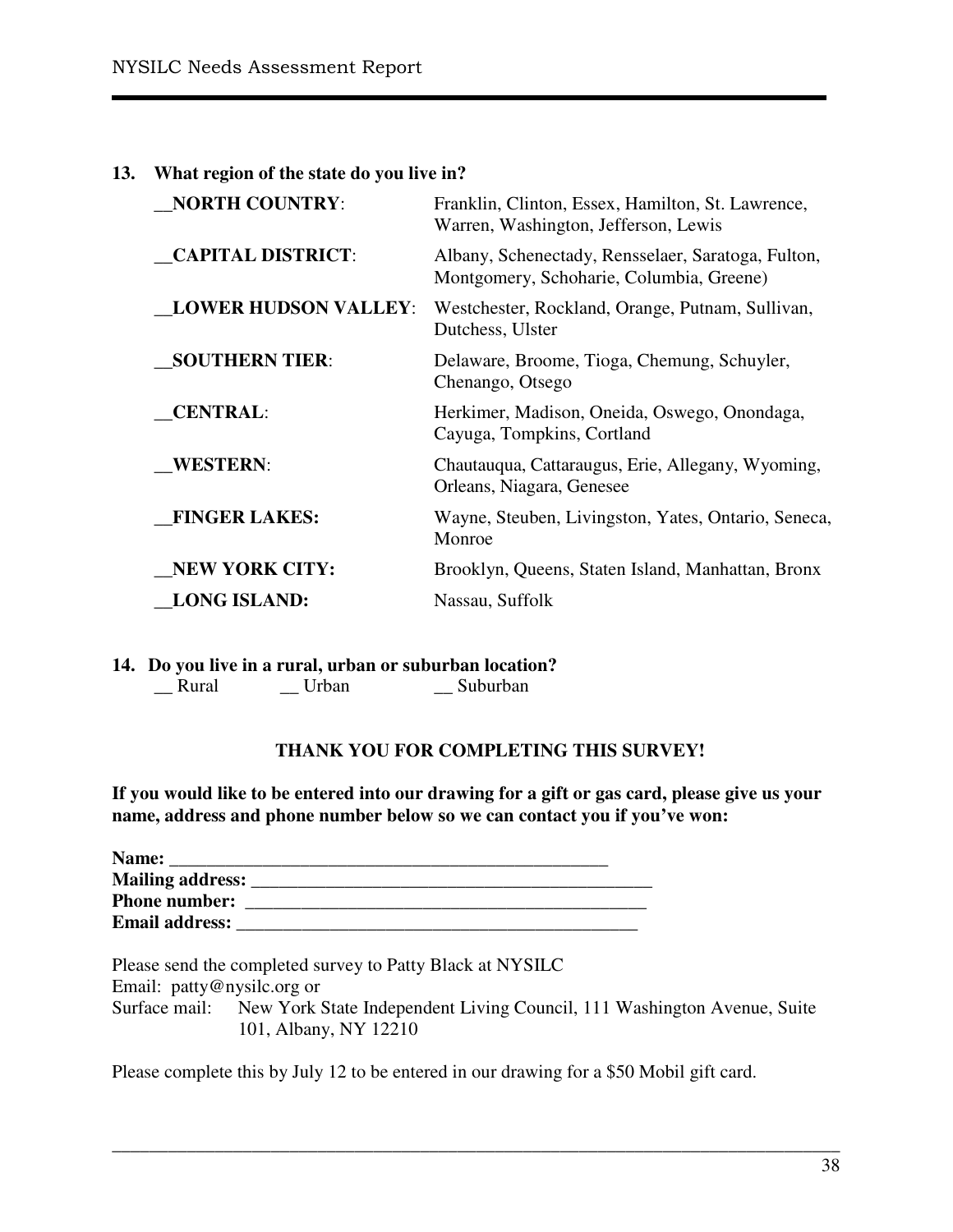#### **DEFINITIONS OF TERMS USED IN QUESTIONS #2 AND #3**

- 1. Advocacy/legal services assistance with accessing benefits, services or programs to which you may be entitled but are having difficulty obtaining.
- 2. Assistive devices/equipment help receiving specialized equipment such as TTYs, wheelchairs and lifts. This includes equipment repair and loan as needed.
- 3. Benefits advisement assistance provided with applying for economic benefits. This service does not include the representation at hearings or appeals.
- 4. Education services classroom or individual educational programs at the primary, secondary or college levels; this includes home tutoring.
- 5. Employment / work readiness services training in job-seeking skills such as interviewing and resume writing, and/or providing supported employment opportunities and/or integrated job placement services.
- 6. Family services services provided to family members of individuals with disabilities when help is needed for helping the individual to live more independently, or to engage or continue in employment. This may include respite care.
- 7. Home care / personal assistance services includes providing attendant care to consumers and/or training consumers to supervise their own attendants.
- 8. Housing or shelter services information, advice, and assistance related to finding or keeping affordable, accessible and/or integrated housing. Includes assistance with looking through newspaper ads, how to talk with landlords, finding lists of available accessible housing, and information and assistance in applying for housing support.
- 9. Independent living skills development and life skills services Instruction to develop independent living skills in areas such as personal care, coping skills, use of assistive technology, financial management, social skills, and household management, including education and training necessary for living in the community and participating in community activities.
- 10. Information and referral services  $(I\&R)$  information about other needed services in the area, and/or being referred directly to specific agencies.
- 11. Medical / health services services needed to treat specific medical conditions.
- 12. Mobility training variety of services involved in assisting individuals with cognitive and sensory impairments to get around their homes and communities.
- 13. Peer counseling counseling, teaching, information sharing, and similar kinds of services provided by other individuals with disabilities. This may include information about disability laws, civil rights and other available protections, and strategies and resources to support personal empowerment.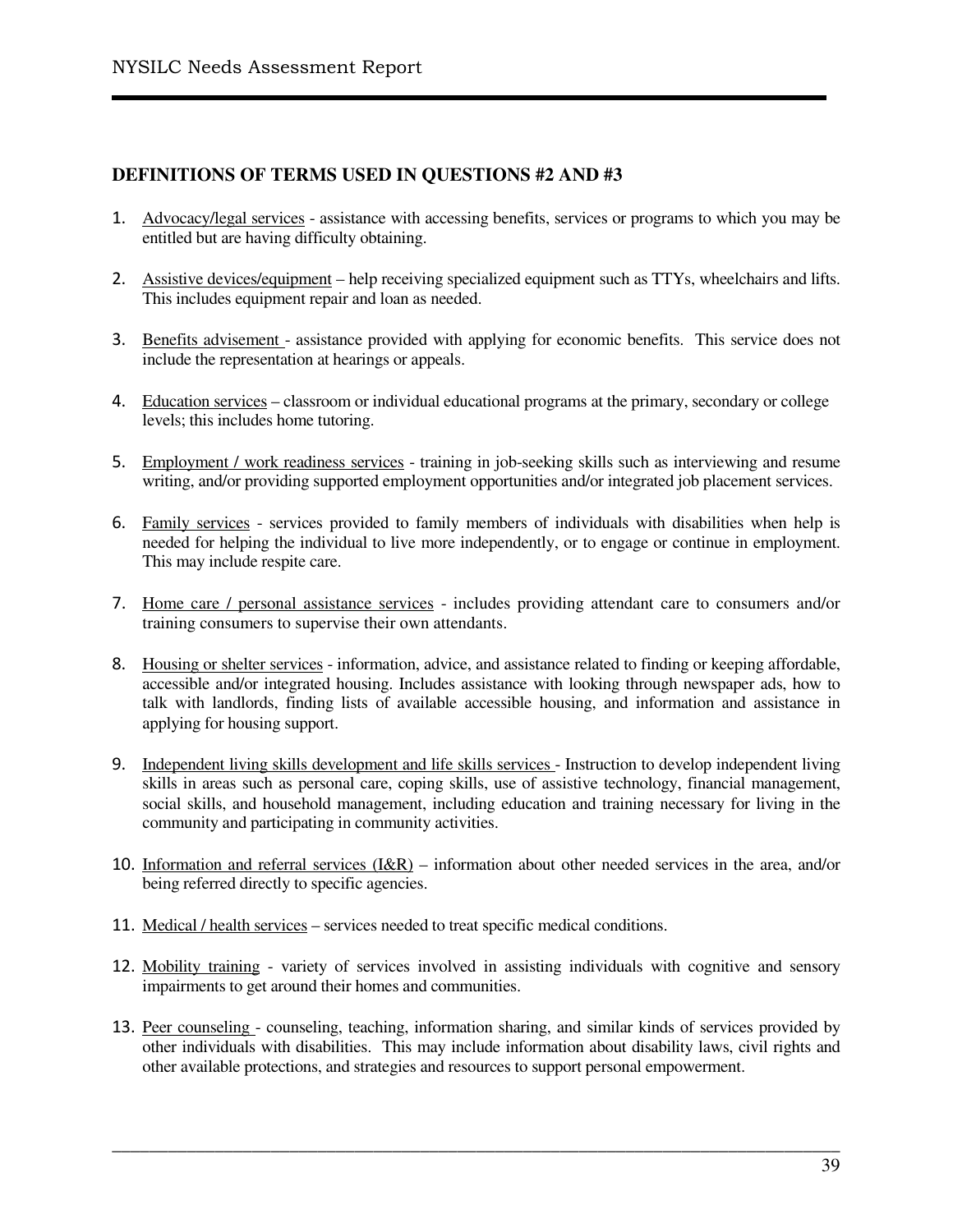- 14. Recreational services providing or identifying opportunities for individuals with disabilities to participate in accessible, integrated leisure time activities; community affairs and/or other accessible, integrated recreation activities that may be competitive, active or quiet.
- 15. Transportation services provision of, or arrangements for provision of accessible transportation.

## **NYSILC Centers Survey**

(This is the text version of the survey as an alternative to the on-line version.)

#### 1. **Agency Name:**

- 2. **Name of person completing the survey:**
- 3. **Please review this list of potential barriers to effective service delivery of existing services and check those that are currently the most significant barriers for your Center. Please check or highlight up to a maximum of 5 (five) barriers.** 
	- a) Lack of financial or other resources
	- b) \_\_ Funding restrictions
	- c) \_\_ Lack of adequate transportation for consumers
	- d) \_\_ Lack of cooperation from other providers (e.g. schools, agencies, etc)
	- e) \_\_ Staffing issues inability to recruit qualified staff due to non-competitive wages/benefits
	- f)  $\Box$  Staffing issues inability to recruit due to shortage of qualified staff
	- $g)$  \_ Staffing issues difficulty retaining staff
	- h) \_ Staffing issues lack of resources to train staff
	- i) \_ Lack of space or other infrastructure
	- j) \_ Lack of interpretation services
	- k) \_\_ Lack of awareness from people with disabilities of ILC services
	- l) \_\_ Size of service area is too large
	- m) Lack of support from key agencies or other groups in the community
	- n) \_ Low demand or interest from target population
	- o) \_\_ Lack of board support
	- p) \_\_ Other– please specify and/or Comments:

#### **4. What resources would you need to overcome these barriers to providing existing services? Please select up to a maximum of 3 (three) resources.**

- a) \_\_Additional Funding
- b) Training/Technical Assistance
- c) \_\_Examples of successful model programs
- d) \_\_A well-designed and funded public relations plan
- e) \_\_Additional space/Infrastructure
- f) \_\_More assistance cooperation from local and state providers
- g) \_\_Transportation for consumers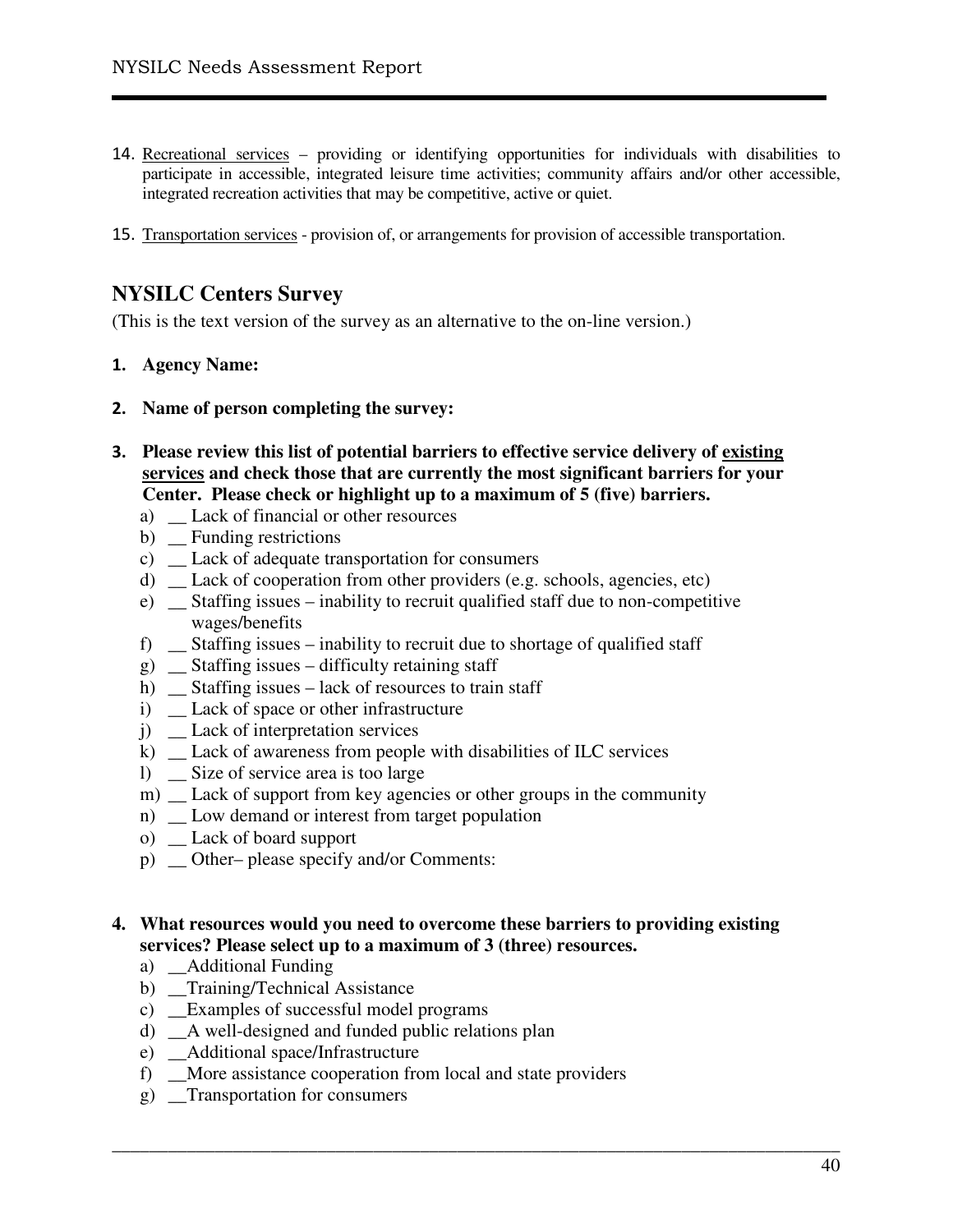- h) \_Grassroots support
- i) \_\_Political support
- j) \_\_Other **If you checked "Other" above, please specify.**
- **5. With respect to current unmet needs in your area, are there services you currently provide that you would like to expand, or new services you would like to start , or are there some services listed that you think are no longer needed?**  Please circle, underline or highlight up to 5 (five) choices in each column.

| Start new | Expand | Not needed |
|-----------|--------|------------|
| Start new | Expand | Not needed |
| Start new | Expand | Not needed |
| Start new | Expand | Not needed |
| Start new | Expand | Not needed |
| Start new | Expand | Not needed |
| Start new | Expand | Not needed |
| Start new | Expand | Not needed |
| Start new | Expand | Not needed |
| Start new | Expand | Not needed |
| Start new | Expand | Not needed |
| Start new | Expand | Not needed |
| Start new | Expand | Not needed |
| Start new | Expand | Not needed |
| Start new | Expand | Not needed |
| Start new | Expand | Not needed |
| Start new | Expand | Not needed |
| Start new | Expand | Not needed |
| Start new | Expand | Not needed |
| Start new | Expand | Not needed |
|           |        |            |
|           |        |            |

\_\_\_\_\_\_\_\_\_\_\_\_\_\_\_\_\_\_\_\_\_\_\_\_\_\_\_\_\_\_\_\_\_\_\_\_\_\_\_\_\_\_\_\_\_\_\_\_\_\_\_\_\_\_\_\_\_\_\_\_\_\_\_\_\_\_\_\_\_\_\_\_\_\_\_\_\_\_

Other (please specify) - Start new / expand / not needed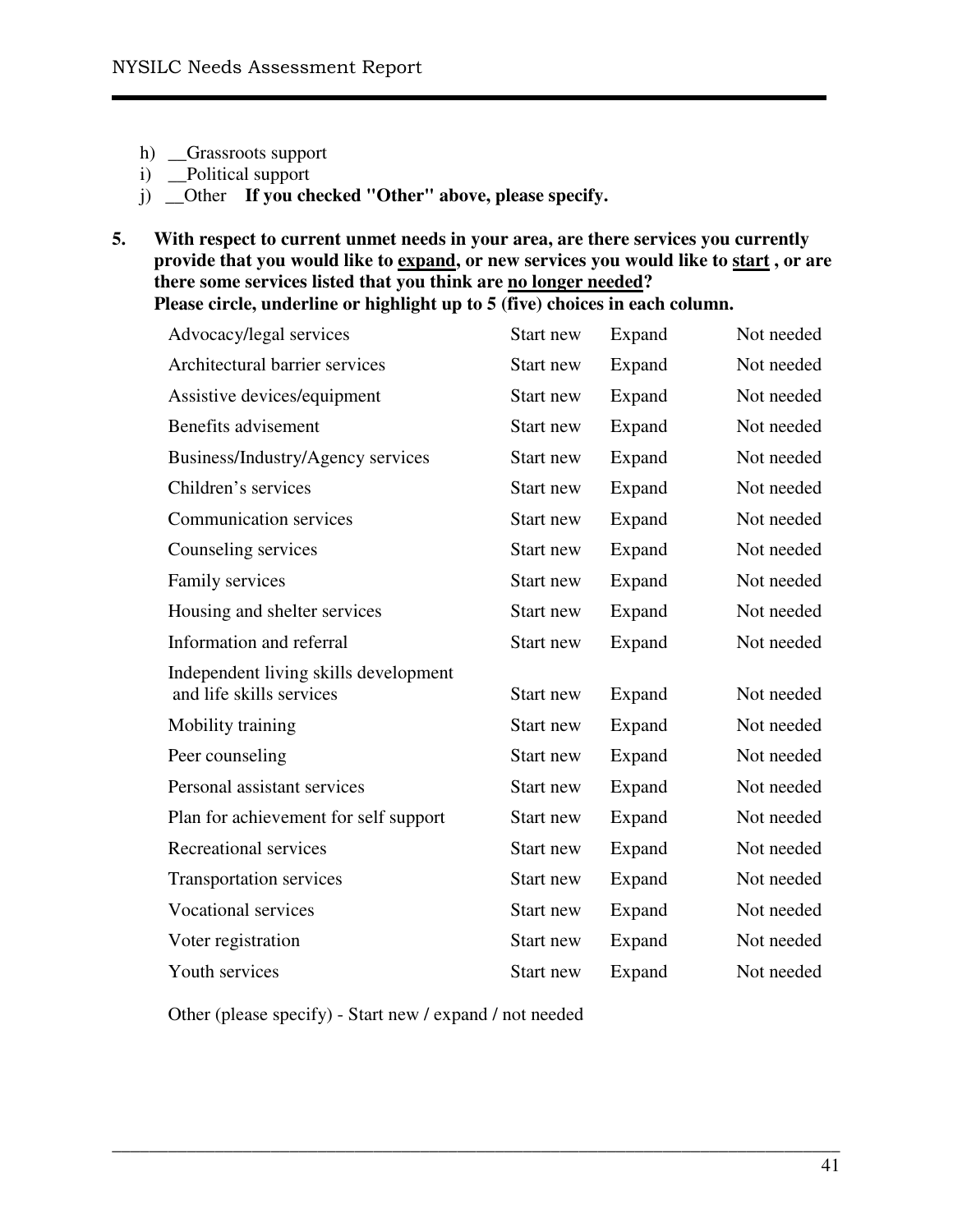- 6. For the services you indicated above, what barriers, if any, are there to you starting or expanding services? Please check up to 5 barriers.
	- a) Lack of financial or other resources
	- b) Funding limitations or restrictions
	- c) Lack of adequate transportation for consumers
	- d) Lack of cooperation from providers (e.g. schools, agencies, etc)
	- e) Staffing issues inability to recruit qualified staff due to non-competitive wages/benefits
	- f) Staffing issues inability to recruit due to shortage of qualified staff
	- g) Staffing issues difficulty retaining staff
	- h) Staffing issues lack of resources to train staff
	- i) Lack of space or other infrastructure
	- j) Lack of interpretation services
	- k) Lack of public awareness of ILC services
	- l) Size of service areas
	- m) Lack of support from key agencies or other groups in the community
	- n) Low demand or interest from target population
	- o) Lack of board support
	- p) Other, please specify:
- **7. What resources would you need to overcome the barriers to** *expanding* **existing services**  *or starting* **new services? Please select up to 3 (three) resources.** 
	- 1. Additional Funding
	- 2. Training/Technical Assistance
	- 3. Examples of model programs
	- 4. A well-designed and funded public relations plan
	- 5. Additional space/Infrastructure
	- 6. More assistance from local and state government agencies
	- 7. More collaborating partners from local community service providers
	- 8. Transportation for consumers
	- 9. Grassroots support
	- 10. Political support
	- 11. Other, please specify:
- **8. If there are particular geographic areas** *within* **or** *outside* **your service area that you feel are not adequately served by you or other service providers, please describe those areas below. (e.g. rural areas, specific counties, specific neighborhoods)**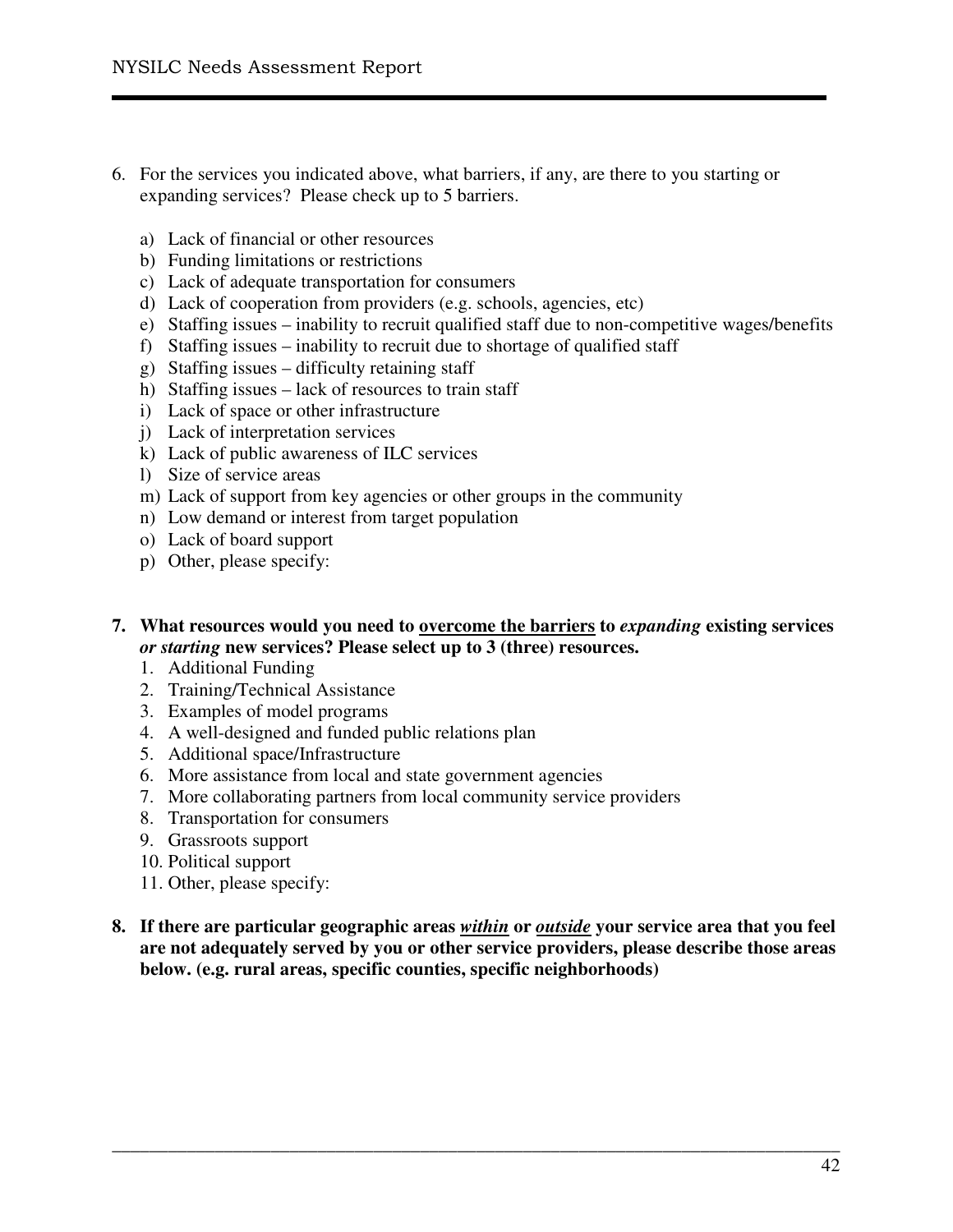- **9. If there are particular groups of people with disabilities WITHIN your service area that you feel are underserved or hard to reach by your organization, please check them below. (Check all that apply):** 
	- 1. \_\_Children/young adults
	- 2. \_\_Seniors
	- 3. \_\_Rural Residents
	- 4. \_\_American Indian
	- 5. \_\_Black non-Hispanic
	- 6. \_\_Asian/Pacific Islander
	- 7. \_\_Hispanic
	- 8. \_\_Multi-ethnic
	- 9. \_\_Male Veterans
	- 10. Female Veterans
	- 11. \_\_Homeless
	- 12. \_\_LGBT
	- 13. \_\_Deaf
	- 14. \_\_Blind
	- 15. \_\_Deaf/Blind
	- 16. Physical disabilities
	- 17. Mental/emotional disabilities
	- 18. \_\_Cognitive disabilities
	- 19. Dual diagnosis intellectual/mental health
	- 20. \_\_Dual diagnosis mental health/chemical abuse
	- 21. Immigrant groups / Non-native English speakers (please specify in "comments/other" box below)

Comments/ Other Underserved or Hard to Reach Groups (please specify):

#### **10. If you checked any of the groups in the previous question, please describe how you might strengthen your services to reach these groups.**

**11. In thinking about how the** *larger* **community serves people with disabilities, please indicate from the following list how well each of these needs are met overall for people with disabilities in your service area. Circle, underline or highlight your choice.** 

| <b>Accessible Health Care</b>                          | Well Met | <b>Adequately Met</b> | Not Well Met |
|--------------------------------------------------------|----------|-----------------------|--------------|
| Affordable Health Care                                 | Well Met | <b>Adequately Met</b> | Not Well Met |
| Disability Awareness among<br><b>Service Providers</b> | Well Met | <b>Adequately Met</b> | Not Well Met |
| <b>Health Insurance</b>                                | Well Met | <b>Adequately Met</b> | Not Well Met |
| Affordable Housing                                     | Well Met | <b>Adequately Met</b> | Not Well Met |